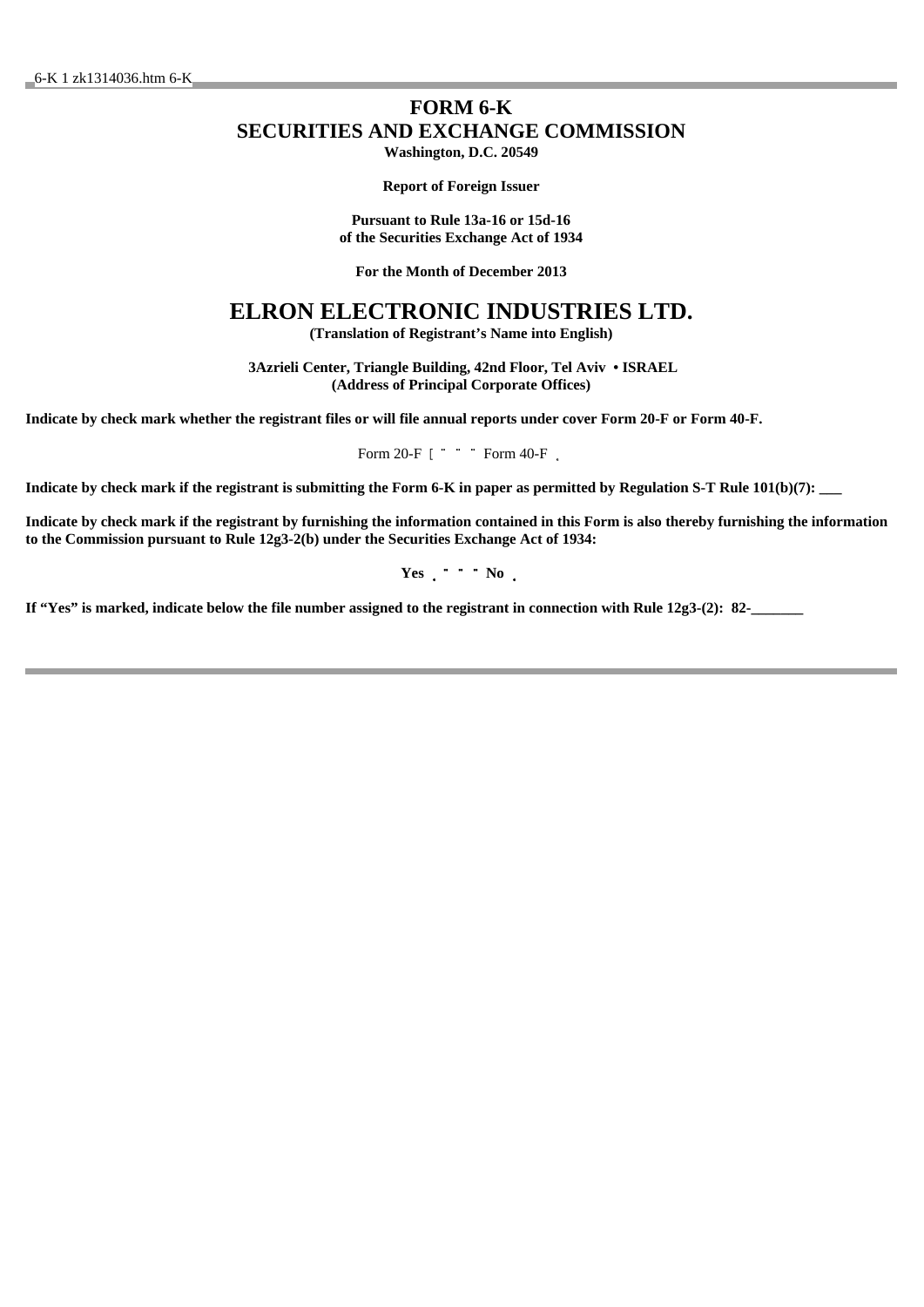English translation of Immediate Report filed with the Israeli Securities Authority on December 5, 2013 regarding the convening of the Registrant's Special General Meeting on January 12, 2014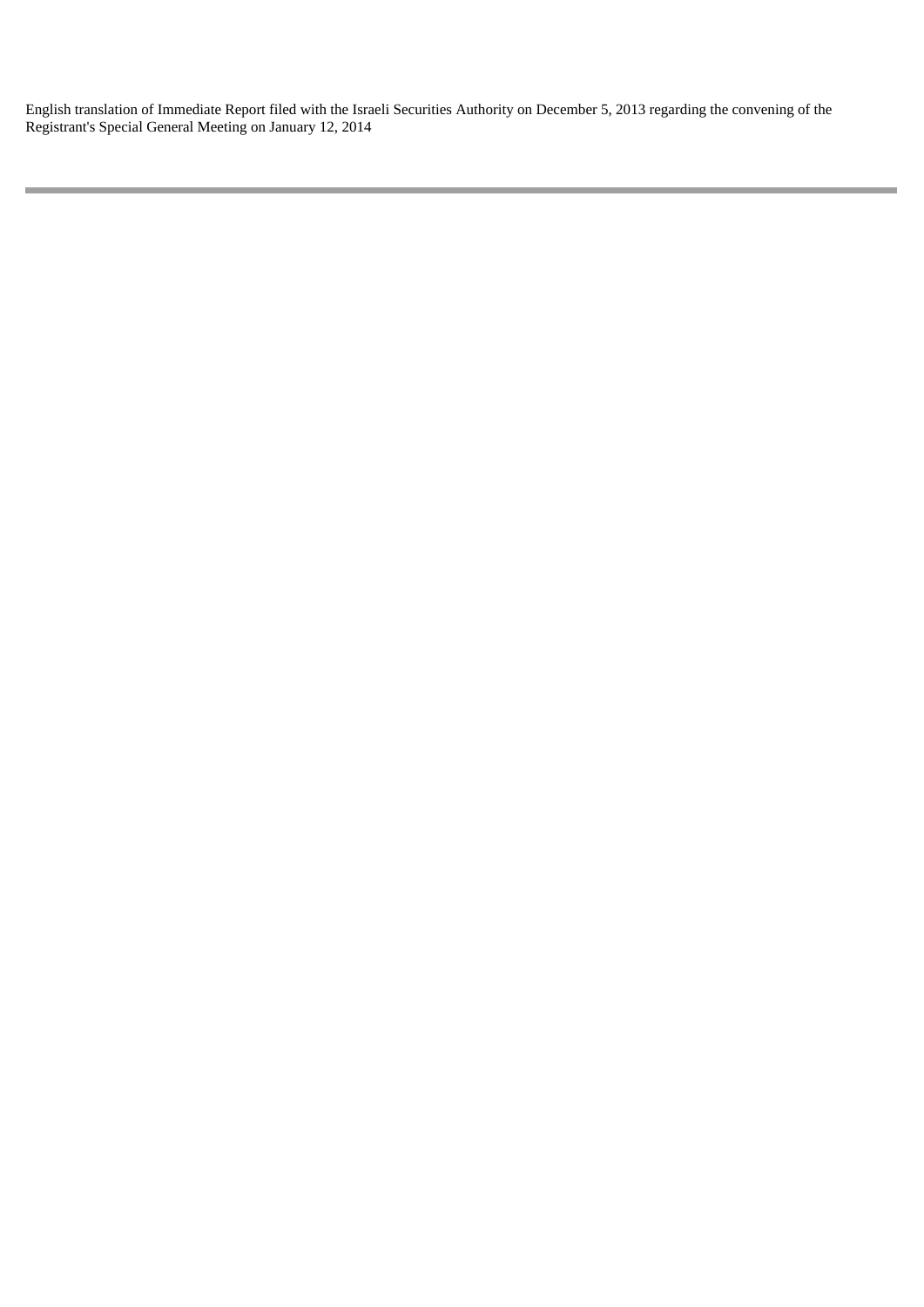#### SIGNATURE

 Pursuant to the requirements of the Securities Exchange Act of 1934, the Registrant has duly caused this report to be signed on its behalf by the undersigned, thereunto duly authorized.

> ELRON ELECTRONIC INDUSTRIES LTD. (Registrant)

By: /s/ Yaron Elad Yaron Elad VP & CFO

Dated: December 5, 2013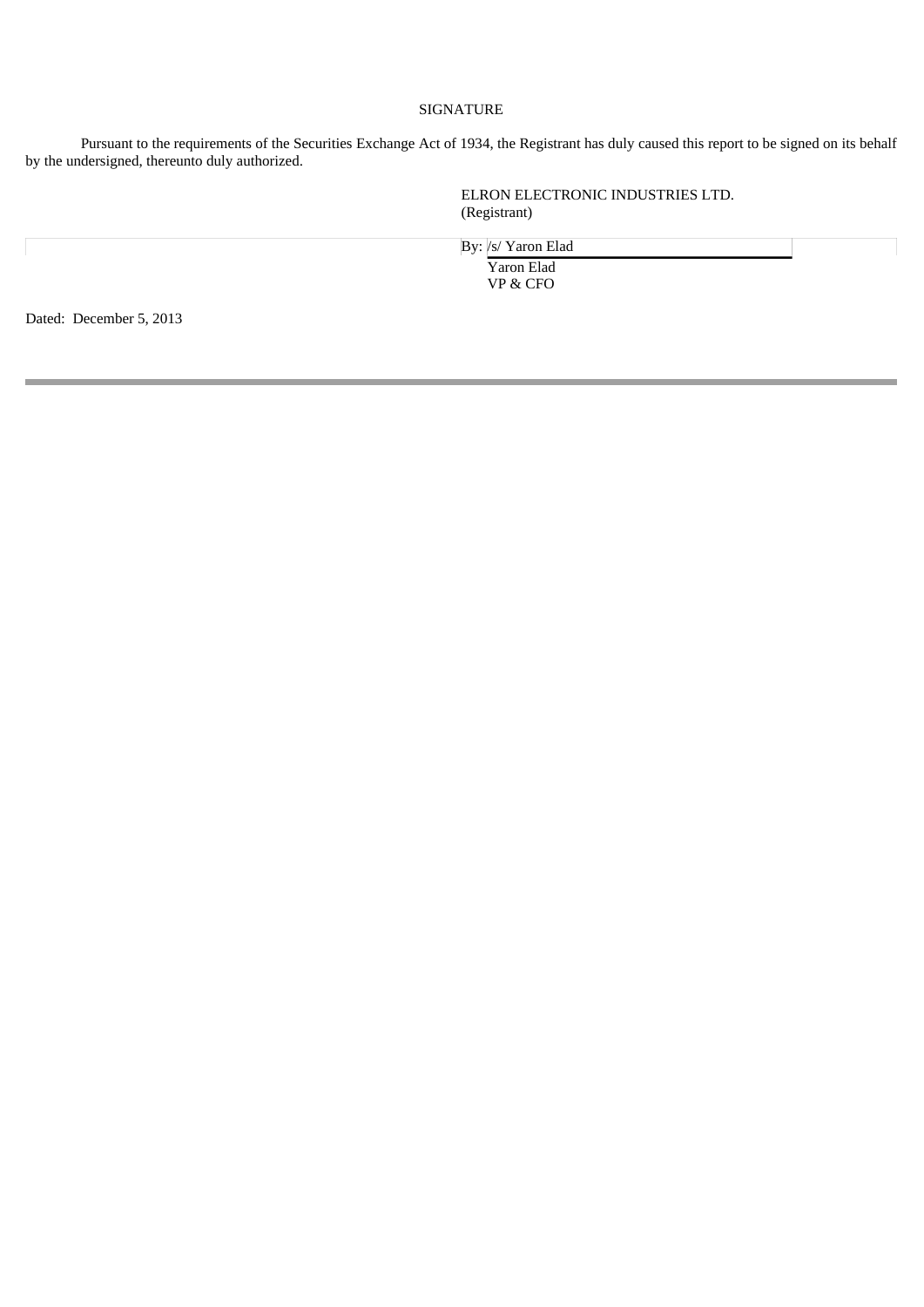#### **Elron Electronic Industries Ltd.**

#### **(the "Company")**

#### **Re: Immediate Report Regarding the Convening of a Special General Meeting of the Company's Shareholders**

An immediate report is hereby given pursuant to the Companies Law, 5759-1999 (the "**Companies Law**"), the Securities law, 5728-1968 (the "Securities Law"), the Companies Regulations (Notice of a General Meeting and Class Meeting of a Public Company), 5760-2000, the Companies Regulations (Voting in Writing and Position Statements), 5766-2005, the Securities Regulations (Transaction between a Company and a Controlling Shareholder thereof), 5761-2001 (the "**Transaction with a Controlling Shareholder Regulations**"), and pursuant to the Securities Regulations (Periodic and Immediate Reports), 5730-1970, regarding the summoning of a special general meeting of the Company's shareholders, which will be held on January 12, 2014, At 10:00 at the Company's offices at 3 Azrieli Center, Triangular Tower, 42nd Floor, Tel Aviv, on the agenda of which will be the issues described in this report below.

#### 1. **The Issues on the Agenda and a Summary of the Proposed Resolutions in respect thereof**:

On the agenda of the meeting are the following issues:

- 1.1. To approve the Compensation Policy for officers of the Company, in the form attached hereto as **Exhibit A** (the "**Compensation Policy**"), in accordance with Section 267a of the Companies Law.
- 1.2. Subject to the approval of the resolution stated in Section 1.1 above, to approve that the provisions of the Compensation Policy be applied to the presiding CEO, Mr. Ari Bronshtein (the "**CEO**"), with regard to a bonus plan, in accordance with the conditions set forth in Sections 7-10 and 21 and to any other provision relevant to the variable compensation in the Compensation Policy.
- 1.3. Subject to the approval of the resolution stated in Section 1.1 above, to approve that the provisions of the Compensation Policy be applied to the presiding Chairman of the Board, Mr. Arie Mientkavich (the "**Chairman of the Board**").

#### 2. **With respect to the issue stated in Section 1.2 above, set forth below is a summary of the engagement and the main conditions thereof pursuant to the provisions of the Transaction with a Controlling Shareholder Regulations**

It is proposed to approve that the provisions of the Compensation Policy be applied to the presiding CEO, Mr. Ari Bronshtein (hereinafter: the "**CEO**"), with regard to a bonus plan, in accordance with the conditions set forth in Sections 7-10 and 21 and to any provision relevant to the variable compensation in the Compensation Policy.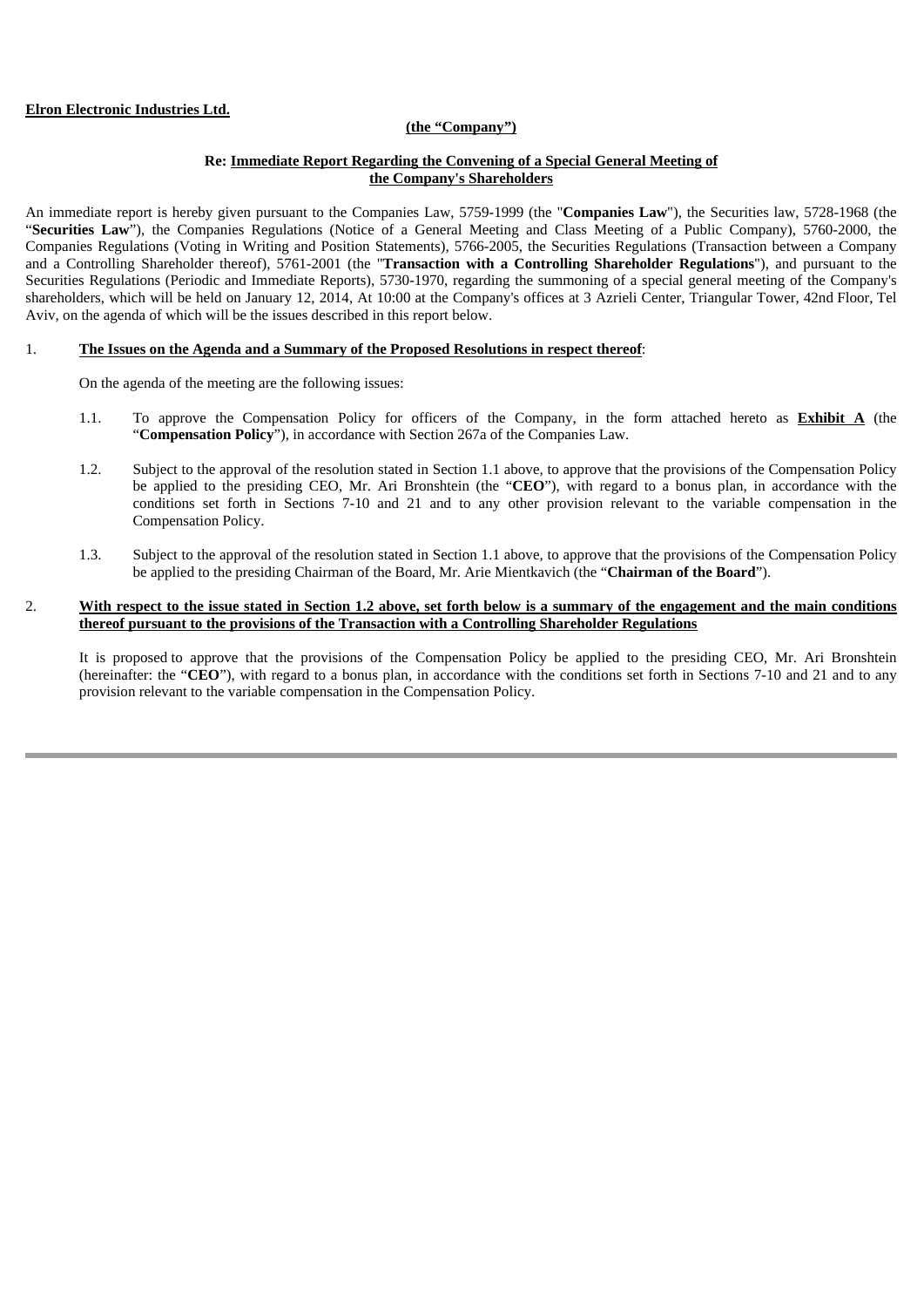For additional details in respect of such resolution, see Part C of this report below.

#### 3. **Controlling Shareholders which have a Personal Interest in the Transaction and the Nature of their Personal Interest**

To the Company's best knowledge, Discount Investment Corporation Ltd. ("**DIC**"), the controlling shareholder of the Company, might, for the sake of caution, be deemed to have a personal interest in approving application of the Compensation Policy's provisions to the CEO, with regard to the bonus plan, in light of the fact that the CEO also serves as an officer (Vice president) of DIC.

In addition, to the Company's best knowledge, IDB Development Corporation Ltd ("**IDB Development"**) and IDB Holdings Corporation Ltd. ("**IDB Holdings**") are considered as indirect controlling shareholder of the Company by virtue of their control of DIC which is considered as the controlling shareholder of the Company as detailed above. Therefore, for the sake of caution, IDB Development and IDB Holdings may be considered as having a personal interest in the approval of the said decision due to them being controlling shareholders of DIC and the Company.

#### 4. **Names of the Directors who have a Personal Interest in Approval of the Engagement and the Nature of their Personal Interest**

The directors specified below might, for the sake of caution, be deemed to have a personal interest in the approval of the resolution stated in Section 1.2 above: Arie Mientkavich, Hadar Udler and Rona Dankner. The personal interest of Messrs. Arie Mientkavich, Hadar Udler and Rona Dankner in the approval of said resolution derives from their office and/or the office of their relatives as directors and/or as officers and/or employees and/or from their being interested parties and/or relatives of interested parties of DIC and/or companies which control it.

#### 5. **Location and Date of the Meeting**

A special general meeting of the Company's shareholders will be convened on January 12, 2014, at 10:00, at the Company's office at 3 Azrieli Center, Triangular Tower, 42nd floor, in Tel Aviv, on the agenda of which will be the issued described herein.

#### 6. **The Record Date**

The record date for the purpose of a shareholder's entitlement to participate in and vote at the Meeting, pursuant to Section 182 of the Companies Law, is the end of the trading day on the Tel Aviv Stock Exchange Ltd. occurring on December 12, 2013 (the "**Record**  Date"). In the event that no trade shall be carried out on the Record Date, the Record Date will be the last trading day that preceded such date.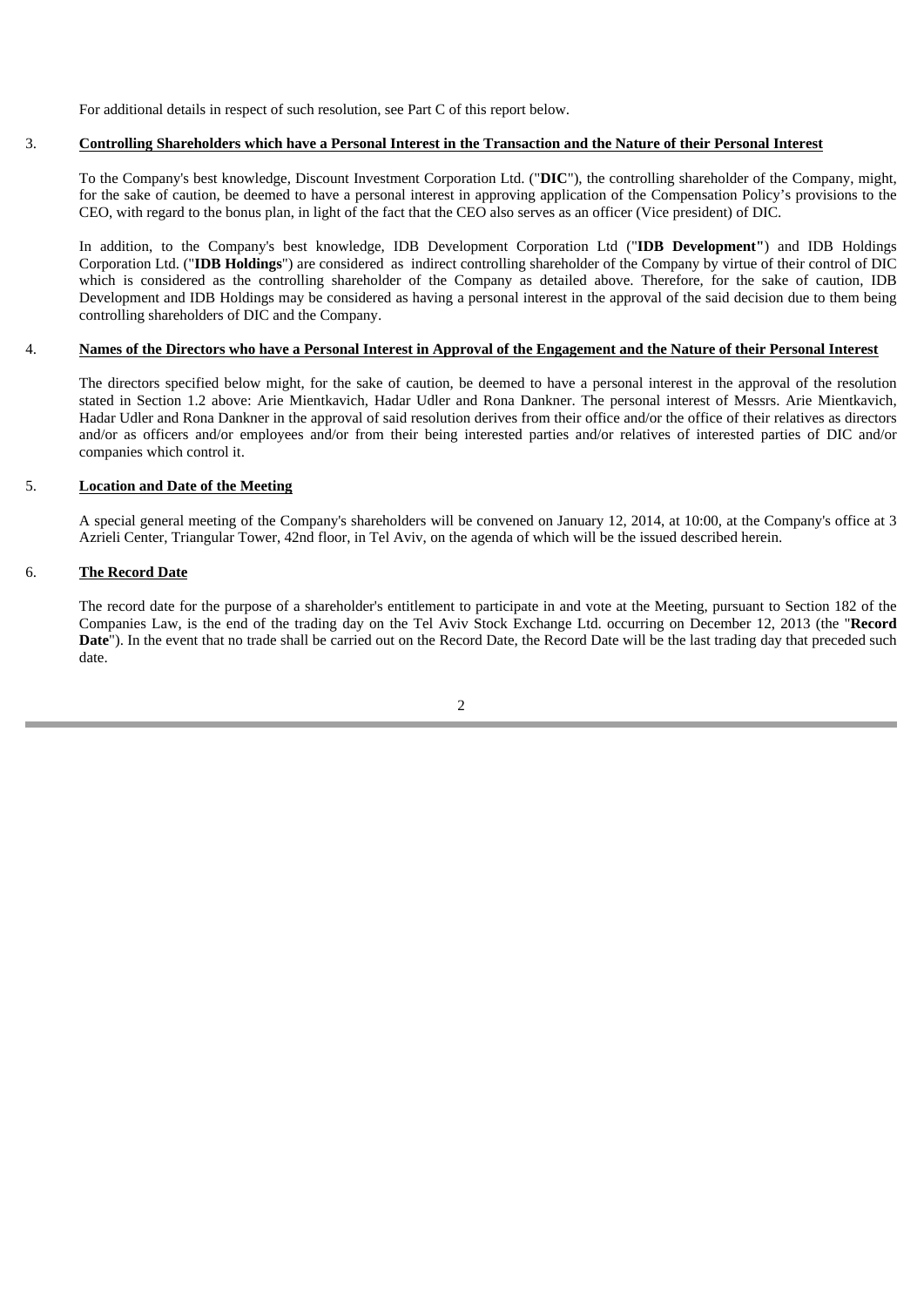#### 7. **The Majority Required**

- 7.1. The majority required for adoption of the proposed resolutions specified in Sections 1.1 and 1.2 of this report is a majority of the shareholders who are entitled to vote and who are participating in the vote, either in person or through an attorney (including by proxy or voting card), provided that one of the following is fulfilled:
	- (1) The count of the majority votes at the general meeting includes a majority of all of the votes of the shareholders who are not controlling shareholders of the Company or who do not have a personal interest in the approval of the Compensation Policy or the approval of the terms of office and employment of the CEO (as applicable), who are participating in the vote; The count of all of the votes of the said shareholders shall exclude abstaining votes;
	- (2) The total dissenting votes from among the shareholders stated in subsection (1) above shall not have exceeded the rate of two percent of all of the Company's voting rights.
- 7.2. The majority required for adoption of the proposed resolution specified in Section 1.3 above is a regular majority of the votes of the Company's shareholders entitled to vote and participating in the vote, either in person or by proxy.

#### 8. **Legal Quorum and Adjourned Meeting**

A legal quorum shall be formed upon the presence, either in person or by proxy, of at least two shareholders holding, in total, more than 33.3% of the issued shares conferring voting rights in the Company, within one half hour of the time that shall be scheduled for the opening of the meeting. In the absence of a legal quorum at the general meeting one half hour after the time scheduled for commencement of the meeting, the general meeting shall stand adjourned to the same day the following week, at the same time and location. If no legal quorum shall be formed at the adjourned meeting one half hour after the time scheduled for the meeting, then one shareholder holding at least 25% of the issued share capital of the Company, who is present, either in person or by proxy, shall constitute legal quorum.

#### 9. **Inspection of the Documents**

- 9.1. A copy of this report, the documents as stated in Section 5 of the Transaction with a Controlling Shareholder Regulations, and the language of the proposed resolutions may be inspected at the Company's offices at 3 Azrieli Center (Triangular Tower, 42nd floor), Tel Aviv, by telephone appointment with the Company's secretariat at 972-3-6075555 on Sundays – Thursdays (excluding holiday eves and holidays) between 9:00 a.m. and 4:00 p.m. until the date of convening of the meeting, and on the Israeli Securities Authority's website at: https://www.magna.isa.gov.il and on the website of the Tel Aviv Stock Exchange Ltd. at http://maya.tase.co.il.
- 9.2. In addition, the English translated version of this report will also appear on the distribution website of the SEC at: http://www.sec.gov.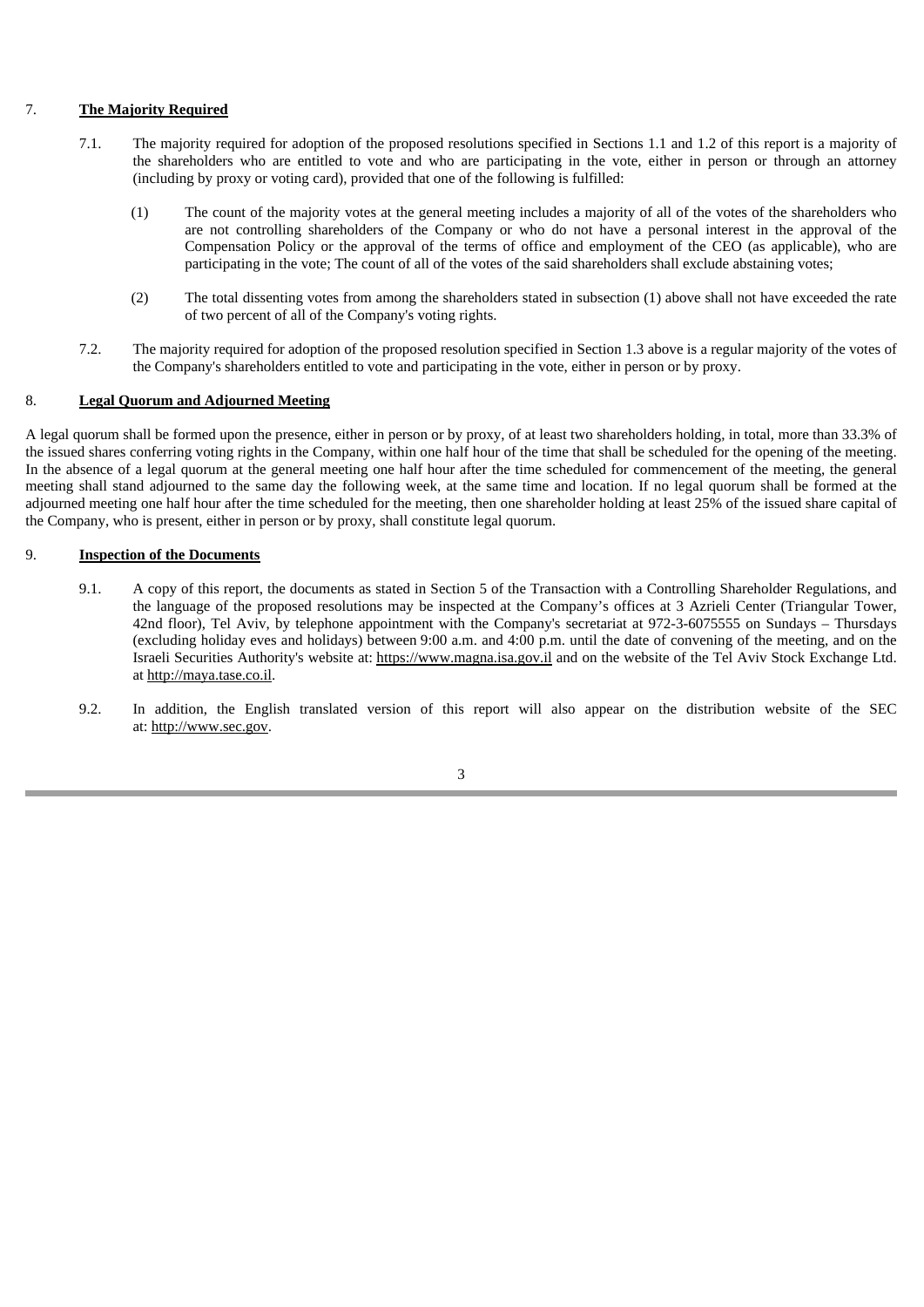#### **Elron Electronic Industries Ltd. (the "Company")**

December 5, 2013

**22 Kanfei Nesharim St. 54 Achad Ha'am St. Jerusalem 95464** 

**Via Magna Via Magna**

**Israel Securities Authority Tel Aviv Stock Exchange Ltd.** 

#### **Re: Immediate Report Regarding the Convening of a Special General Meeting of the Company's Shareholders**

An immediate report is hereby given pursuant to the Companies Law, 5759-1999 (the "**Companies Law**"), the Securities law, 5728-1968 (the "**Securities Law**"), the Companies Regulations (Notice of a General Meeting and Class Meeting of a Public Company), 5760-2000, the Companies Regulations (Voting in Writing and Position Statements), 5766-2005, the Securities Regulations (Transaction between a Company and a Controlling Shareholder thereof), 5761-2001 (the "**Transaction with a Controlling Shareholder Regulations**"), and pursuant to the Securities Regulations (Periodic and Immediate Reports), 5730-1970, regarding the summoning of a special general meeting of the Company's shareholders, which will be held on January 12, 2014, at 10:00 at the Company's offices at 3 Azrieli Center, Triangular Tower, 42nd Floor, Tel Aviv, on the agenda of which will be the issues described in this report below.

#### **1. The Issues on the Agenda and a Summary of the Proposed Resolutions in respect thereof**:

On the agenda of the meeting are the following resolutions:

1.1. To approve the Compensation Policy for officers of the Company, in the form attached hereto as **Exhibit A** (the "**Compensation Policy**"), in accordance with Section 267a of the Companies Law.

For additional details in respect of such resolution, see Part B of this report below.

1.2. Subject to the approval of the resolution stated in Section 1.1 above, to approve that the provisions of the Compensation Policy be applied to the presiding CEO, Mr. Ari Bronshtein (the "**CEO**"), with regard to a bonus plan, in accordance with the conditions set forth in Sections 7-10 and 21 and to any other provision relevant to the variable compensation in the Compensation Policy.

For additional details in respect of such resolution, see Part C of this report below.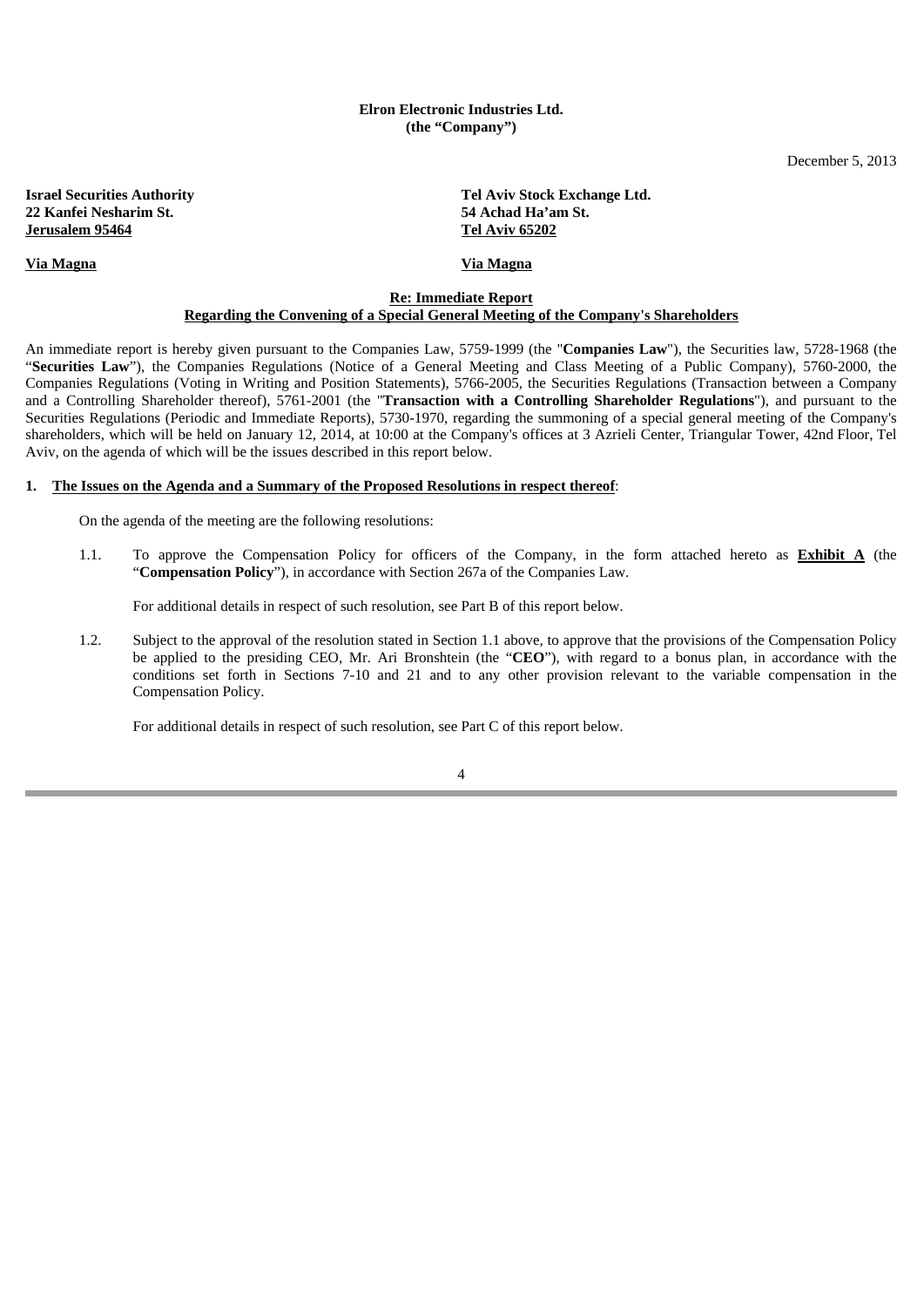1.3. Subject to the approval of the resolution stated in Section 1.1 above, to approve that the provisions of the Compensation Policy be applied to the presiding Chairman of the Board, Mr. Arie Mientkavich (the "**Chairman of the Board**").

For additional details in respect of such resolution, see Part D of this report below.

#### **Part A – Details of the Convening of the General Meeting**

#### **2. The Record Date**

The record date for the purpose of a shareholder's entitlement to participate in and vote at the Meeting, pursuant to Section 182 of the Companies Law, is the end of the trading day on the Tel Aviv Stock Exchange Ltd. occurring on December 12, 2013 (the "**Record**  Date"). In the event that no trade shall be carried out on the Record Date, the Record Date will be the last trading day that preceded such date.

#### **3. Legal Quorum and Adjourned Meeting**

A legal quorum shall be formed upon the presence, either in person or by proxy, of at least two shareholders holding, in total, more than 33.3% of the issued shares conferring voting rights in the Company, within one half hour of the time that shall be scheduled for the opening of the meeting. In the absence of a legal quorum at the general meeting one half hour after the time scheduled for commencement of the meeting, the general meeting shall stand adjourned to the same day the following week, at the same time and location. If no legal quorum shall be formed at the adjourned meeting one half hour after the time scheduled for the meeting, then one shareholder holding at least 25% of the issued share capital of the Company, who is present, either in person or by proxy, shall constitute legal quorum.

#### **4. The Majority Required**

- 4.1. The majority required for adoption of the proposed resolutions specified in Sections 1.1 and 1.2 of this report is a majority of the shareholders who are entitled to vote and who are participating in the vote, either in person or through an attorney (including by proxy or voting card), provided that one of the following is fulfilled:
	- 4.1.1. The count of the majority votes at the general meeting includes a majority of all of the votes of the shareholders who are not controlling shareholders of the Company or who do not have a personal interest in the approval of the Compensation Policy or the approval of the terms of office and employment of the CEO (as applicable), who are participating in the vote; The count of all of the votes of the said shareholders shall exclude abstaining votes;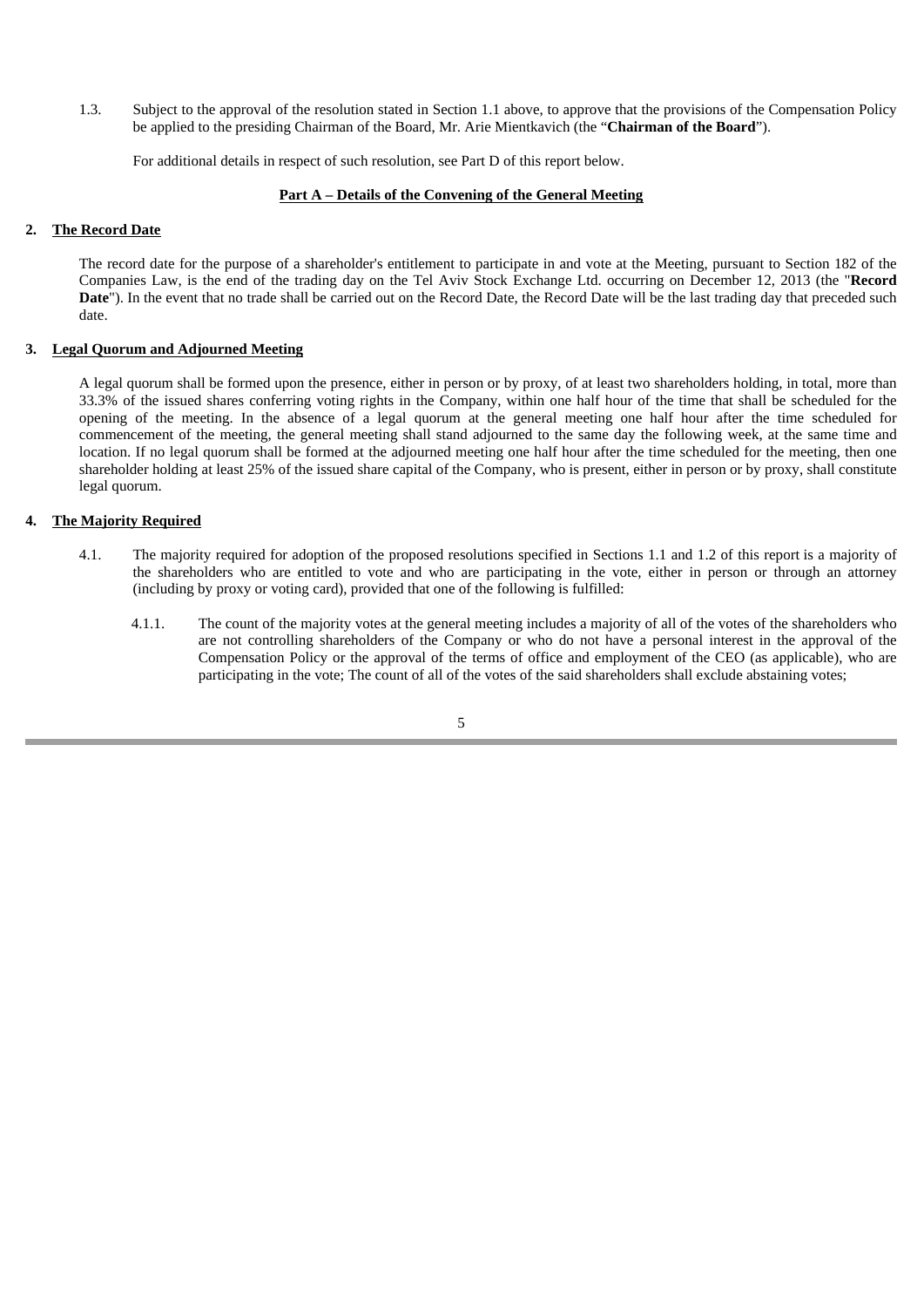- 4.1.2. The total dissenting votes from among the shareholders stated in subsection (1) above shall not have exceeded the rate of two percent of all of the Company's voting right.
- 4.2. The majority required for adoption of the proposed resolution specified in Section 1.3 above is a regular majority of the votes of the Company's shareholders entitled to vote and participating in the vote, either in person or by proxy.

#### **5. Manner of Voting**

- 5.1. A shareholder who wishes to participate in and vote at the meeting will be entitled to do so if he shall have delivered to the Company, before commencement of the meeting, confirmation regarding his ownership of the shares on the Record Date, prepared pursuant to the Companies Regulations (Proof of Share Ownership for the Purpose of Voting at the General Meeting), 5760-2000, as specified below.
- 5.2. A shareholder of the Company, may participate in and vote at the meeting in person, or may appoint a proxy who will be able to participate in the general meeting and to vote on his behalf (in accordance with the provisions of the Company's Articles of Association). A document appointing a proxy (the "**Letter of Appointment**"), as well as an original power of attorney by virtue of which the Letter of Appointment was signed (if any), must be deposited at the Company's registered office at least 48 hours before the time scheduled for the meeting. The Letter of Appointment shall state both the full names of the principal and of his proxy, as appears at the Registrar of Companies or in the I.D. card (as the case may be), their number at the Registrar of Companies or their I.D. numbers (as the case may be), and the place of their incorporation or their passport country (as the case may be).
- 5.3. Pursuant to the Companies Regulations (Proof of Share Ownership for the Purpose of Voting at the General Meeting), 5760- 2000, a shareholder in whose favor a share is registered with a TASE member, which share is included among the shares registered in the shareholders' register in the depository's name, who wishes to vote at the Meeting, will provide the Company with confirmation regarding his ownership of the share on the Record Date, which must be received from the TASE member with which his right to the share is registered, as required by the said regulations.

#### **6. Confirmation of Ownership and Proxy Card**

6.1. A shareholder whose shares are registered with a TASE member, may receive confirmation of the ownership from the TASE member through which he holds his shares, at a branch of the TASE member or by mail to his address in consideration for the delivery fee only, if he shall have so requested, provided that a request in this regard shall be made in advance for a specific securities account.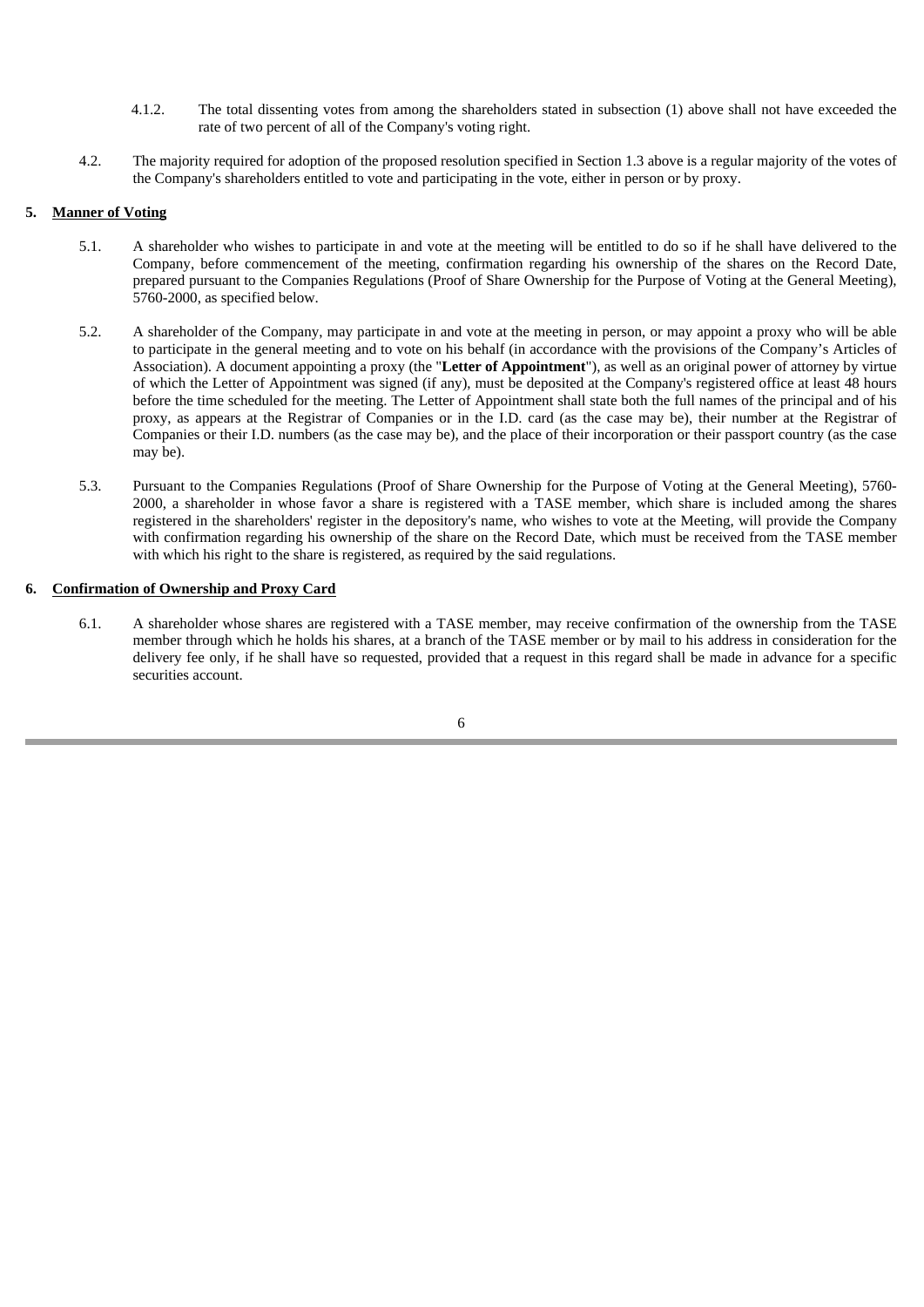6.2. In addition, shareholders of the Company whose shares are registered with American Stock Transfer ("**AST**") only, whether they are registered in their name or they hold the same through a broker in the U.S., will be entitled to vote at the meeting by delivering, to AST or to the broker through which the shares are held (as the case may be), a proxy card whose language, in English, will be posted by the Company on the Company's website stated below, and which will be sent to the foregoing shareholders. Voting shall be made by such shareholders only in accordance with the instructions stated in the proxy card. The proxy card must be delivered to AST up to 48 hours before the time of the convening of the meeting (i.e. by January 10, 2014 at 10:00, Israel time).

#### **7. Voting by Voting Cards and Position Statements**

- 7.1. A shareholder may vote at the meeting on the proposed resolutions that are on the agenda by a voting card as specified below. The language of the voting card and position statements in respect of the meeting may be found on the distribution website of the Israeli Securities Authority at https://www.magna.isa.gov.il and on the website of the Tel Aviv Stock Exchange Ltd. at http://maya.tase.co.il. A shareholder may approach the Company directly and receive therefrom, free of charge, the language of the voting card and the position statements.
- 7.2. A TASE member will send, free of charge, via e-mail, a link to the language of the voting card and the position statements on the distribution website of the ISA to any shareholder who is not registered in the shareholders' register of the Company and whose shares are registered with the TASE member, unless the shareholder shall have notified such TASE member that he is not interested therein, and provided that the notice shall have been given with respect to a specific securities account and on a date prior to the Record Date.
- 7.3. The vote shall be cast on the second part of the voting card, as posted on the distribution website of the Israeli Securities Authority, which is stated above.
- 7.4. A shareholder who is registered in the shareholders' register and who wishes to vote in writing shall state his vote on the form and shall deliver it to the Company or send it thereto via registered mail, together with a photocopy of his I.D. card, or a photocopy of his passport, or a photocopy of the certificate of incorporation thereof, as the case may be, such that the voting card shall reach the Company's offices at least seventy-two hours (72 hours) before the time of the convening of the general meeting, i.e. by January 9, 2014 at 10:00. A shareholder who is not registered in the shareholders' register shall deliver or send the voting form to the Company as aforesaid, together with confirmation of ownership, such that the voting form shall reach the Company's offices on such date. The confirmation of ownership may be received from the TASE member through which he holds his shares, at a branch of the TASE member or by mail to his address in consideration for the delivery fee only, if he shall have so requested, provided that a request in this regard shall be made in advance for a specific securities account.

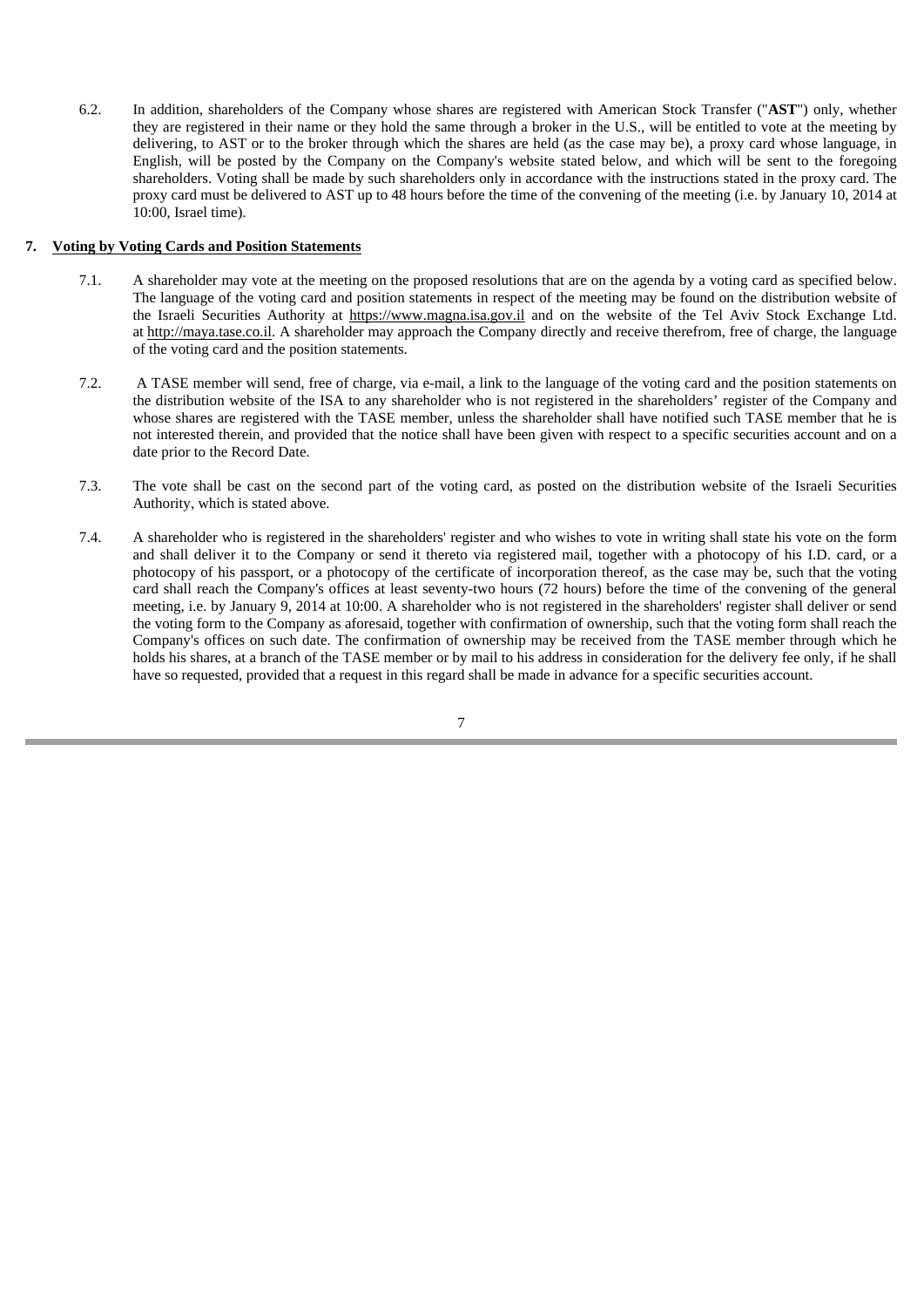- 7.5. The last date for delivery of position statements to the Company is: December 22, 2013
- 7.6. The last date for delivery of the response of the Board of Directors of the position statements, if and insofar as position statements of shareholders shall be submitted, and the Board of Directors shall choose to submit its response to the said position statements, is December 27, 2013.
- 7.7. Voting cards and position statements shall be hand delivered or sent via registered mail.
- 7.8. A shareholder participating in the vote with respect to the proposed resolutions specified in Sections 1.1 and 1.2, whether in person or by proxy, shall notify the Company, before the vote at the meeting, or if the vote is by voting card – on the voting card by marking in Part B of the voting card in the place designated therefor, whether or not he is deemed as a controlling shareholder of the Company and/or as having a personal interest in the approval of the resolutions on the agenda of the meeting.

The vote of a shareholder who fails to mark the existence or absence of a personal interest and/or of his being a controlling shareholder of the Company (or who shall mark that he has a personal interest but shall fail to specify the nature of the interest) shall not be counted.

7.9. In accordance with the Israeli Securities Authority guideline dated November 30, 2011, concerning the disclosure of the manner of voting of interested parties, senior officers and institutional entities at meetings (the " **Guideline**"), an interested party, senior officer and institutional investor (the "**Voters**") as defined in the Guideline, voting at a meeting on resolutions 1.1 and 1.2 on the agenda, shall deliver to the Company within the framework of their vote, the details required under Section 2(b) of the Guideline and if they voted by proxy, the Voter or proxy shall also disclose such details in respect of the proxy. In addition, any connection between the Voter or the proxy (who is not an interested party) and the Company or any of the controlling shareholders, including employer-employee relations, business relations etc., and their nature, shall be detailed.

#### **8. Inspection of the Documents**

8.1. A copy of this report, the documents as stated in Section 5 of the Transaction with a Controlling Shareholder Regulations, and the language of the proposed resolutions may be inspected at the Company's offices at 3 Azrieli Center (Triangular Tower, 42nd floor), Tel Aviv, after coordination in advance telephonically with the Company's secretariat at 972-3-6075555 on Sundays – Thursdays (excluding holiday eves and holidays) between 9:00 a.m. and 4:00 p.m. until the date of convening of the meeting, and on the Israeli Securities Authority's website at: https://www.magna.isa.gov.il and on the website of the Tel Aviv Stock Exchange Ltd. at http://maya.tase.co.il.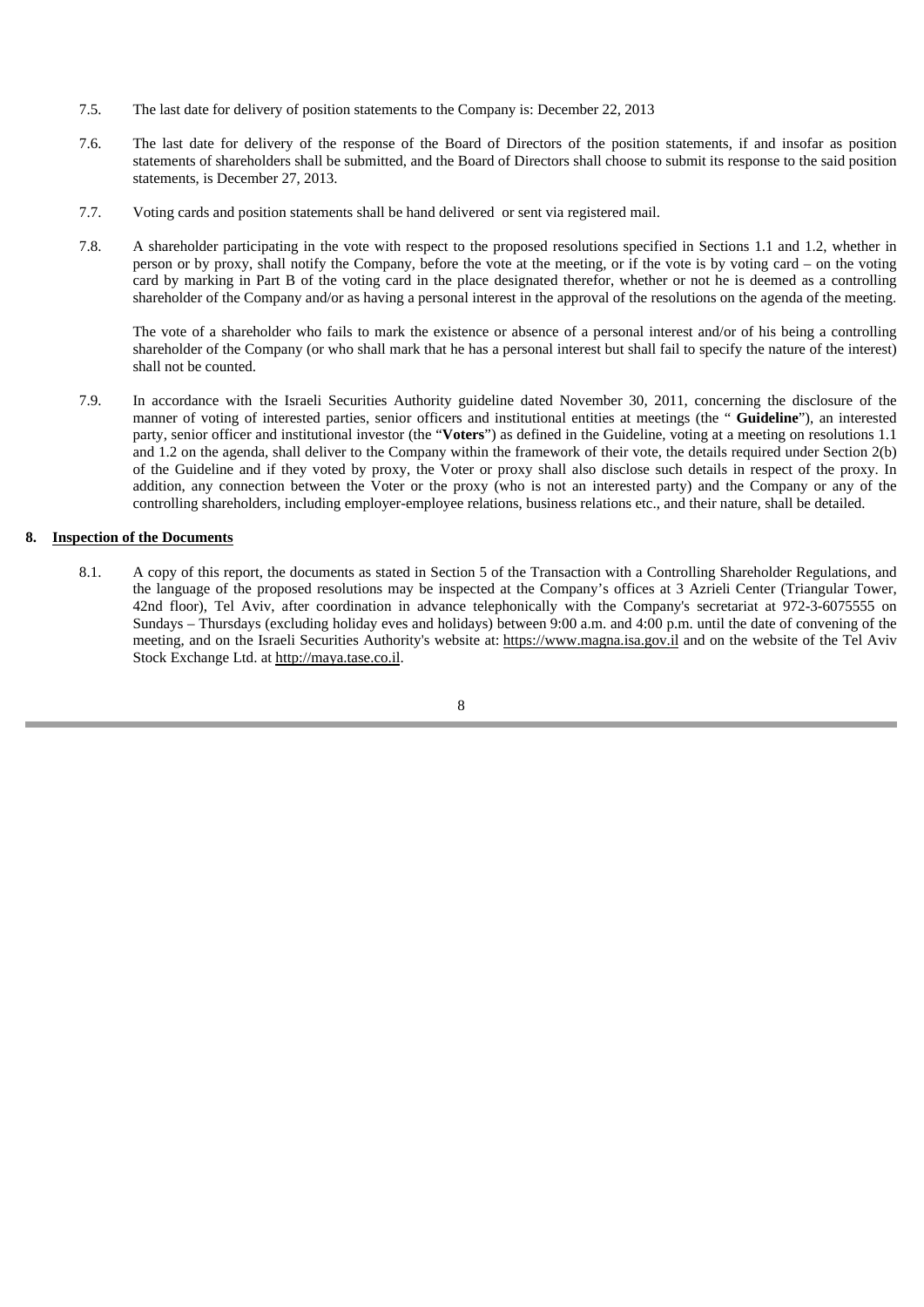- 8.2. In addition, the English translated version of this report will also appear on the distribution website of the SEC at: http://www.sec.gov.
- 8.3. The Company's representatives for the purpose of handling of this report are Adv. Ofer Hanoh and Adv. Ravid Aharoni, of Gross, Kleinhendler, Hodak, HaLevy, Greenberg and Co., whose address is 1 Azrieli Center (Circular Tower, 40th Floor), Tel Aviv, Tel: 972-3-6074444, Fax: 972-3-6074499.

#### **Part B – Additional Details of Resolution No. 1.1 on the Agenda – Approval of the Compensation Policy**

#### **9. Procedure for Approving the Company's Compensation Policy**

- 9.1. Correct as at the date of this report, other than the Board members and the internal auditor (who is employed through outsourcing), the Company has only two officers: the Company's CEO and the CFO. The Company does not itself engage employees, except for the Chairman of the Board, and the salary of the officers and other employees, except for the chairman of the Company's Board of Directors, is not paid by the Company, but by its controlling shareholder, Discount Investment Corporation Ltd ("**DIC**"), with which the Company entered into a services agreement that was approved the Audit Committee, the Board of Directors and the shareholders' meeting ("**Services Agreement**"). The Services Agreement is valid until May 2015. In accordance with the Services Agreement, the Company may give bonuses that are paid by it to the officers.
- 9.2. Notwithstanding the aforesaid, the Company's Compensation Committee and Board of Directors saw fit to determine a compensation policy covering all the components of the terms of office and employment that are customary for officers, even if at this time some of them are not necessarily relevant.
- 9.3. The proposed Compensation Policy is attached to this report as **Exhibit A**.
- 9.4. The Compensation Policy, in all its various components, was discussed at several meetings of the Compensation Committee, and after the Compensation Committee gave its recommendations, also by the Board of Directors.
- 9.5. The Compensation Committee convened seven times for the purpose of formulating its recommendations to the Board of Directors with regard to the Compensation Policy. The Chairman of the Board, representatives of the Company's management and external advisors appeared before the Board of Directors.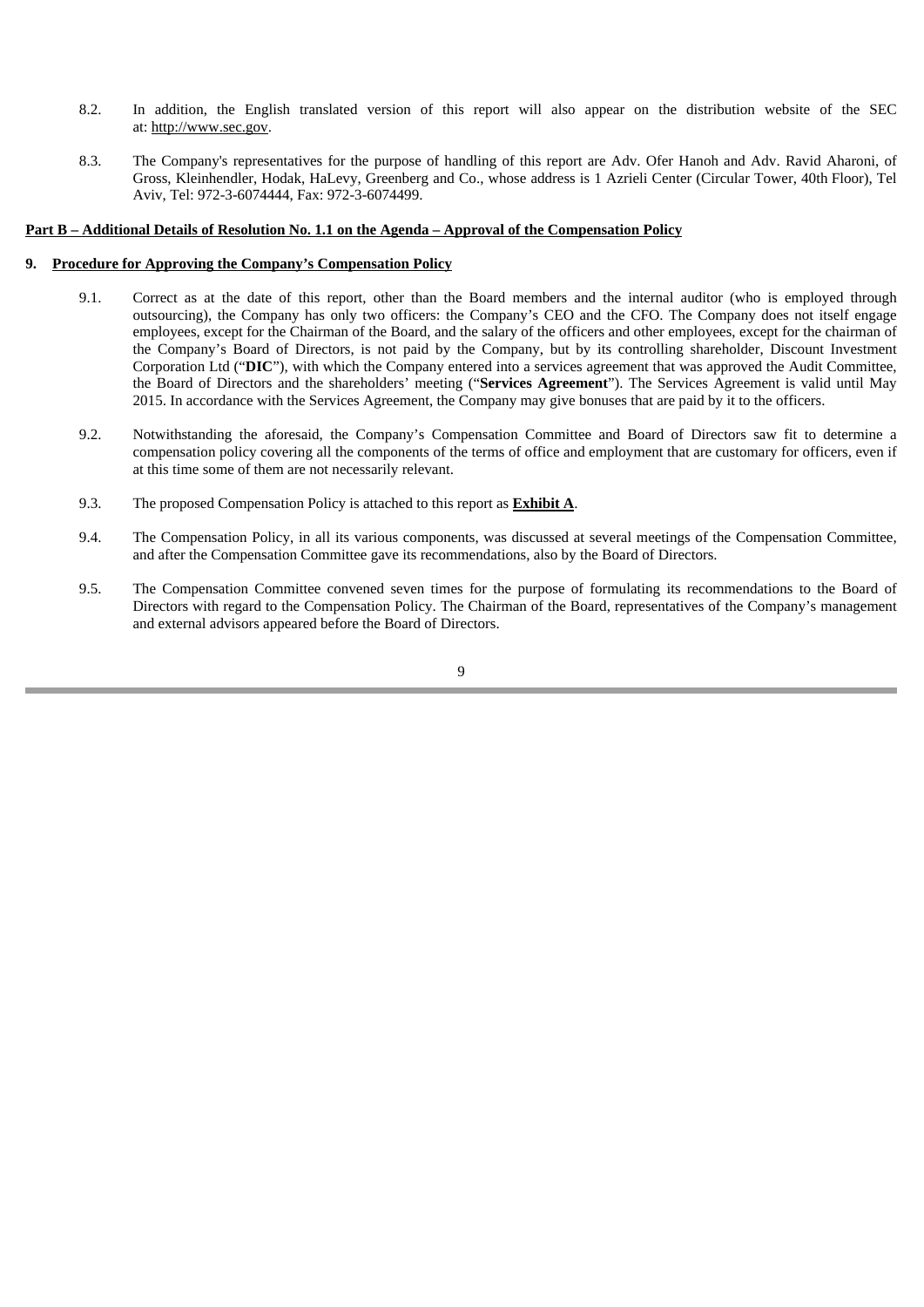- 9.6. On November 26, 2013, the Compensation Committee resolved to recommend that the Company's Board of Directors approve the Compensation Policy, and on December 2, 2013 the Company's Board of Directors approved and recommended that the general meeting approve the Compensation Policy.
- 9.7. The Compensation Committee members who participated in the committee meetings at which the committee's recommendation to the Board of Directors on the Compensation Policy was approved are: Mr. Gad Arbel (chairman and external director), Mr. Arie Ovadia and Mr. Ehud Rassabi (external director).
- 9.8. The Board members who participated in the Board of Directors' meeting at which the Compensation Policy was approved are: Arie Mientkavich, Ami Arel, Avraham Asheri; Gad Arbel (External Director), Ehud Rassabi (External Director), Prof. Arie Ovadia, Rona Dankner, Hadar Udler.
- 9.9. In the framework of the aforesaid meetings, the following data and information were surveyed and reviewed:
	- 9.9.1. the considerations necessary to formulate a compensation policy pursuant to the Companies Law (Amendment No. 20), 5773-2013 (hereinafter: the "**Amendment No. 20 to the Companies Law**"), including the criteria detailed in the First Schedule "A" to the Companies Law, Part "A" (Matters that Must be Covered in a Compensation Policy) and Part "B" (Provisions that Must be Included in a Compensation Policy");
	- 9.9.2. data and information on the terms of office and employment of the Company's officers;
	- 9.9.3. existing agreements with the officers;
	- 9.9.4. the terms of employment of the Company's employees (including information that must be covered in accordance with Amendment No. 20 of the Companies Law).
- 9.10. The Company is a second-tier subsidiary public company.

#### **10. Summary of the Reasons of the Compensation Committee and Board of Directors for approving the Compensation Policy**

- **11.** In addition to the reasons given in the framework of the Compensation Policy, below is a summary of the reasons of the Compensation Committee and Board of Directors for approving the Compensation Policy:
	- 11.1. The Compensation Policy, which regulates the terms of office and employment of the Company's officers, is aimed at making it possible to recruit and hold on to quality management personnel in senior management positions in the long term, which the Company needs in order to continue its business success and development.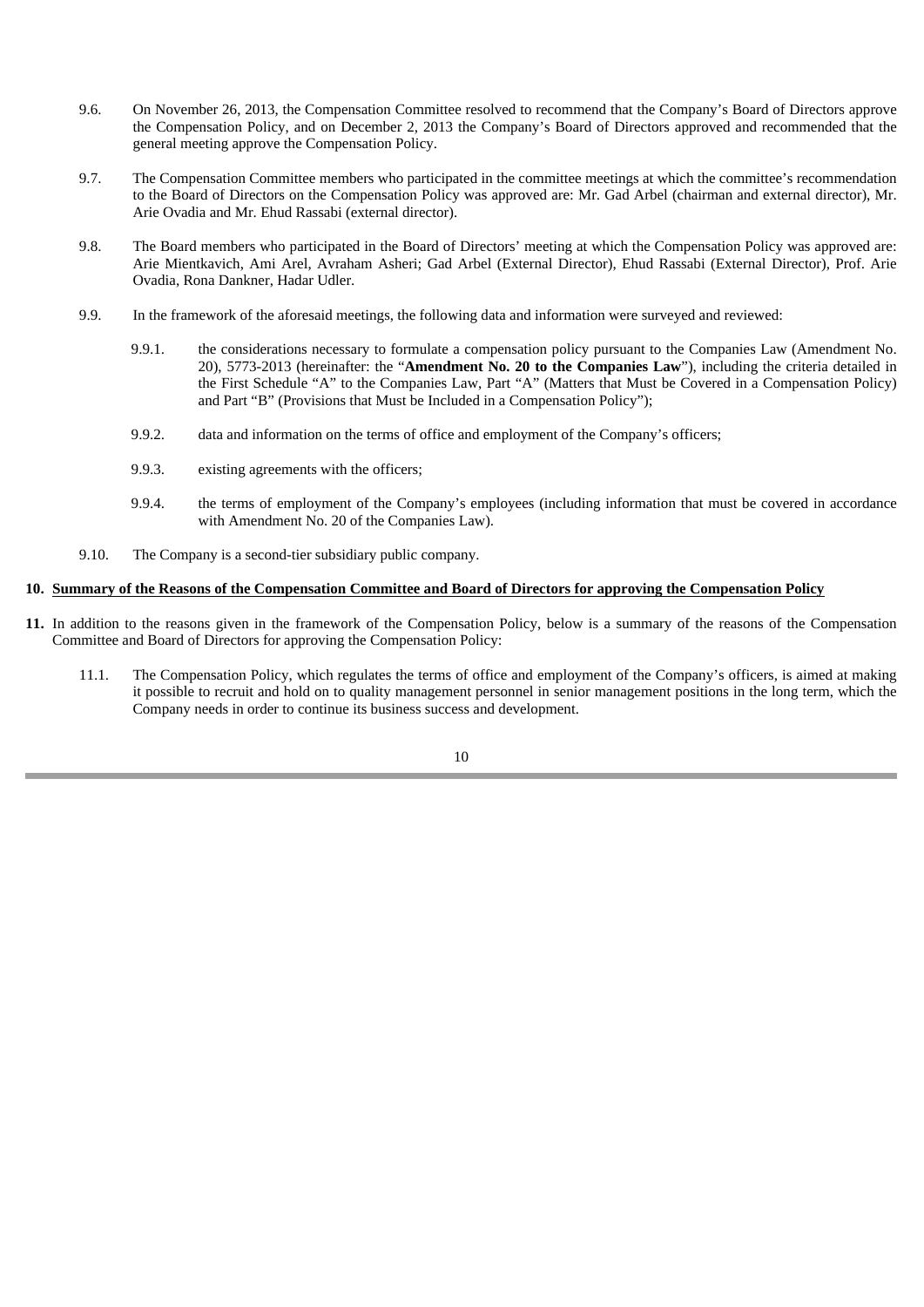11.2. The considerations guiding the Company's Compensation Committee and Board of Directors in adopting the policy are advancement of the Company's objects, work plan and policy, the creation of appropriate incentives for the Company's officers, having regard, *inter alia*, to the Company's risk management policy; the Company's size (having regard, *inter alia*, to its equity, volume of assets and the average annual investment in companies); the Company's nature as an operating holding company which invests in technology companies at different stages of development, strengthening the identity of interests between the Company's officers and its shareholders; and with regard to terms of office and employment that include variable components – the officer's contribution to achieving the Company's goals and maximizing its profits over time, all in accordance with the officer's position.

#### 11.3. With regard to the fixed compensation

- 11.3.1. The fixed compensation constitutes a significant component of the total compensation.
- 11.3.2. The Compensation Policy includes personal caps for the fixed compensation
- 11.3.3. The fixed compensation, in its various components, advances maintenance of stability and continuity at the Company's management level and thereby helps to secure the existence of a professional, quality and effective management.
- 11.3.4. In determining the fixed compensation for each of the officers, regard shall also be had to the powers and responsibilities that the position entails, the officer's education, qualifications, expertise, professional experience, accomplishments, previous agreements executed with the officer (insofar as executed) and agreements executed with the officer's predecessor in the position and with other officers of the Company.

#### 11.4. With regard to the annual bonus

- 11.4.1. The annual bonus shall be based on several parameters, with an appropriate balance between created between parameters based on measurable criteria, parameters relating to the activity of the Company in its entirety and personal parameters relevant to evaluation of the officer's performance.
- 11.4.2. The Compensation Policy includes commensurate bonus caps for the Company's officers.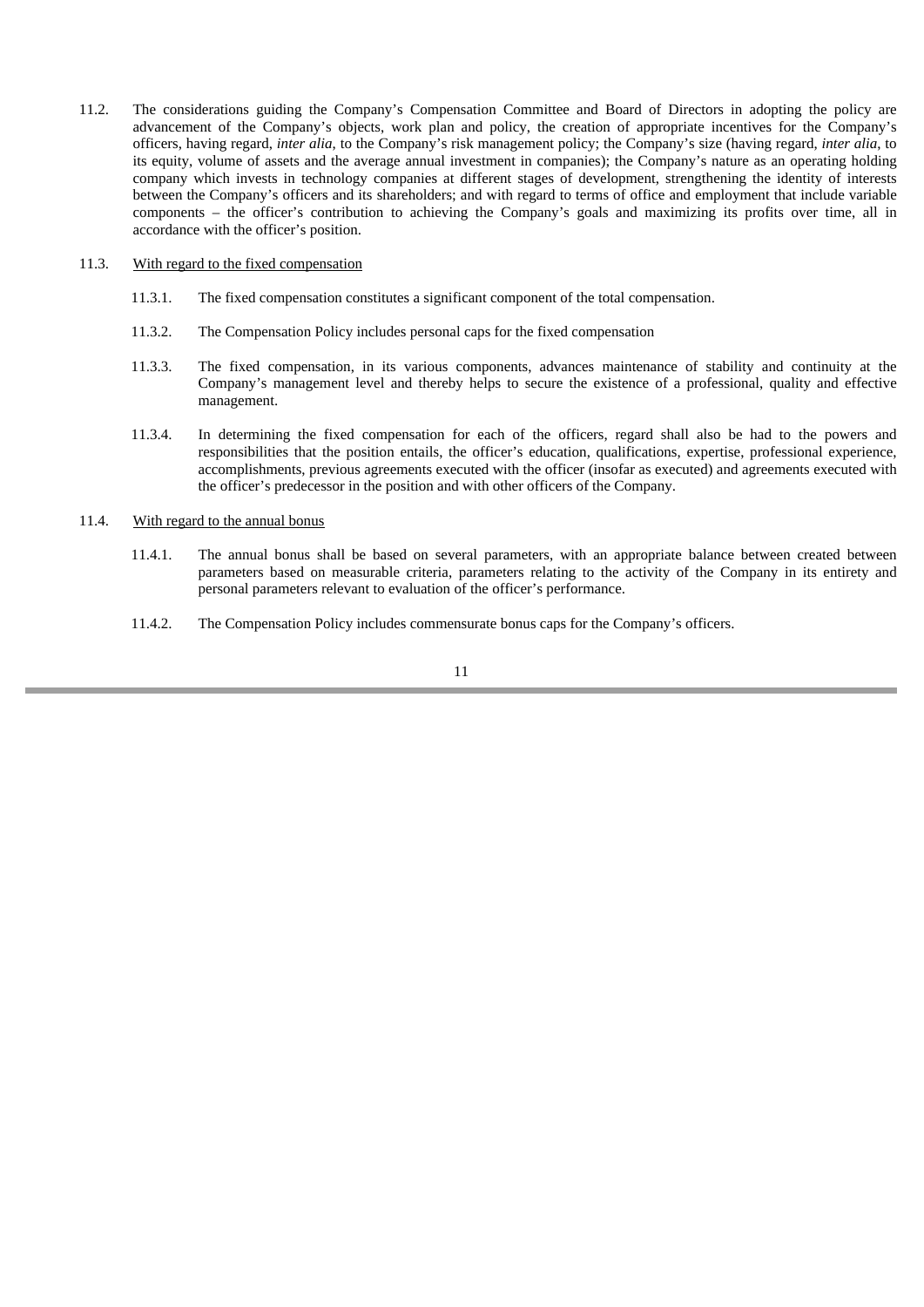- 11.4.3. The annual bonus is based, *inter alia*, on the return on the Company's share component. The return on share component enables the officers to be compensated on the basis of the share's performance. Where there is a high correlation between the Company's performance and the share's performance, this component of the bonus increases the identity of interests between the officers and the shareholders.
- 11.4.4. In addition, the annual bonus shall be based on several measurable goals. The Compensation Policy makes it possible to determine the goals each year for the sake of adapting them to the Company's changing needs and to its work plan. The goals will give expression to the performance of the Company and to the performance of the held companies, in light of the Company's striking nature as an operating holdings company, the management of which is involved in most of the held companies' activity.
- 11.4.5. Another component of the annual bonus is evaluation of the officer's performance by the Compensation Committee and Board of Directors. This component gives the Compensation Committee and Board of Directors a tool through which they are able to express their opinion on the officer's functioning in the bonus year.
- 11.4.6. The Compensation Policy includes personal bonus caps for each of the Company's officers.
- 11.4.7. The ratio between the fixed component and the variable component in the terms of employment of the officers, as finding expression in the caps determined for the various compensation components, is commensurate and balanced.
- 11.4.8. The Compensation Policy includes provisions for refunding variable compensation paid on the basis of data that turned out to be wrong and that were re-presented in the financial statements.
- 11.5. With regard to compensation components in respect of the employment's termination
	- 11.5.1. The Compensation Policy determines caps for the payment components in respect of prior notice and the adaptation grant. As such, the determination of these components also takes into account the terms of office and employment of the officers and the period of their employment, their position and their responsibility.
	- 11.5.2. The Compensation Committee and Board of Directors did not see reason to make compensation such as the aforesaid conditional upon the Company's performance, since the purposes underlying the grant thereof are not the same as the desire to compensate for the Company's results or the officer's performance and because of the relatively limited amount of the compensation components in respect of the employment's termination that are included in the Compensation Policy. Moreover, proper expression to performance-based compensation is given in the framework of the policy's provisions that deal with the components of the bonuses.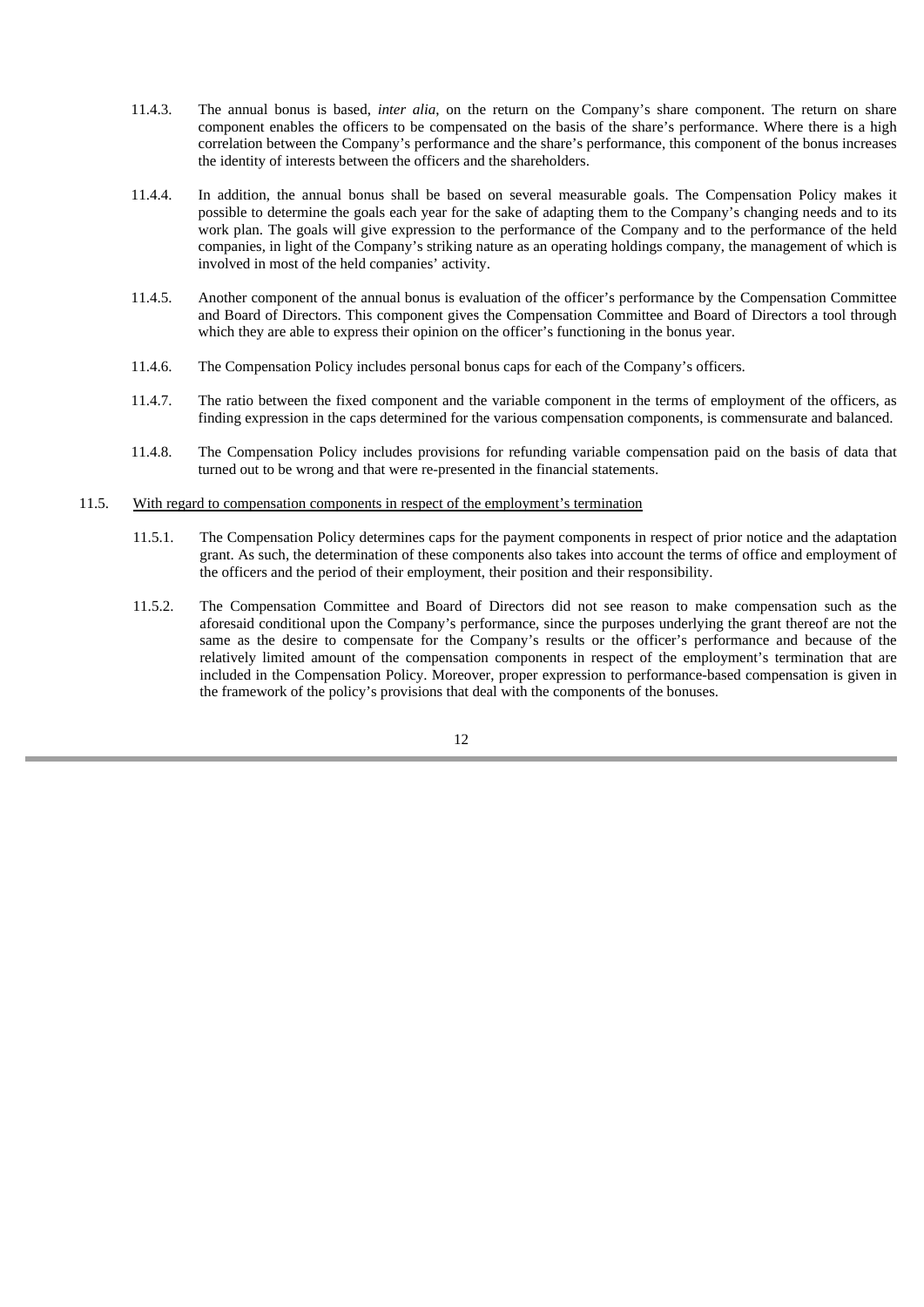- 11.5.3. Nonetheless, in the framework of the considerations for giving an adaptation grant, one might consider, *inter alia*, the period of the officer's employment, the terms of his employment in this period, the Company's performance in the said period, the officer's contribution to achieving the Company's goals and maximizing its profits, a special non-competition undertaking and the retirement circumstances.
- 11.6. The Compensation Policy preparation process included a review and consideration of the gap between the compensation paid to the Company's officers and the compensation paid to employees who work for the Company and are employed by DIC, and the subject's consideration and discussion finds expression in the Compensation Policy.
- 11.7. The Compensation Policy includes the possibility of reducing the variable components for special reasons in the Board of Directors' discretion.
- 11.8. The Compensation Policy's terms are reasonable and customary in the circumstances of the case and having regard to the responsibility imposed on the Company's officers and the scope of the Company's activity.
- 11.9. In light of all the aforesaid and in light of the range of data and information available to the Compensation Committee and Board of Directors, in the circumstances of the case the Compensation Policy is fitting and reasonable.

#### **12. Applicability to Senior Officers in Corporations' under the Company's Control**

- 12.1. The Compensation Policy shall apply directly to the Company's officers.
- 12.2. In accordance therewith, the Company's Compensation Policy shall not apply to the terms of office and employment of officers in companies under the Company's control (including officers as aforesaid who were included in the disclosure pursuant to Section 21 of the Securities (Periodic and Immediate Reports) Regulations, 5740-1970 in the Company's periodic report for 2012). As a rule, the Company's private subsidiaries are start-up companies the compensation structure of which is relevant to companies of this type. The Company is a controlling shareholder of a public company, Given Imaging Ltd (hereinafter: **"Given Imaging"**), the securities of which are traded on NASDAQ and on the Tel Aviv Stock Exchange. Given Imaging approved its own compensation policy in accordance with the provisions of Amendment No. 20.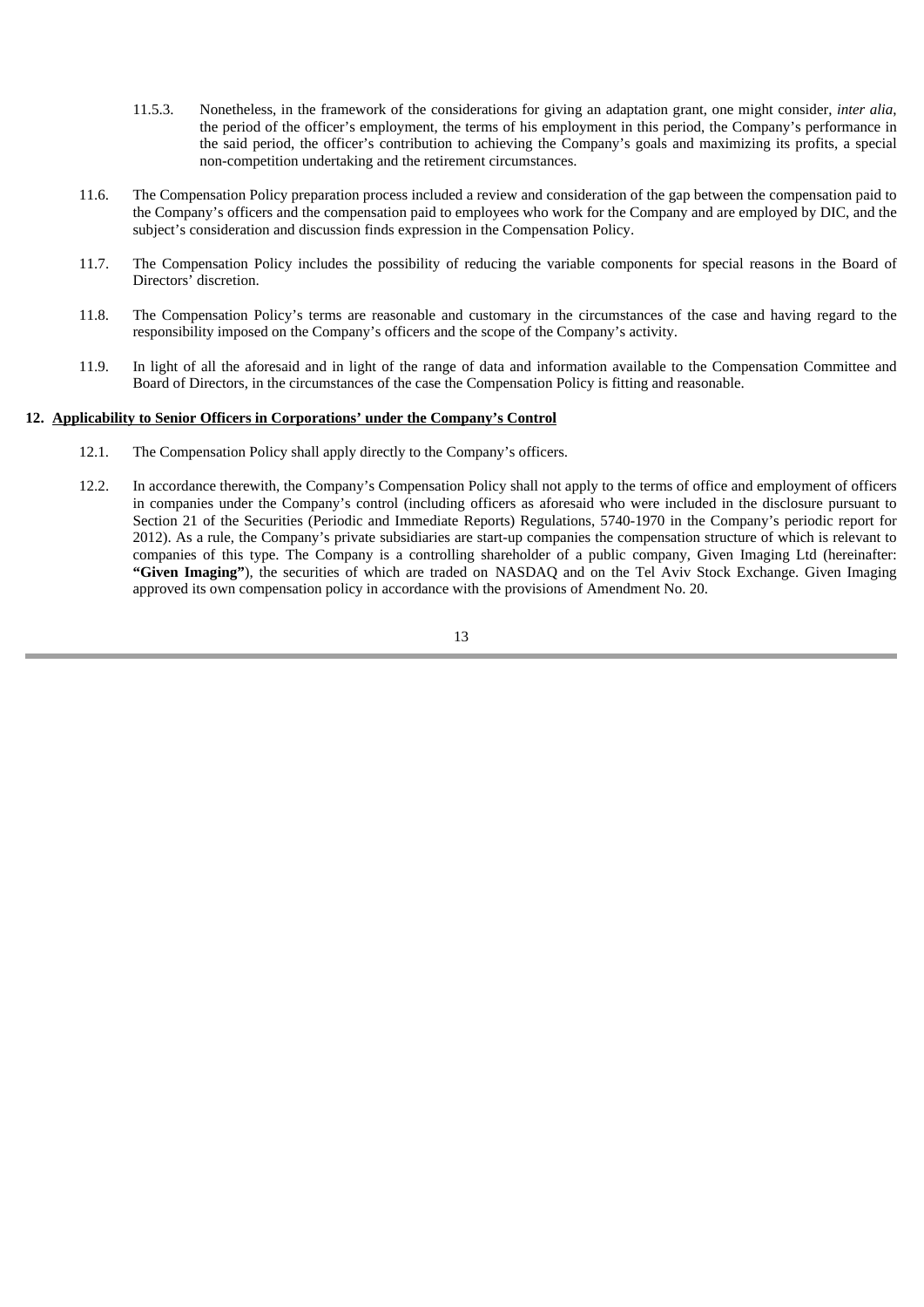#### **13. Treatment of a Material Deviation between the Compensation Policy and Existing Terms of Office and Employment**

13.1. As a rule, at the time of the Compensation Policy's determination by the Company's Board of Directors, the terms of office and employment of the Company's officers, to whom the Compensation Policy applies, are consistent with the Compensation Policy and there is no material deviation between the terms of office and employment of officers as aforesaid and the Compensation Policy.

#### **14. The Controlling Shareholder's identity and the Rights Vesting it with Control**

- 14.1. DIC is considered a controlling shareholder of the Company, by virtue of its holdings correct as at December 2, 2013, 50.32% of the Company's issued share capital and the voting rights in the Company. DIC is a public company the shares of which are traded on the Tel Aviv Stock Exchange.
- 14.2. DIC's parent company is IDB Development Corporation Ltd **("IDB Development**"), which is under the full control of IDB Holding Corporation Ltd (hereinafter: "**IDB Holding**s").
- 14.3. To the Company's best knowledge, IDB Development and IDB Holdings are considered as indirect controlling shareholder of the Company by virtue of their control of DIC which is considered as the controlling shareholder of the Company as detailed above. Therefore, for the sake of caution, IDB Development and IDB Holdings may be considered as having a personal interest in the approval of the said decision due to them being controlling shareholders of DIC and the Company
- 14.4. The controlling nucleus in IDB Holdings is made up of Ganden Holdings Ltd (a company under the control of Nochi Dankner and his sister Shelly Bergman), Manor Holdings B.A. Ltd (a company under the control of Isaac and Ruth Manor) and Avraham Livnat Ltd (a company under the control of Avraham Livnat), and amongst them themselves and/or subsidiaries of each of them, there exists a voting agreement in relation to most of their common control of and holdings in IDB Holdings.
- 14.5. To the best of the Company's knowledge, within the framework of the legal proceedings being conducted between IDB Holdings and/or IDB Development and the trustees of their debenture holders, debt arrangements proposals in respect of the IDB Holdings' debt were filed with the Court during November 2013, all of which include, inter alia, an investment in IDB Holdings or IDB Development by a group of investors varying from proposal to proposal. Execution of the investments included in any of the said proposals will bring about a change to the makeup of those holding control directly or indirectly of IDB Development. A court hearing regarding the approval of the debt arrangement of IDB Holding is currently set for December 15, 2013.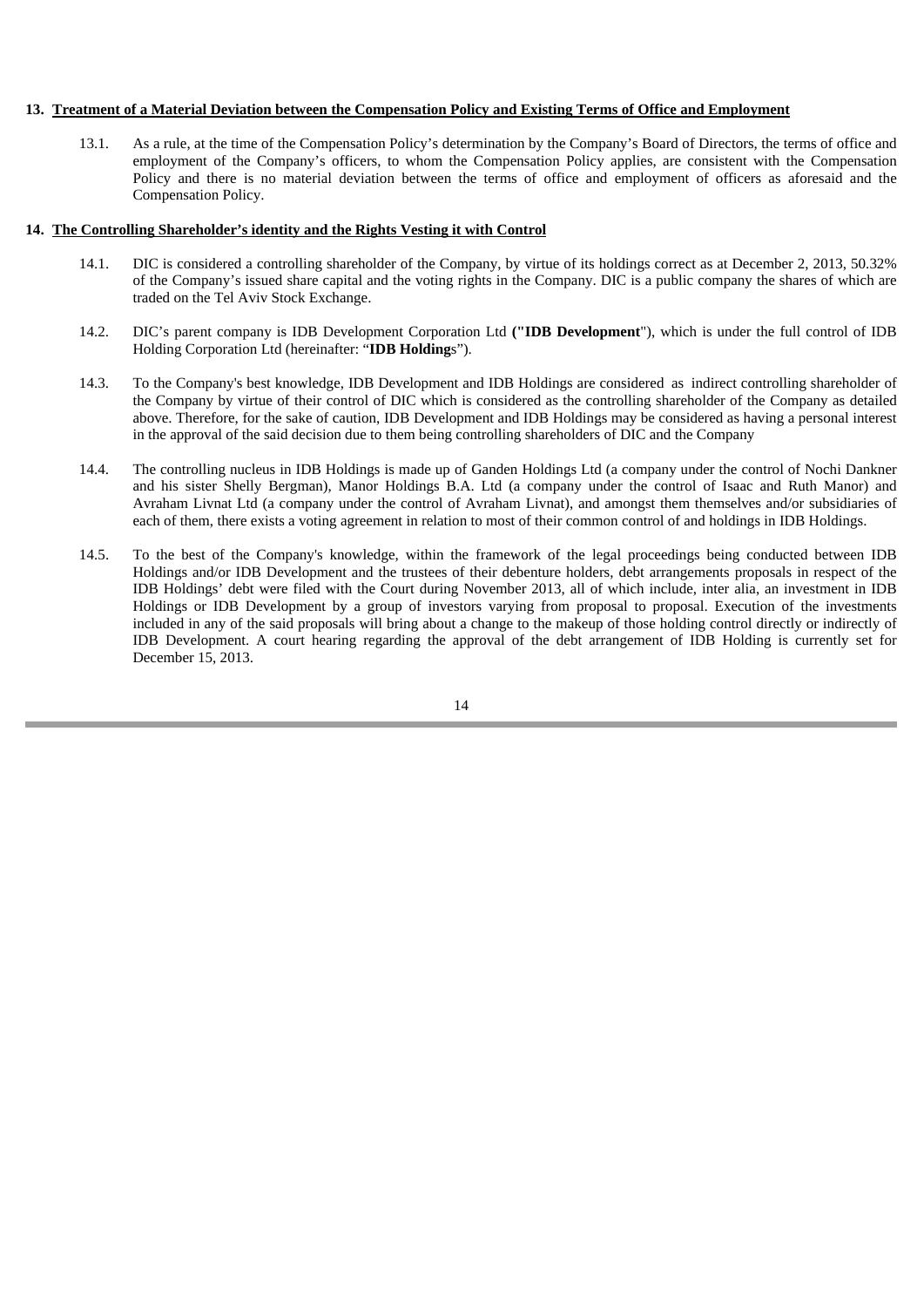#### **15. Names of the directors with a personal interest and the nature of their personal interest**

- 15.1. The Chairman of the Board might have a personal interest because the Compensation Policy includes provisions regarding the terms of office and employment of the Chairman of the Board.
- 15.2. All the Board members might have a personal interest because the Compensation Policy includes provisions regarding the terms of office and employment of the Company's directors.

#### **Part C – Additional Details in respect of Resolution No. 1.2 on the Agenda - Approval of Application of the Compensation Policy's Provisions to the Company's CEO**

- **16.** The Company's CEO serves as an officer (Vice President) of DIC, which is responsible for full payment of his salary, and he continues to dedicate the absolute majority of his time to his position as the Company's CEO, in accordance with the Services Agreement. The validity of the Services Agreement, as approved by the Audit Committee, the Board of Directors and the shareholders' meeting, is until May 2015.
- **17.** In accordance with the Services Agreement, the Company may give bonuses to its officers and other team members working for it, who are employed by DIC. It is noted, that to date bonuses to the CEO or other offices have not been based on pre-defined goals. Having regard to the provisions of the Companies Law (Amendment No. 20), and based on the desire that the decision on the CEO's variable compensation (the bonus) will be in the hands of the Company itself, subject to compliance with goals that in the opinion of the Compensation Committee and the Board of Directors are consistent with the Company's objects, goals and work plan, it is proposed to determine that the CEO will be given a variable compensation component (bonus) constituting implementation of the proposed Compensation Policy, as provided in Exhibit A attached to this report.
- **18.** The Compensation Committee and Board of Directors resolved, upon bringing the Compensation Policy for the meeting's approval, to request the meeting's approval for the Compensation Policy's provisions to be applied to the CEO, with regard to the bonus plan, in accordance with the conditions set forth in Sections 7-10 and 27 and in accordance with any other provision relevant to the variable compensation in the Compensation Policy.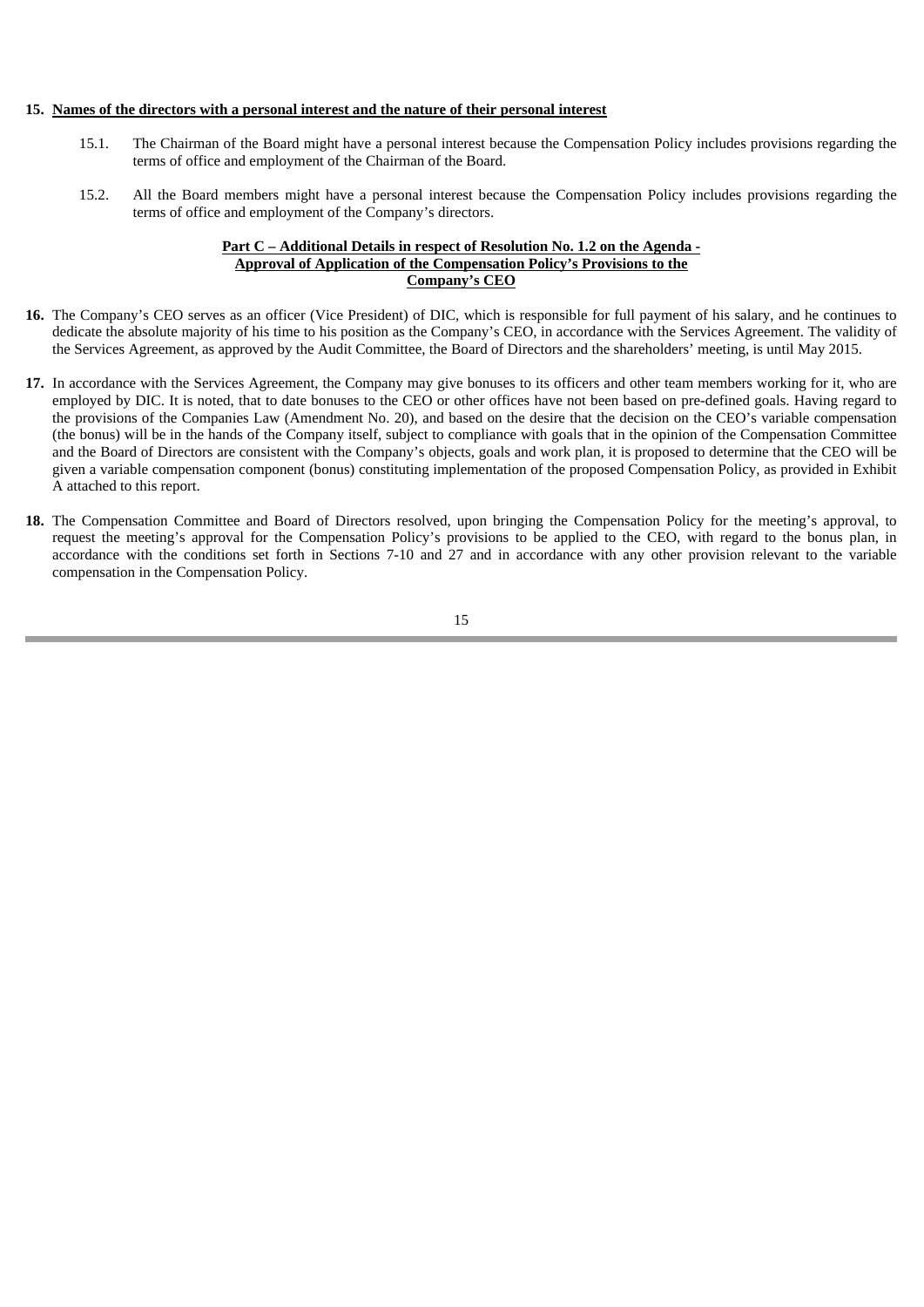**19.** Said resolution's approval is consistent with the Compensation Policy which is being brought for the meeting's approval in this report and subject to its approval.

#### **20. Details of the CEO's Education and Experience**

- 20.1. The CEO has a Bachelors' degree in Finance and Management and a Masters degree in Finance and Accounting, from Tel Aviv University.
- 20.2. The CEO has served as the Company's CEO since July 1, 2010 and as joint CEO of the Company since May 1, 2009. Since January 2006, he has served as VP of DIC. In the period from January 2004 until December 2005, he served as vice president and head of the Economics and Business Development division of Bezeq – Israeli Telecommunications Corp. Ltd ("**Bezeq**"), director of Bezeq Beinleumi, chairman of the investment committee of the Stage 1 Venture Capital Fund, and member of the investment committee of the Eurofund Venture Capital Fund. From 2000 until December 2003, he served as manager of the Financing and Investment Department at Bezeq and prior thereto he held senior positions in other hi-tech companies. The CEO serves as director of the following companies: Cellcom Israel Ltd, RDC Rafael Development Corporation Ltd, Given Imaging Ltd, Pocared Diagnostics Ltd, Epsilon Investments House Ltd, Modi'in Energy Management (1992) Ltd.
- 20.3. For details of the CEO's qualifications, expertise and accomplishments, see also Section 27.3 below.
- **21.** The CEO is not a relative of an interested party in the Company.
- **22.** Description of the office and the matters handled in the scope thereof: The office is that of CEO and includes the performance of all the CEO's duties pursuant to the law and pursuant to the Board of Directors' resolutions. For a description of the terms of the annual bonus, and an annual bonus under special circumstances, see Sections 7, 8 and 21 of the Compensation Policy.
- **23.** For details of the possibility of basing a non-material part of the bonus on unmeasurable criteria, see Section 7.5.3 of the Compensation Policy.
- **24.** For details of the ratio between the variable components and the fixed components of the CEO's terms of office and for details of the relationship between the CEO's terms of office and employment and the salary of the Company's other employees, see Sections 12 and 16, respectively.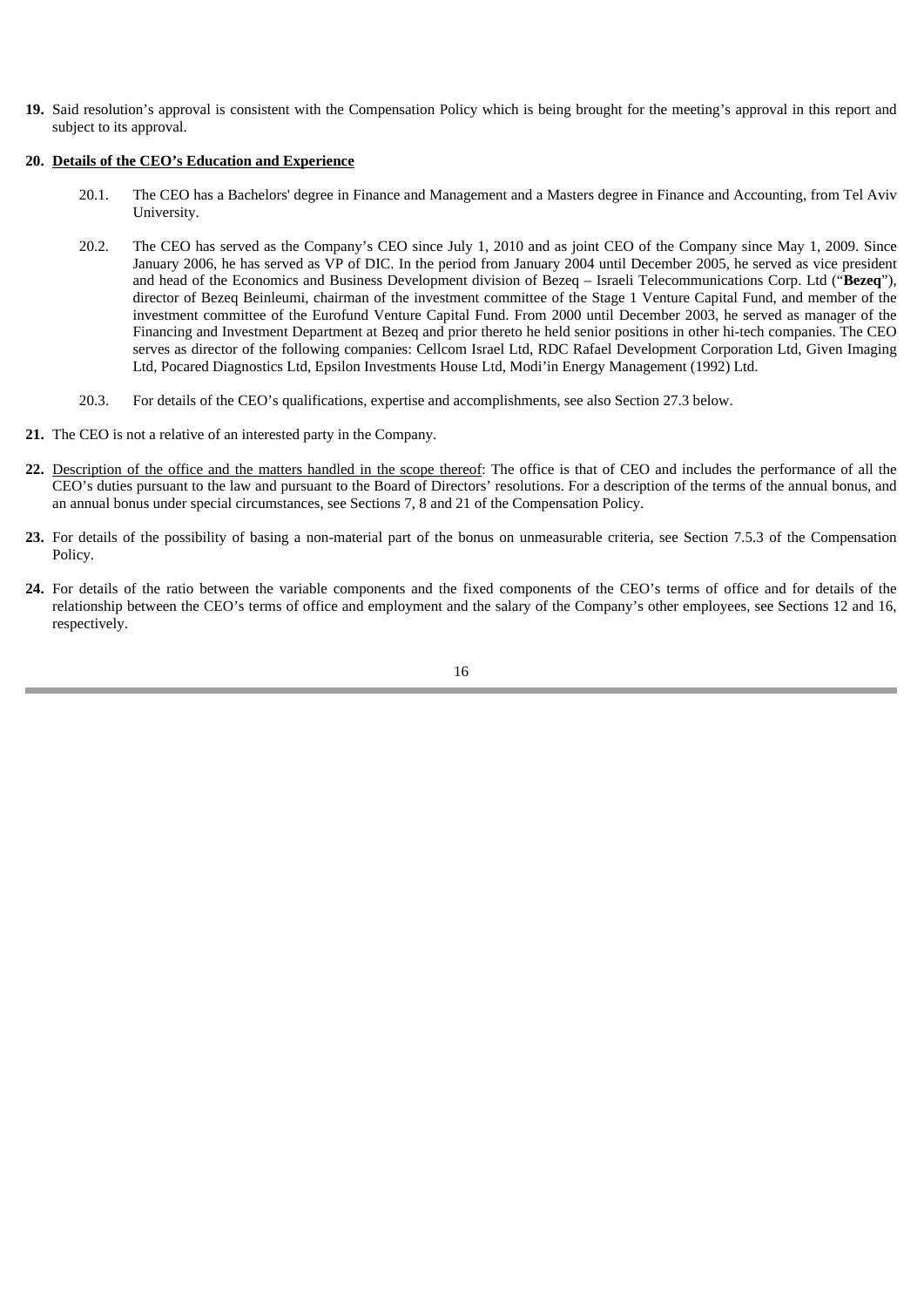#### **25. Details of the Terms of Office and Employment**

25.1. Below is a tabular disclosure of the CEO's terms of office and employment, in accordance with the Sixth Schedule to the Reports Regulations (in terms of cost to employer based on the monthly salary cost, correct as at the date of the report, on an annual basis and in NIS thousands):

| <b>Compensation recipient details</b> |                 |                                |                                                               | <b>Compensation for Services</b> |                                                                                                                                                                                                                                                                                                                                                     |                            |                                       |      |                  | <b>Total</b>             |                                |
|---------------------------------------|-----------------|--------------------------------|---------------------------------------------------------------|----------------------------------|-----------------------------------------------------------------------------------------------------------------------------------------------------------------------------------------------------------------------------------------------------------------------------------------------------------------------------------------------------|----------------------------|---------------------------------------|------|------------------|--------------------------|--------------------------------|
| <b>Name</b>                           | <b>Position</b> | Scope<br>of<br>position<br>(%) | Percentage<br>holdings of<br>corporation's<br>capital $(\% )$ | <b>Salary</b><br>(2)             | <b>Bonus</b>                                                                                                                                                                                                                                                                                                                                        | Share-<br>based<br>payment | <b>Management</b> Consultancy<br>fees | fees | Commission Other |                          |                                |
| Ari<br><b>Bronshtein</b>              | <b>CEO</b>      | (1)                            |                                                               | Approx.<br><b>NIS</b><br>1,710   | Approx. NIS<br>1,710 assuming<br>payment of<br>maximum<br>bonus. The<br>actual annual<br>bonus amount<br>for 2013 will<br>only become<br>clear after the<br>end of the year.<br>For details of<br>the CEO's<br>annual bonus<br>cap and the<br>manner of<br>calculating the<br>CEO's annual<br>bonus, see<br>Section 7 of<br>Compensation<br>Policy. |                            |                                       |      |                  | $\overline{\phantom{0}}$ | Approx.<br><b>NIS</b><br>3,420 |

(1) Mr. Bronshtein is not employed by the Company but by DIC, and in the scope of his position as a VP of DIC he serves as CEO of the Company in accordance with the Services Agreement.

(2) The amount stipulated in this Section is 100% of the total cost of the salary paid to Mr. Bronshtein by DIC.

The overall amount includes all the following components that are paid by DIC and not by the Company: 12 monthly salaries linked to the Consumer Price Index (correct as at November 2013 – approximately NIS 96 thousand, social provisions and ancillaries as customary, company car (including grossing up) and insurance for loss of working capacity. The contractual relationship between Mr. Bronshtein and DIC will terminate after three months from the date on which either of the parties gives written notice to the other of his or its desire to terminate the contractual relationship pursuant to the employment agreement. It is noted that the CEO's salary was reduced at his request by 15% in the period between September 2012 and August 2013.

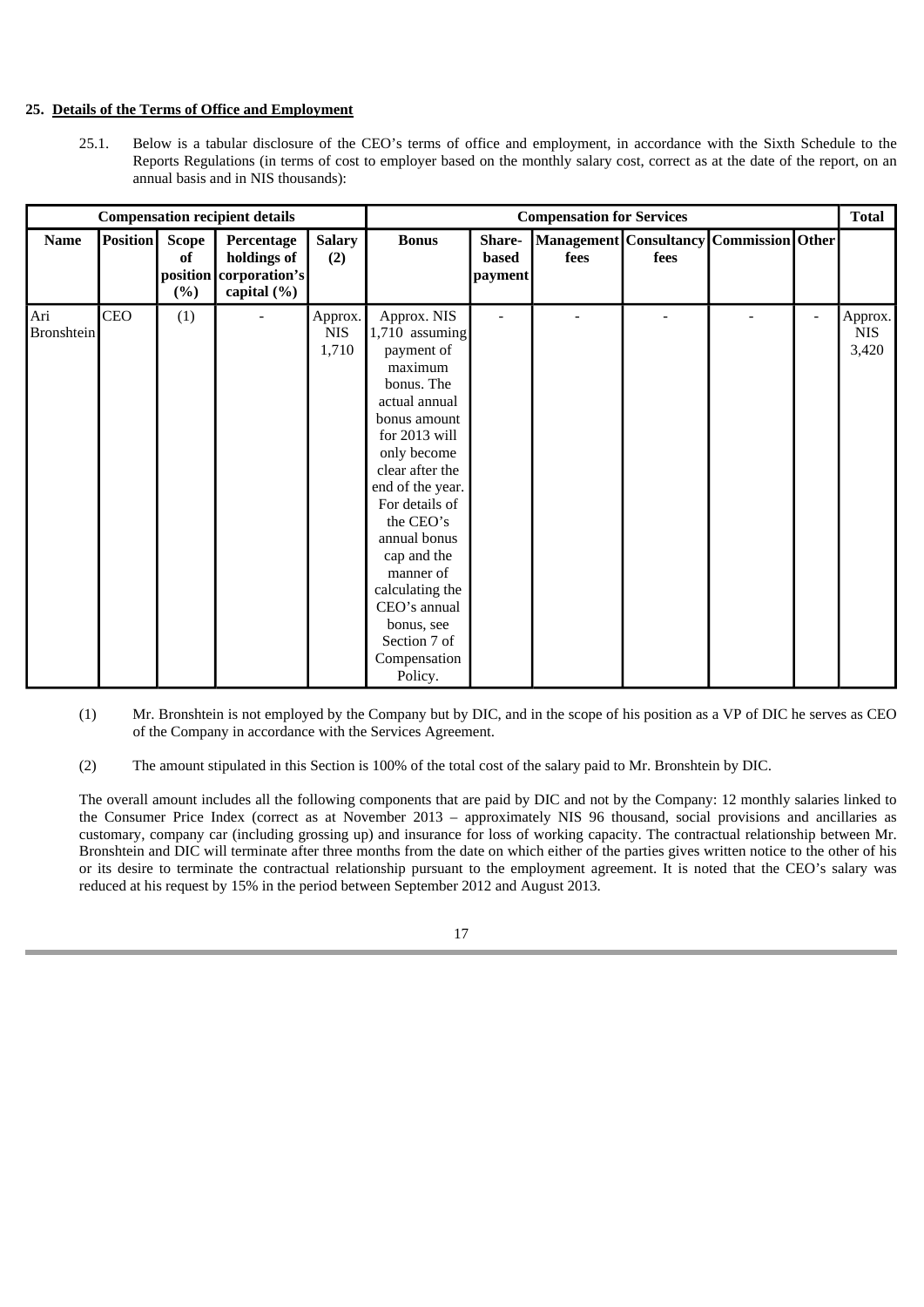- 25.2. For details regarding the CEO's compensation for the year 2012 see the details in "Regulation 21 –Compensation which was given to the three senior offices with the highest compensation in the Company" in Part D – Additional Details of the Corporation in the Company's 2012 Annual Report, as amended on May 6, 2013 (reference no.: 2013-01-054469).
- 25.3. If the CEO's proposed variable compensation provisions had been in force in the years 2011 and 2012, then under the Compensation Policy, in those years, the CEO would have been entitled to a bonus, of approximately NIS 738 thousand in 2012, while in 2011 no bonus would have been paid, such being in respect of the Company's return on share component<sup>1</sup>.

#### **26. Further Details**

- 26.1. For details of the terms on which the CEO shall refund to the Company amounts paid by him as part of the terms of office and employment in the event of amendment of the Company's financial statements, see Section 17 of the Compensation Policy.
- 26.2. As detailed in the Compensation Policy, part of the annual bonus is based on the Company's return on share parameter. Correct as of November 27, 2013, the Company's return on the share for 2013 was approximately 52%. This return, insofar as it remains unchanged until the end of the bonus year in accordance with the return calculation formula stipulated in the Compensation Policy, constitutes compliance with more than 100% of the maximum threshold stipulated in the Compensation Policy, and accordingly the CEO might be entitled to the maximum annual bonus for this component in a sum of approximately NIS 855 thousand2. In respect of the measurable goals linked to the performance of the Company and the held companies component, correct as at the date of the report, it can be ascertained that the CEO will meet some of the goals and accordingly might be entitled to an annual bonus in respect of this component in a sum of at least NIS 350 thousand.

 $1$  No data are presented of the CEO's entitlement, if any, in respect of the variable compensation component that is conditional upon goals linked to the performance of the Company and the held companies, since there were no goals linked to the performance of the Company and the held companies for the same years and the goals for 2013 are not relevant to the said years. In addition, no data are presented of the entitlement, if any, in respect of a component that is subject to the Board of Directors' discretion.

2 This amount does not include the possible addition to the annual bonus for the CEO with respect to 2013 for compliance by more than 100% with the maximum threshold determined in the Compensation Policy with in relation to the return on the Company's share. In accordance with the Compensation Policy, insofar as at the end of 2013, the annual return of the Company's share increases to in excess of 25%, the CEO will be entitled to an addition to the bonus in respect of this parameter in the amount of N143 thousand, however, in any event, the aggregate annual bonus will not exceed bonus cap. This addition to the bonus, to the extent it is granted, will be paid to the CEO soon after the time of approval of the financial statements of the Company for 2014 subject to compliance with the threshold conditions for the payment of the annual bonus for 2014.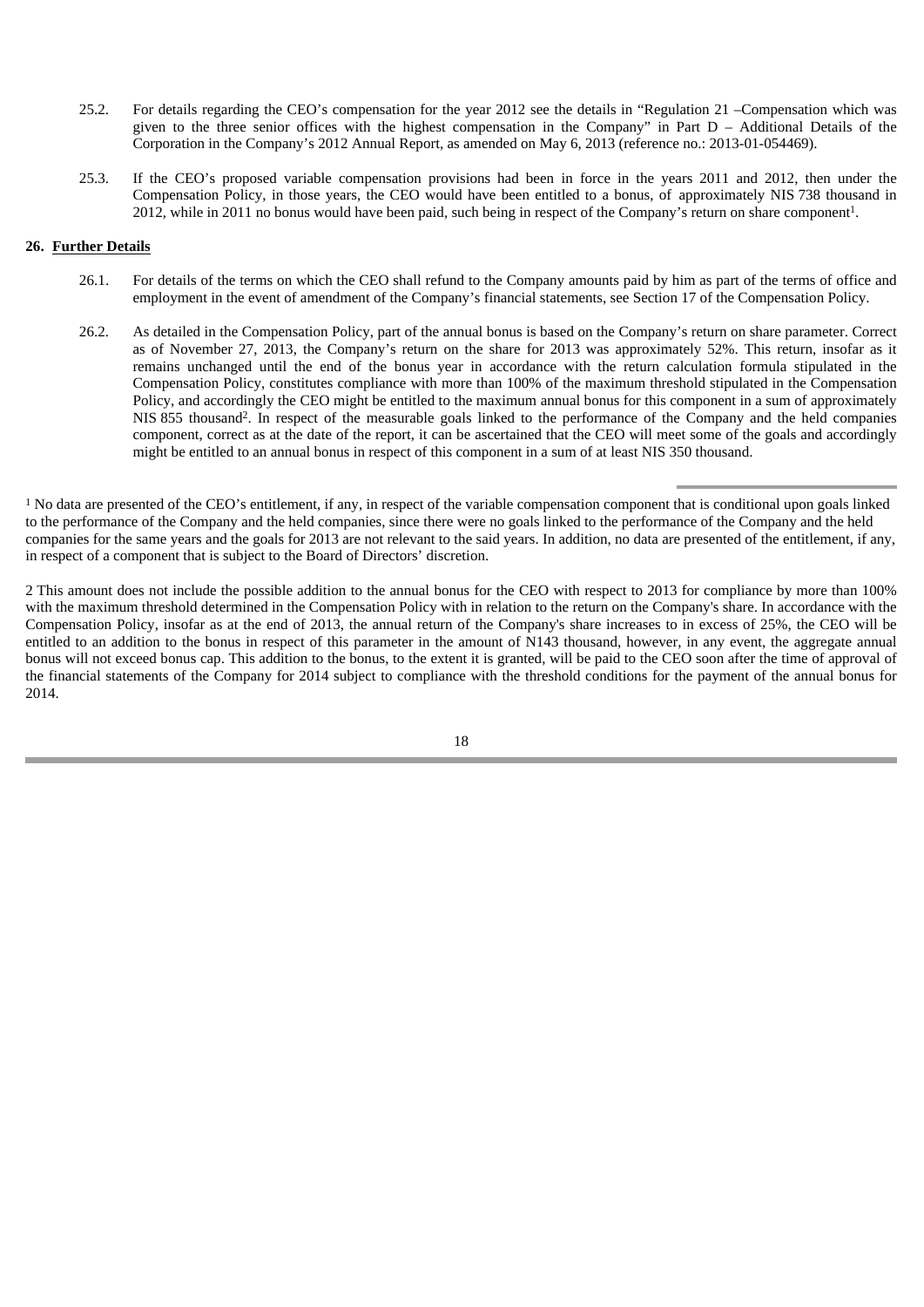- **27.** Process of approving the Application of the Compensation Policy's Bonus Provisions to the CEO and the Reasons of the Compensation Committee and Board of Directors for the Approval
	- 27.1. On December 2, 2013, after the Compensation Committee's approval of November 26, 2013, the Company's Board of Directors approved application of the Compensation Policy's bonus provisions to the CEO. For details of the Compensation Committee members who participated in the committee meeting and of the Board members who participated in the Board of Directors' meeting, see Section 9.7 above. The directors who participated in this decision within the framework of the meeting of the Board of Directors are: Ami Arel, Avraham Asheri; Gad Arbel (External Director), Ehud Rassabi (External Director) & Prof. Arie Ovadia,
	- 27.2. The meetings of the Compensation Committee and Board of Directors reviewed and considered, inter alia, the following data and information:
		- 27.2.1. The Company's Compensation Policy that is being brought for approval of the Company's shareholders' meeting in the framework of this report pursuant to Section 267A of the Companies Law;
		- 27.2.2. the CEO's current terms of office and employment
		- 27.2.3. the terms of employment of the Company's employees (including data that must be covered in accordance with Amendment No. 20 to the Companies Law).
	- 27.3. The Company's Compensation Committee and Board of Directors found that approving application of the Compensation Policy's bonus provisions to the CEO are beneficial to the Company and reasonable in the circumstances of the case, and that they are consistent with the Company's Compensation Policy, for the following reasons:
		- 27.3.1 The CEO served as a director of the Company from 2006 until his appointment as the Company's CEO in May 2009, since when he has served as the Company's CEO and has an in-depth knowledge of its business and organizational culture.
		- 27.3.2 The CEO actively contributes to the Company's business in the scope of the performance of his position. Since the beginning of his service in 2009 to date, the CEO has led the Company to aggregate profits of approximately 65 million dollars and a considerable increase in the share price, *inter alia* after establishing trust relations with the Company's public shareholders. In addition, the CEO has helped stabilize the Company's financial structure and led implementation of a business focus strategy primarily in the medical device companies, in the scope of which the Company executed sale transactions in an overall sum of more than 400 million dollars.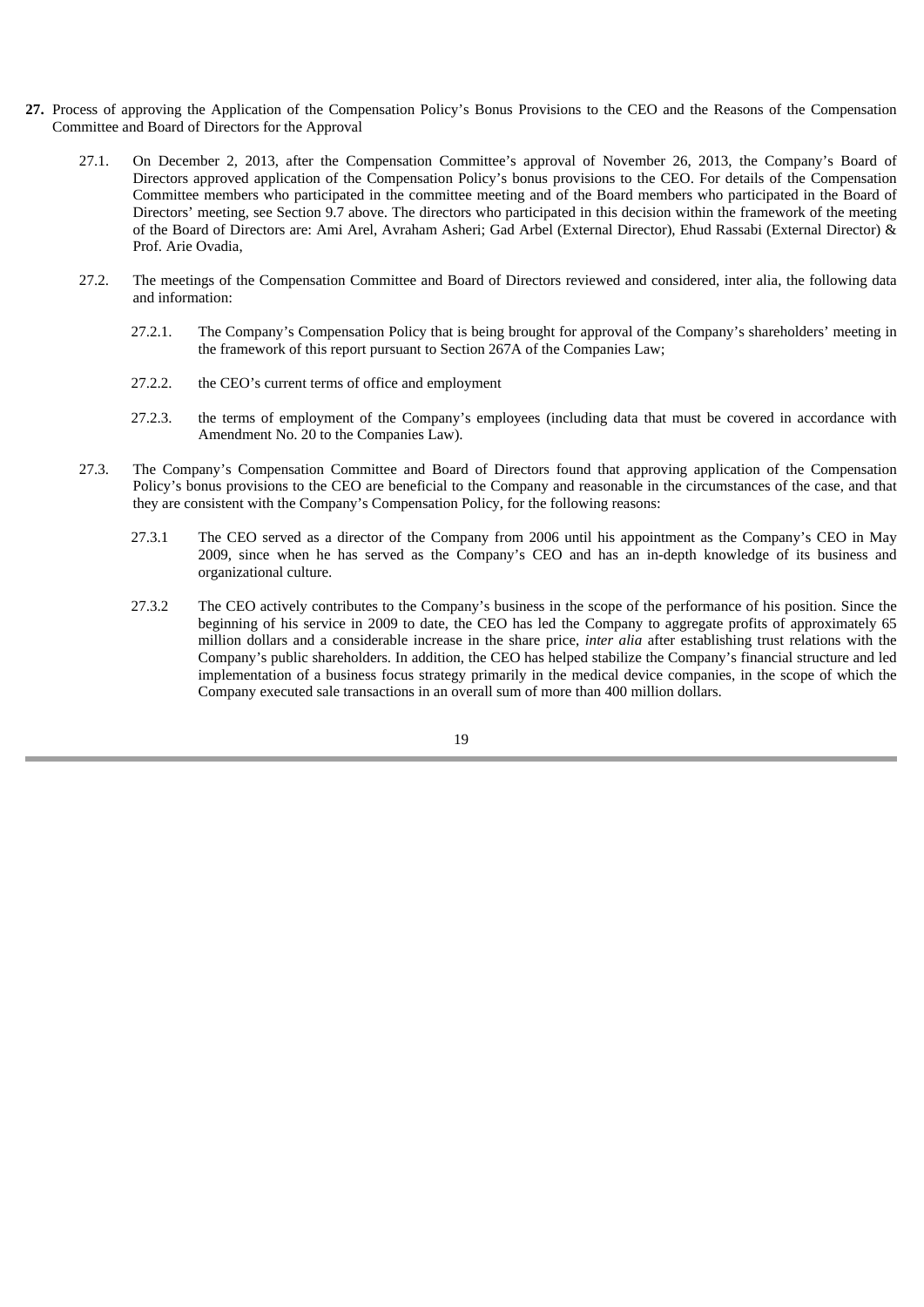- 27.3.3 The CEO has proven and varied managerial, business and financial experience of many years. The Company's Compensation Committee and Board of Directors believe that the CEO will greatly contribute to the Company with respect to the actions required to complete the assignments and challenges facing it.
- 27.3.4 The bonuses are consistent with the Company's Compensation Policy that is being brought for the approval of the Company's shareholders' meeting in the framework of this report.
- 27.3.5 In determining the amount of the compensation, the Compensation Committee and Board of Directors considered, *inter alia*, the following parameters: the CEO's education, qualifications, expertise, professional experience and accomplishments; the CEO's contribution to the Company's investments and to the investments' realization after they were made; the Company's business performance; the size of the Company and the nature of its activity; the CEO's contribution to the Company's business, profits, strength and stability; the Company's need to hold onto a CEO with unique qualifications, know-how, experience and expertise; the extent of the CEO's responsibility; the satisfaction with the CEO's functioning; the CEO's contribution to a proper ethics and control environment and corporate governance.
- 27.3.6 Because of the paucity of public companies engaging in activity similar to that of the Company, it is difficult to review and study comparative information in relation to the customary compensation in similar companies; however, the Compensation Committee and Board of Directors found that the proposed bonuses are relatively commensurate with those prevailing in companies with similar activity or a similar volume of business.
- 27.3.7 The maximum ratio between the fixed component and the variable component of the CEO's terms of employment, as finding expression in the caps that were determined, is commensurate and balanced.
- 27.3.8 In accordance with Section 275(d) of the Companies Law, the Compensation Committee and Board of Directors considered whether the transaction the subject of this Section includes a distribution, as defined in the Companies Law, and held that the transaction does not include a distribution.
- 27.3.9 In light of this, the Compensation Committee and Board of Directors believe that the CEO's proposed compensation terms are reasonable and fair in the circumstances of the case.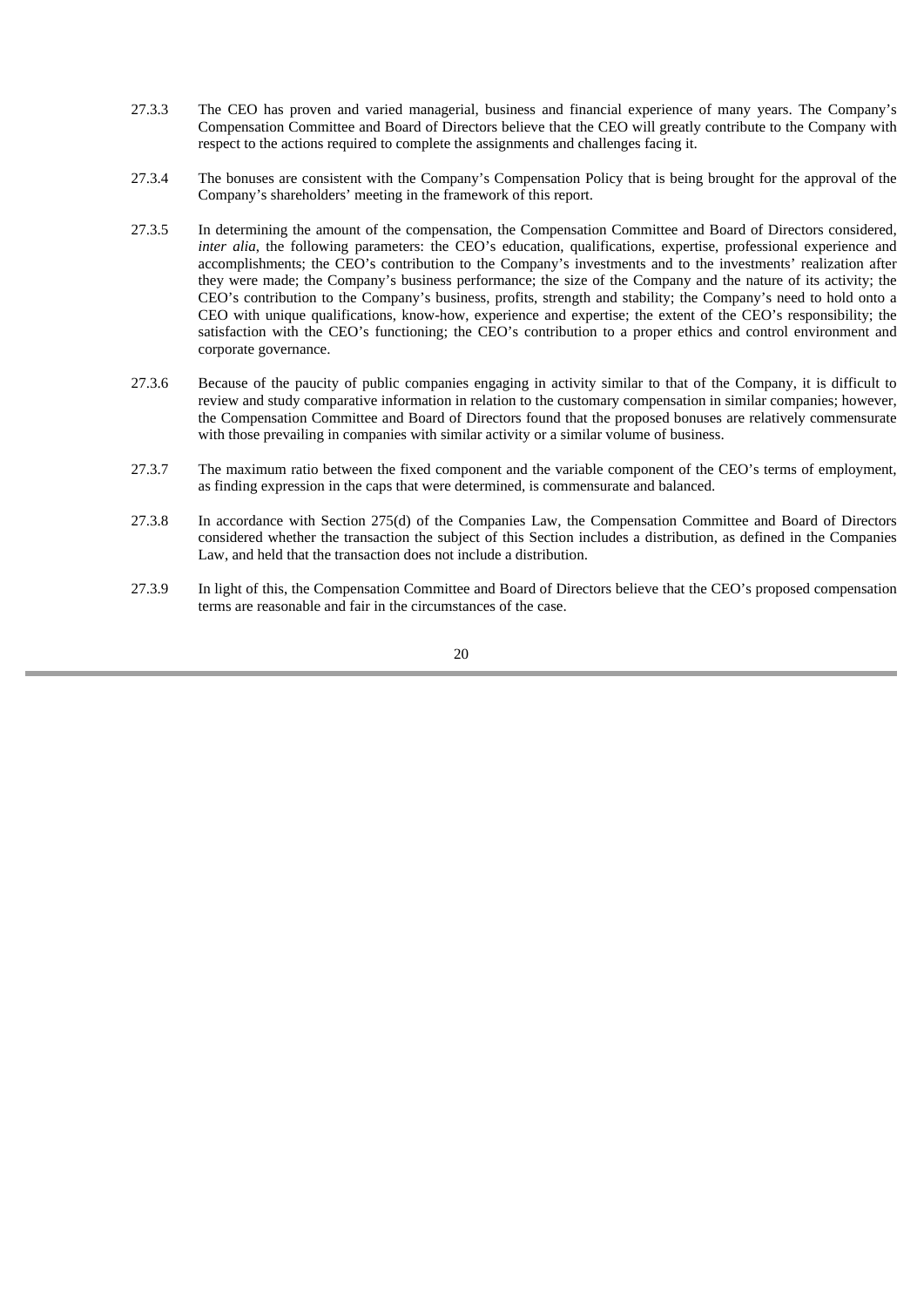#### **Details required in accordance with the Securities Regulations (Transaction between a Company and a Controlling Shareholder thereof), 5761-2001 (the "Transaction with a Controlling Shareholder Regulations") in relation to Resolution No. 1.2 on the Agenda**

#### **28. Identity of the Company's Controlling Shareholders**

For details of the identity of the Company's controlling shareholders, see Section 14 above.

#### **29. Names of the Controlling Shareholders with a Personal Interest in the Transaction and the Nature of their Personal Interest**

Discount Investment Corporation Ltd, the controlling shareholder of the Company, might, for the sake of caution, be deemed to have a personal interest in approving application of the Compensation Policy's provisions to the CEO, with regard to the bonus plan, in light of the fact that the CEO also serves as an officer (VP) of DIC.

In addition, to the Company's best knowledge, IDB Development and IDB Holdings are considered as indirect controlling shareholders of the Company by virtue of their control of DIC which is considered as the controlling shareholder of the Company as detailed above. Therefore, for the sake of caution, IDB Development and IDB Holdings may be considered as having a personal interest in the approval of the said decision due to them being controlling shareholders of DIC and the Company.

#### **30. Names of the Directors with a Personal Interest in the Transaction and the Nature of their Personal Interest**

The directors detailed below might, for the sake of caution, be deemed to have a personal interest in approving the resolution on the matter mentioned in Section 1.2 above: Arie Mientkavich, Hadar Udler and Rona Dankner. The personal interest of Messrs Arie Mientkavich, Hadar Udler and Rona Dankner in the said resolution's approval derives from their service and/or the service of their relatives as directors and/or officers and/or employees and/or from their being interested parties and/or relatives of interested parties in DIC and/or its controlling companies.

#### **31. The Way in which the Consideration was Determined; the Manner of Determining the Compensation**

The compensation terms have been approved by the Company's Compensation Committee and Board of Directors. For details of the manner in which the compensation was determined, see Section 27 above.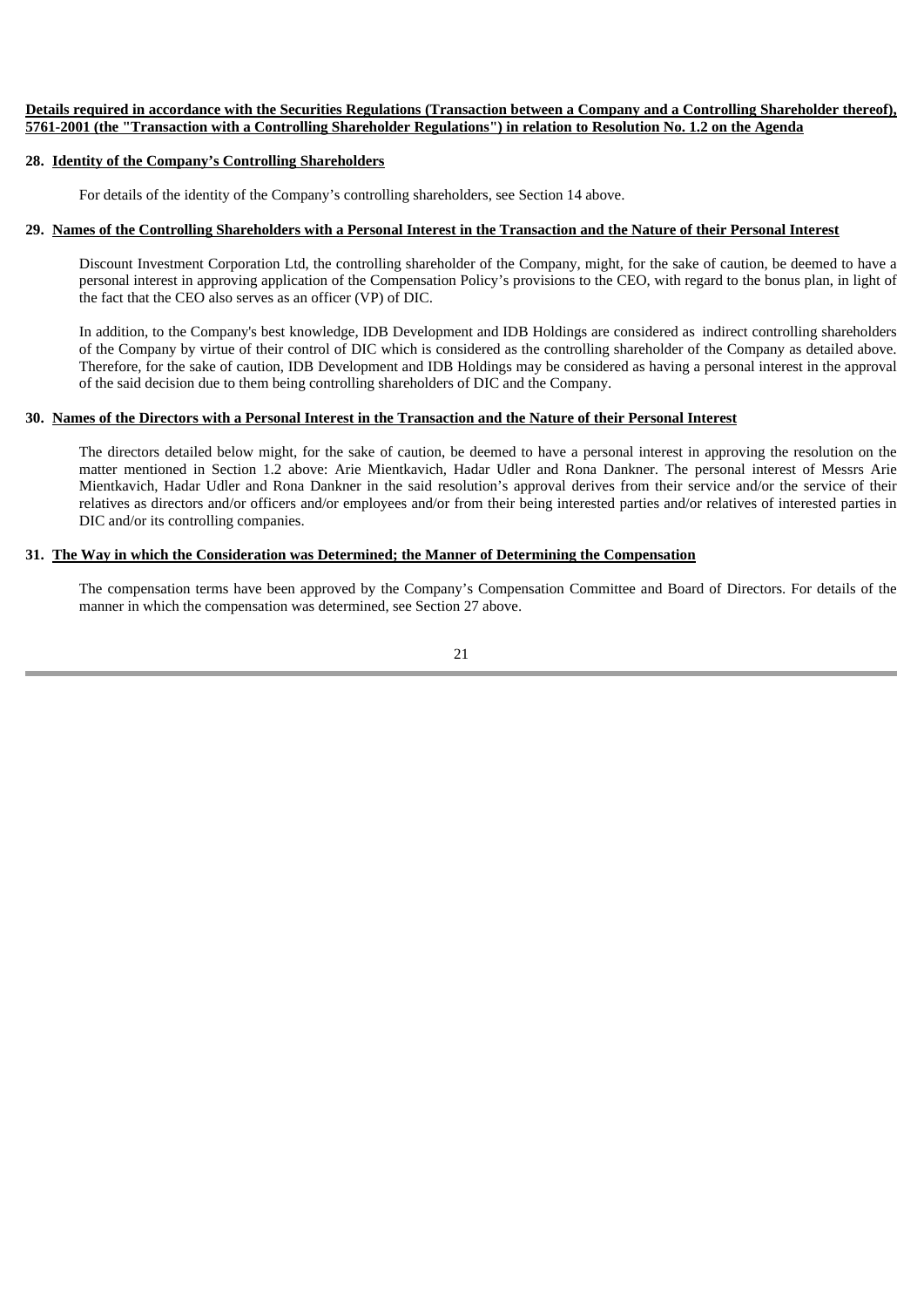#### **32. The Approvals Required for the Transaction**

The approvals required for the transaction the subject of this report are the approval of the Company's Compensation Committee, which was received on November 26, 2013, the approval of the Company's Board of Directors, which was received on December 2, 2013 and the approval of the shareholders' meeting, which is being convened in this report, by the special majority.

#### **33. Similar Transactions in the Last Two Years**

No transactions have been executed pertaining to the terms of office and employment of officers of the same type as the transaction subject of this report that is being brought for the meeting's approval or transactions similar to it, between the Company and its controlling shareholders or in which the controlling shareholders have a personal interest, which were signed in the two years preceding the date of the transaction's approval by the Board of Directors or that are still valid on the date of the Board of Directors' approval as aforesaid, save for the Services Agreement, which is, as aforesaid, valid until May 2015.

#### **34. The Reasons of the Compensation Committee and Board of Directors for Approving the Compensation Terms**

For the reasons of the Compensation Committee and the Board of Directors, see Section 27.3 above.

In accordance with Section 275(d) of the Companies Law, the Compensation Committee and Board of Directors considered whether the transaction the subject of this report includes a distribution, as defined in the Companies Law, and held that the transaction does not include a distribution.

#### **35. Names of the Directors who Participated in the Resolutions of the Compensation Committee and Board of Directors**

See Section 27.1 above.

#### **36. The Salary Component**

As aforesaid, to date, the CEO's bonuses have not been based on pre-defined goals. According to the resolution on the agenda, the CEO's bonuses will be granted in accordance with the provisions of the Compensation Policy.

#### **37. The Authority of the Israeli Securities Authority**

In accordance with Section 10 of the Controlling Shareholder Regulations, within 21 days of the date of the filing of this report, the Israeli Securities Authority or an employee authorized by it for such purpose, may instruct the Company to provide, within such time frame as the Israeli Securities Authority determines, any explanation, details, information and documents with respect to the contractual relationship the subject of this report, and instruct the Company to amend this report in such manner and at such time as it determines. In such case, the Israeli Securities Authority may order the general meeting's adjournment to a date falling not less than three business days and not more than 35 days after publication of the amendment to this report.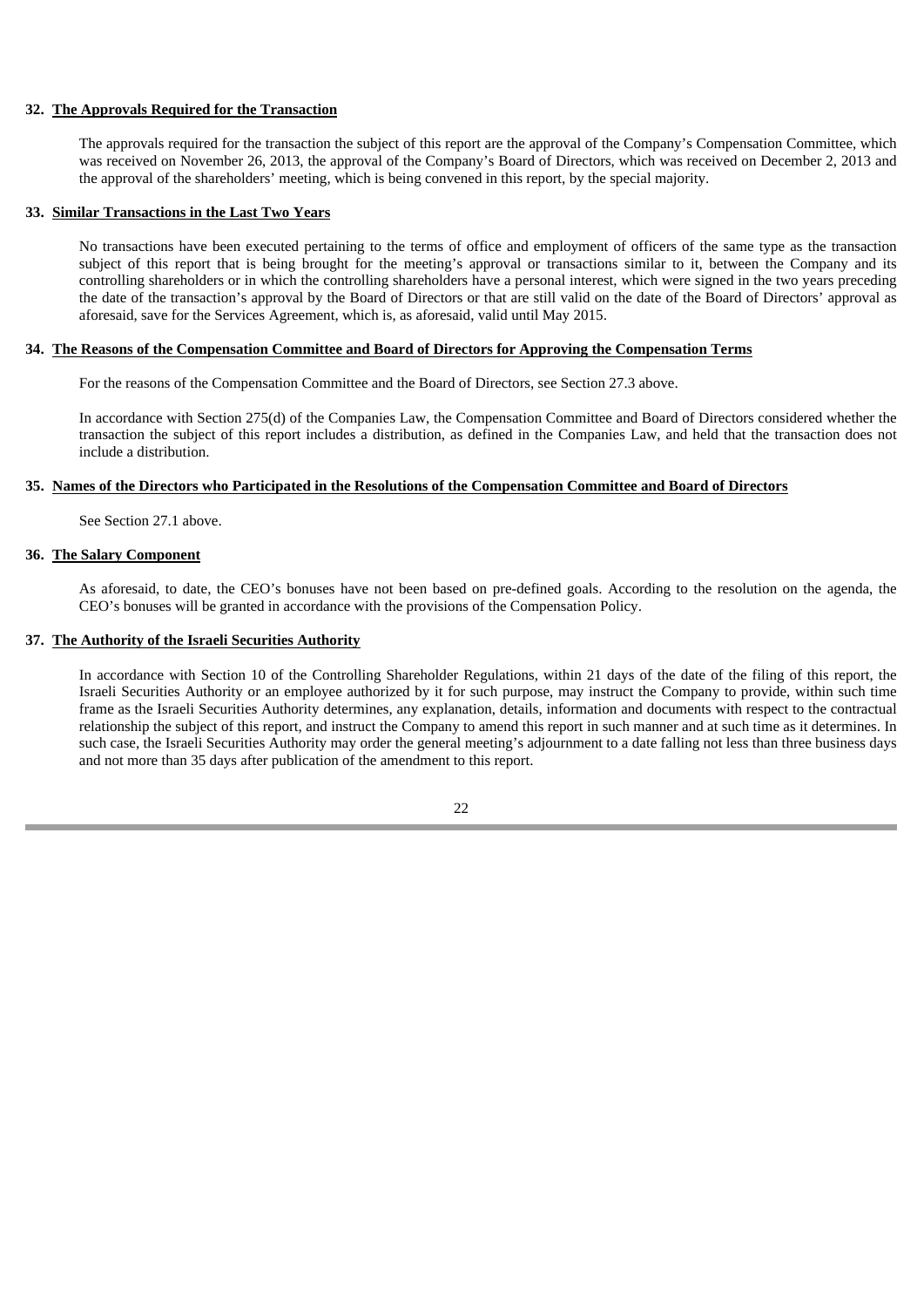If the Company is required to amend this report as aforesaid, it shall file the amendment in the manner prescribed in the Transaction with a Controlling Shareholder Regulations, send it to all its shareholders to whom this report is sent and publish a notice in such regard in the manner prescribed in the Transaction with a Controlling Shareholder Regulations, and all unless the Israeli Securities Authority has given a different instruction. Where an instruction has been given regarding the general meeting's adjournment, the Company shall give notice thereof in an immediate report.

#### **Part D – Additional Details in respect of Resolution No. 1.3 on the Agenda - Approval of Application of the Compensation Policy's Provisions to the Chairman of the Board**

#### **38. Main Points of the Resolution**

- 38.1. The Chairman of Board of Directors of the Company, Mr. Arie Mientkavich, has held the office since January 2007 on a parttime basis (50%).
- 38.2. The terms of office and employment of the Chairman of the Board were duly approved in the past by the Company's authorized corporate organs. Notwithstanding the foregoing, the Chairman of the Board has expressed his consent to a reduction of his fixed pay, currently NIS 131 thousand, to a salary of NIS 85 thousand commencing from January 1, 2014, and this contemporaneously with the approval of the Compensation Policy and for as long as it is in force and applies to him. It is clarified that in accordance with the terms of the waiver, the amount of severance pay to which the Chairman of the Board will be entitled, will be calculated relative to his average fixed pay during his term of office in the Company, such that the sum of accumulated severance pay for any given year will be based on the pay he actually received in such year. In addition, according to the existing employment agreement with him, the Chairman of the Board is entitled, upon termination of his position, to a period of three months prior notice. In the provisions of the waiver are set forth, and approval has been received from the Board of Directors and the Compensation Committee, that if and to the extent the Chairman of the Board notifies the Company or receives notification from the Company regarding the termination of his position during 2014, his pay for or in lieu of prior notice will be according to his last salary he received immediately prior to the approval of the Compensation Policy (i.e. the pay before the reduction). Commencing from 2015, he will be paid his pay for or with respect to prior notice according to his pay at the time of such termination.
- 38.3. In addition to the foregoing and concurrently with the presentation of the Company's Compensation Policy to the General Meeting for approval, the Board and the Compensation Committee saw fit to request the approval of the General Meeting for the application of the provisions of the Compensation Policy to the Chairman of the Board.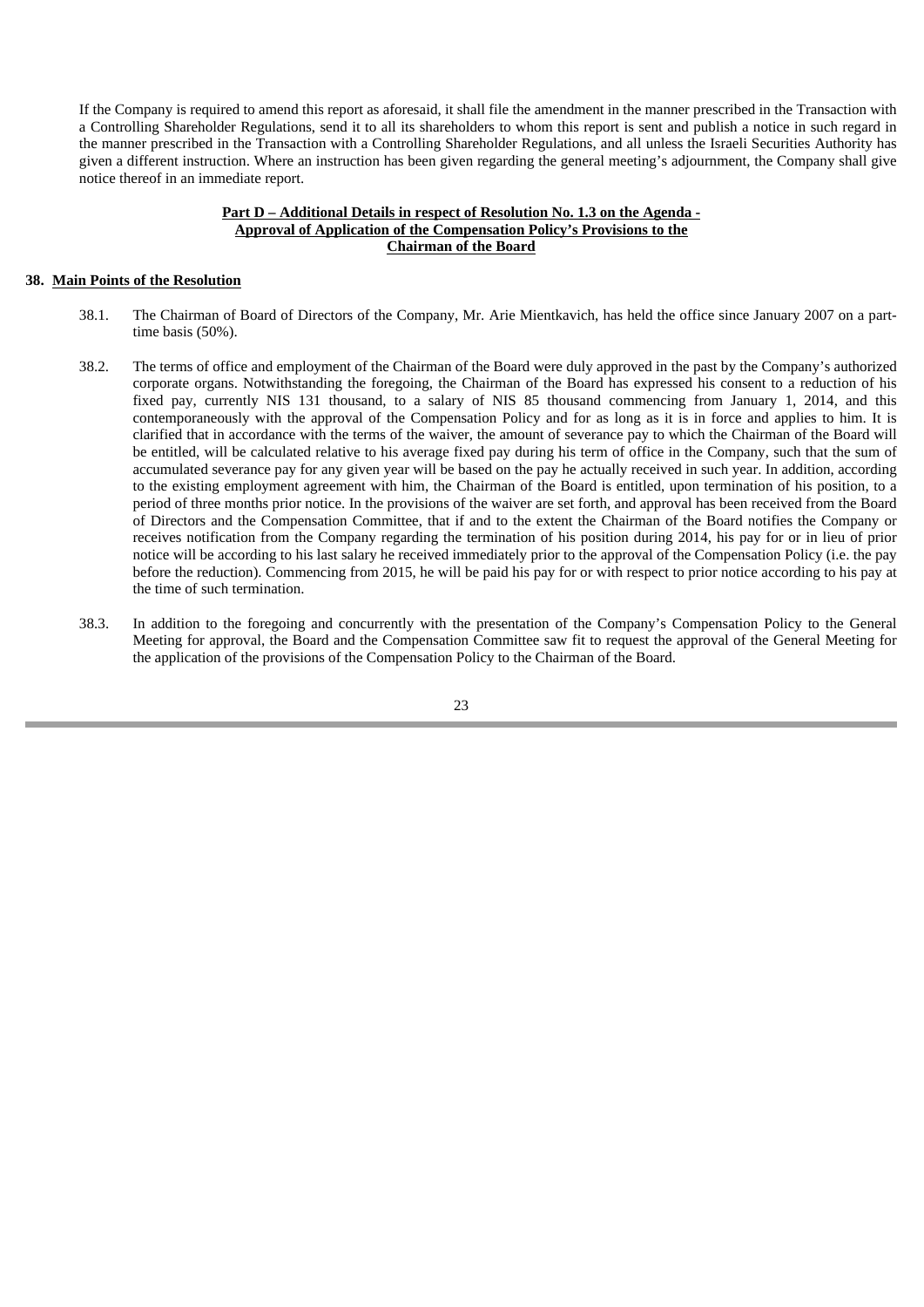38.4. Such approval is consistent with the Company's Compensation Policy which is presented to the General Meeting for approval in this report and is subject to its approval.

#### **39. Details of the Chairman's Education and Experience**

- 39.1. The Chairman of the Board has a B.A. in Political Science, and a L.L.B from the Hebrew University.
- 39.2. The Chairman of the Board serves as the deputy chairman of the board of directors of IDB Holding Corporation Ltd., as Chairman of RDC-Rafael Development Corporation Ltd., as a director of Nulens Ltd., as a director of Given Imaging Ltd., as deputy chairman of the board of directors of Gazit Globe Ltd., chairman of the board of Gazit Globe Israel (Development) Ltd. and subsidiaries and/or affiliates thereof, chairman of the board of directors of the A. Drori Ltd. group and a director of Ronson Europe N.V. Prior to this, he served, for approximately 8 years, as the chairman of the board of directors of Israel Discount Bank Ltd. and its main subsidiaries, including Mercantile Discount Bank Ltd. and Discount Bank of New York. During his term as chairman of Israel Discount Bank Ltd., he served as the chairman of the balance sheet committee of Mercantile Discount Bank Ltd., as a member of the balance sheet committee of Israel Discount Bank Ltd. and as a member of the advisory committee, and the advisory council of the Bank of Israel. For approximately 10 years, he served as the chairman of the Israel Securities Authority, and on its behalf, as a member on the Israel CPA Council. Prior to that, he served for approximately 10 years, as a legal advisor of the Ministry of Finance.
- 39.3. For details regarding the Chairman's qualifications, expertise and achievements, see also Section 50.3 hereto.
- **40.** The Chairman of the Board is not a relative of an interested party of the Company.
- **41. Description of the office and the matters handled in the scope thereof:** The office is that of Chairman of the Board of Directors in a parttime capacity (50%), and includes the performance of all the Chairman of the Board's duties pursuant to the law and pursuant to the Board of Directors' resolutions.
- **42.** For a description of the fixed pay component to which the Chairman of the Board is entitled see Section 6 of the Compensation Policy.
- **43.** For a description of the conditions of the annual bonus, and the annual bonus under special circumstances, see Sections 7 and 8 to the Compensation Policy. It is noted, that in light of the Chairman of the Board's consent to reduce his fixed pay, as of the date of approval of the Compensation Policy, his annual bonus cap for 2013 will be reduced by such amount that is equal to the difference between the cost of his annual fixed pay in 2013 to his annual cost of pay cap as set forth in the Compensation Policy, and in any event his annual bonus for 2013 will not exceed NIS 750 thousand.

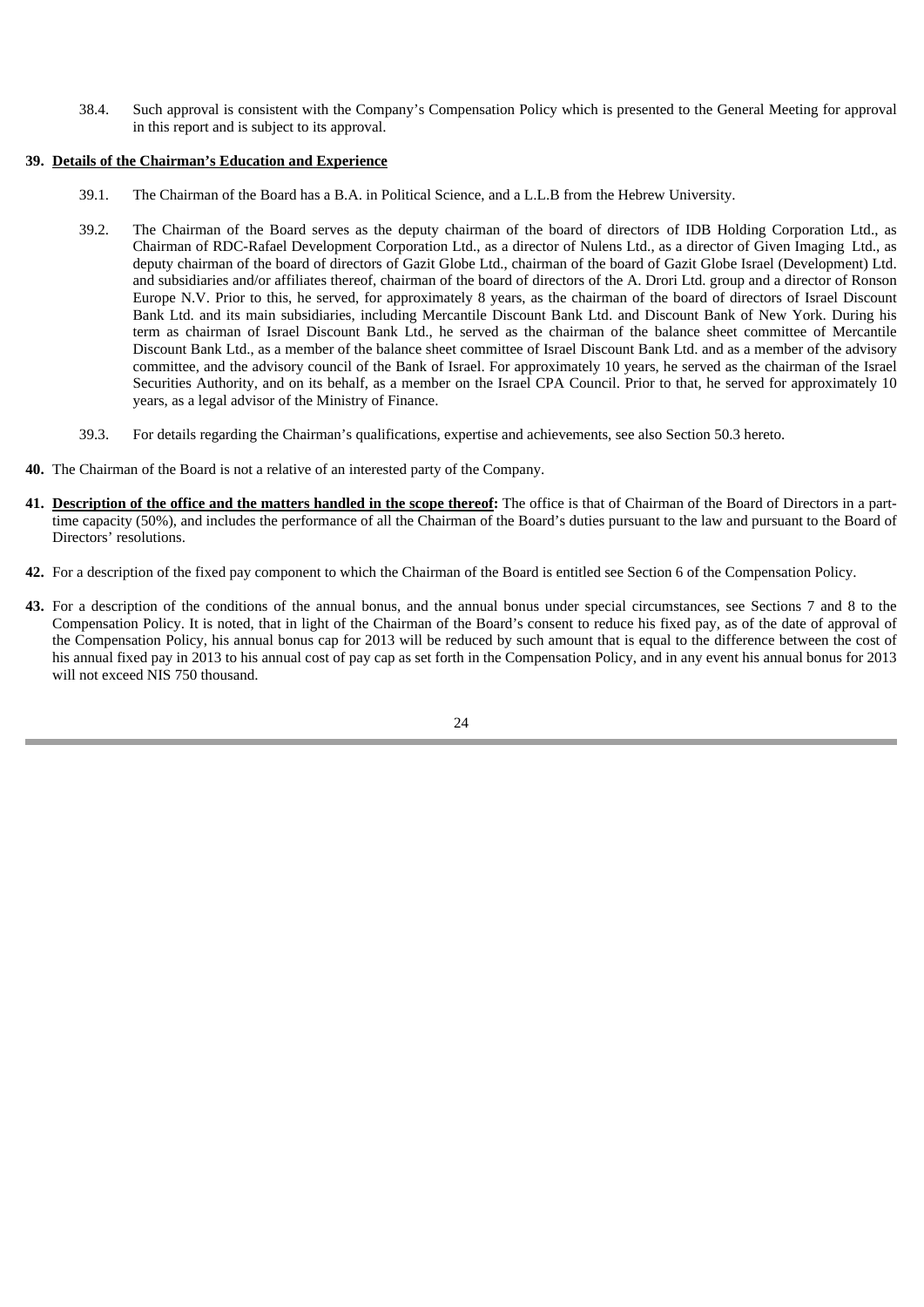- **44.** For a description of the arrangements upon termination of employment, including an adjustment bonus, see Section 14 of the Compensation Policy. See also Section 48.2 hereof, above.
- **45.** For details of the possibility of basing a non-material part of the bonus on unmeasurable criteria, see Section 7.5.3 of the Compensation Policy.
- **46.** For details of the ratio between the variable components and the fixed components of the Chairman of the Board's terms of office and for details of the relationship between the Chairman of the Board's terms of office and employment and the salary of the Company's other employees, see Sections 12 and 16 of the Compensation Policy, respectively.

#### **47. Details of the Terms of Office and Employment**

47.1. Below is a tabular disclosure of the Chairman of the Board's terms of office and employment, in accordance with the Sixth Schedule to the Reports Regulations (in terms of cost to employer based on the monthly salary cost, correct as at the date of the report, on an annual basis and in NIS thousands):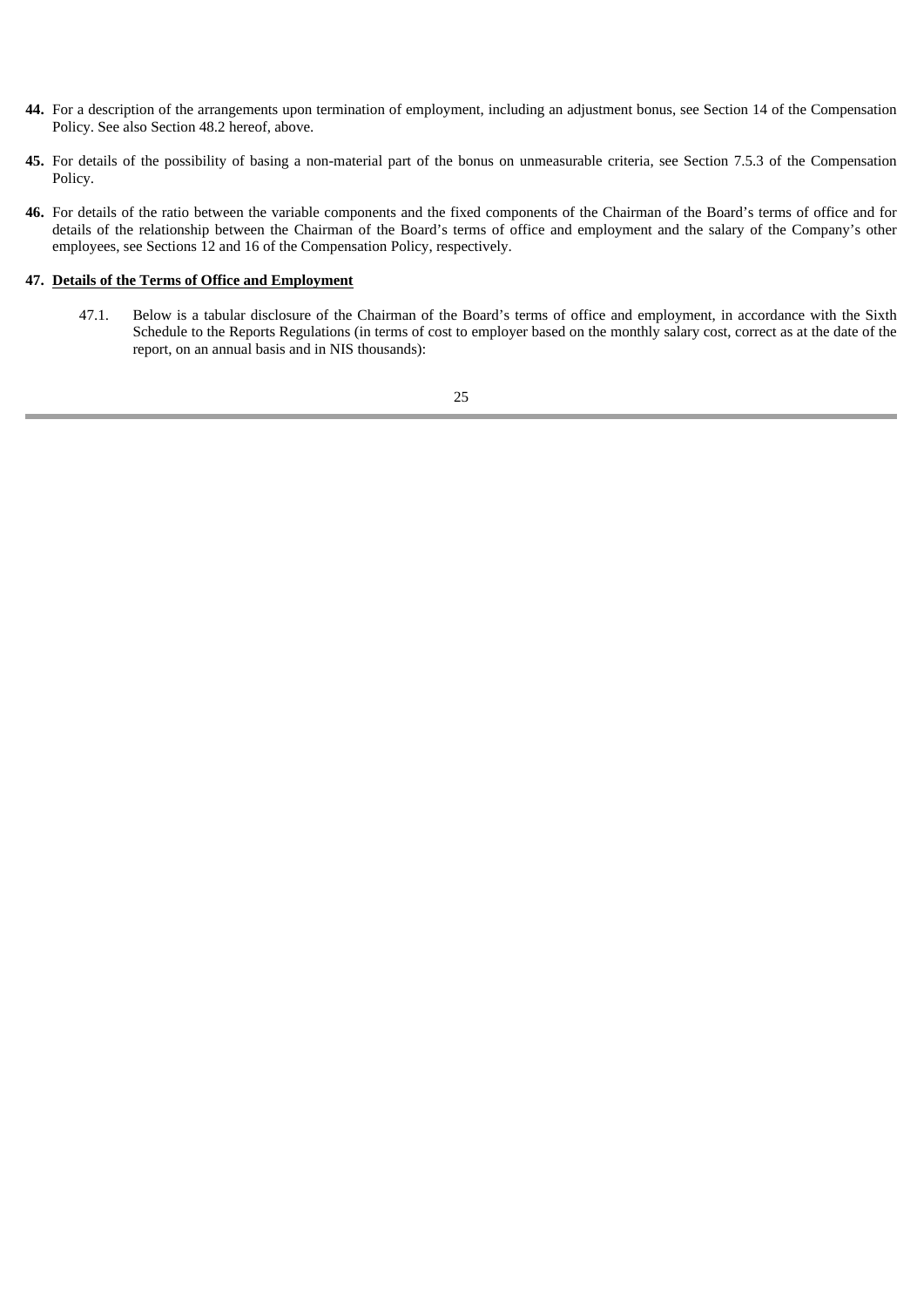|                     | <b>Compensation recipient details</b>        |                                                    | <b>Compensation for services</b>                                       |                                        |                |                                                    |                                                  |             | <b>Total</b> |  |                                |
|---------------------|----------------------------------------------|----------------------------------------------------|------------------------------------------------------------------------|----------------------------------------|----------------|----------------------------------------------------|--------------------------------------------------|-------------|--------------|--|--------------------------------|
| <b>Name</b>         | <b>Position</b>                              | <b>Scope</b><br>of<br>$\left( \frac{0}{0} \right)$ | Percentage<br>holdings of<br>position corporation's<br>capital $(\% )$ | Salarv<br>$\bf(1)$                     | Bonus(2)       | <b>Share-</b><br>based<br><i>payment</i><br>(3)(4) | Management Consultancy Commission Other <br>Fees | <b>Fees</b> |              |  |                                |
| Arie<br>Mientkavich | Company's 50%<br>Chairman<br>ΟÌ<br>the Board |                                                    |                                                                        | Approx. Approx.<br><b>NIS</b><br>2,052 | <b>NIS 750</b> | Approx.<br><b>NIS 58</b>                           |                                                  |             |              |  | <b>NIS</b><br>Approx.<br>2,860 |

- (1) The sum includes the following components: 12 monthly salaries, where the salary is updated every three months by linkage to the Consumer Price Index (as of November 2013 – NIS 131 thousand for a monthly salary, social contributions and benefits as is customary and lodging expenses. In May 2007, the general meeting of the Company's shareholders approved (after receiving approval from the Audit Committee and the Company's Board of Directors) the engagement, pursuant to an agreement, of Mr. Arie Mientkavich as Chairman of the Company's Board of Directors, commencing January 8, 2007. According to the agreement, Mr. Arie Mientkavich serves as Chairman of the Company's Board of Directors in half of a full time capacity. Mientkavich waived 25% of the cost of his pay during the period between September 2012 and August 2013. The engagement between the parties will terminate three months after a party provides the other party with written notice of his or its desire to end the engagement pursuant to the employment agreement. According to the employment agreement, the Board of Directors will consider the granting of an annual bonus and options in the Company to the Chairman of the Board, the sum of which shall be determined by the Board of Directors, and all this subject to approval of the general meeting of the Company's shareholders.
- (2) Assuming payment of the maximum bonus. The sum of the actual 2013 annual bonus will only be known after then end of the year. For details regarding the Chairman of the Board's annual bonus cap and manner of calculation of the Chairman of the Board's annual bonus, see Section 7 of the Compensation Policy.
- (3) For details regarding allocation of options (*phantom*) for shares of Pocared Diagnostics Ltd. ("**Pocared**") to Mr. Mientkavich in lieu of a cash bonus, see Note 19.d.1 to the Consolidated Financial Statements as of December 31, 2012 and the immediate report issued on December 25, 2011 by the Company, reference no. 2011-01-373872. The amount specified in the "share based payment" column includes income of approximately USD 14 thousand that the Company reported in its financial statements for the first nine months of 2013, for the granting of the phantom options as detailed in the Note.
- (4) For details regarding Given Imaging Ltd. ("**Given**") options for shares, and Given restricted share units, granted by it to Mr. Mientkavich in connection with his office as a Given director, see Note 4.d.19 to the Consolidated Financial Statements as of December 31, 2012. The amount specified in the "share based payment" column includes around USD 30 thousand that was reported by Given as an expenses in its financial statements for the first nine months of 2013, according to the IFRS2 accounting standard, for the grant of option allocation letters and restricted share units to Mr. Mientkavich as detailed in the Note.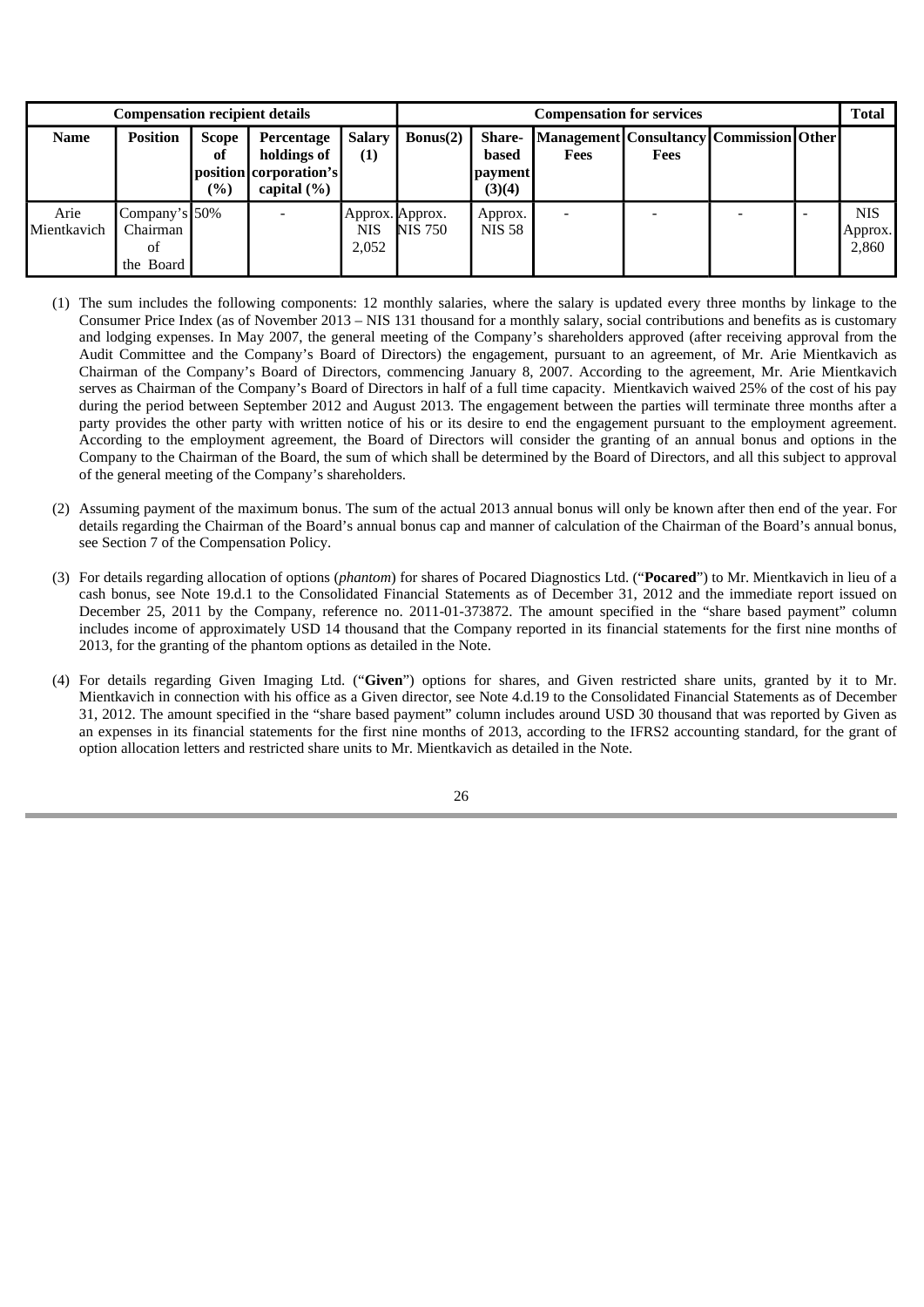- 47.2. For details regarding the Chairman of the Board's compensation for the year 2012 see the details in "Regulation 21 –Compensation was given to the three senior offices with the highest compensation in the Company" in Part D – Additional Details of the Corporation in the Company's 2012 Annual Report, as amended on May 6, 2013 (reference no.: 2013-01- 054469).
- 47.3. If the Chairman of the Board's proposed variable compensation provisions had been in force in the 2011 and 2012, then under the Compensation Policy, in those years, the Chairman of the Board would have been entitled to a bonus, of approximately NIS 694 thousand in 2012, while in 2011 no bonus<sup>3</sup> would have been paid, such being in respect of the Company's share return component.

#### **48. Further Details**

- 48.1. For details of the terms on which the Chairman of the Board shall refund to the Company amounts paid by him as part of the terms of office and employment in the event of amendment of the Company's financial statements, see Section 17 of the Compensation Policy.
- 48.2. As detailed in the Compensation Policy, part of the annual bonus is based on the Company's return on the share parameter. Correct as of November 27, 2013, the Company's share return for 2013 was approximately 52%. This return, insofar as it remains unchanged until the end of the bonus year in accordance with the return calculation formula stipulated in the Compensation Policy, constitutes compliance with more than 100% of the maximum threshold stipulated in the Compensation Policy, and accordingly the Chairman of the Board might be entitled to the maximum annual bonus for this component in a sum of approximately NIS 3754 thousand. With respect to the measurable goals linked to the performance of the Company and the held companies component, correct as at the date of the report, it can be ascertained that the Chairman of the Board will meet some of the goals and accordingly might be entitled to an annual bonus in respect of this component in a sum of at least NIS 153 thousand.

#### **49. Names of the Directors who have a Personal Interest in Approval of the Engagement and the Nature of their Personal Interest**

The Chairman of the Board has a personal interest deriving from the fact that the resolution determines arrangements with regards to his own terms of office and employment.

- <sup>3</sup> No data are presented of the Chairman of the Board's entitlement, if any, in respect of the variable compensation component that is conditional upon goals linked to the performance of the Company and the held companies, since there were no goals linked to the performance of the Company and the held companies for those years and the goals for 2013 are not relevant to the said years. In addition, no data are presented of the entitlement, if any, in respect of a component that is subject to the Board of Directors' discretion.
- This amount does not include the possible addition to the annual bonus for the Chairman of the Board with respect to 2013 for compliance by more than 100% with the maximum threshold determined in the Compensation Policy with in relation to the return on the Company's share. In accordance with the Compensation Policy, insofar as at the end of 2013, the annual return of the Company's share increases to in excess of 25%, the Chairman of the Board will be entitled to an addition to the bonus in respect of this parameter in the amount of N116 thousand, however, in any event, the aggregate annual bonus will not exceed bonus cap. This addition to the bonus, to the extent it is granted, will be paid to the Chairman of the Board soon after the time of approval of the financial statements of the Company for 2014 subject to compliance with the threshold conditions for the payment of the annual bonus for 2014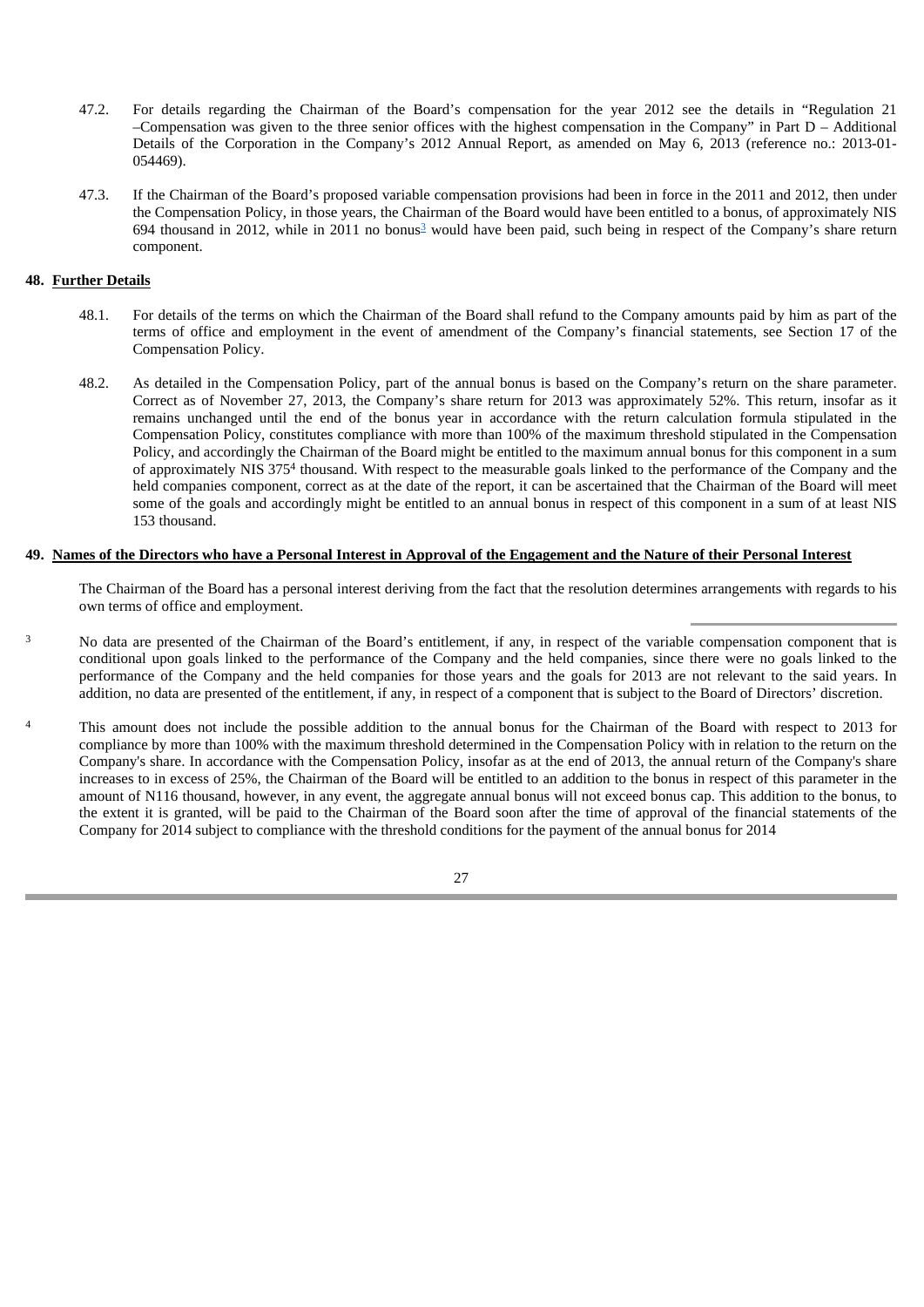#### **50. Process of approving the Application of the Compensation Policy's Bonus Provisions to the Chairman of the Board and the Reasons of the Compensation Committee and Board of Directors for the Approval**

- 50.1. On December 2, 2013, after the Compensation Committee's approval on November 26, 2013, the Company's Board of Directors approved application of the Compensation Policy's bonus provisions to the Chairman of the Board. For details of the Compensation Committee members who participated in the committee meeting and of the Board members who participated in the Board of Directors' meeting, see Sections 18.7 and 18.8 above.
- 50.2. The meetings of the Compensation Committee and Board of Directors reviewed and considered, *inter alia*, the following data and information:
	- 50.2.1. the Company's Compensation Policy that is being brought for approval of the Company's shareholders' meeting in the framework of this report pursuant to Section 267A of the Companies Law;
	- 50.2.2. the Chairman of the Board's current terms of office and employment;
	- 50.2.3. the terms of employment of the Company's employees (including data that must be covered in accordance with Amendment No. 20 to the Companies Law).
- 50.3. The Company's Compensation Committee and Board of Directors found that approving application of the Compensation Policy's provisions to the Chairman of the Board are beneficial to the Company and reasonable in the circumstances of the case, and that they are consistent with the Company's Compensation Policy, for the following reasons:
	- 50.3.1. The Chairman of the Board has served the Company since 2007, and he has many years of varied, proven management, business and financial experience and an in-depth knowledge of the Company's business.
	- 50.3.2. The fixed compensation conditions of the Chairman of the Board brought to the general meeting for approval, reflect a reduction in the fixed compensation level *vis-à-vis* the Chairman of the Board's existing compensation conditions, after the Chairman of the Board agreed to a reduction of around 35% in his fixed pay
	- 50.3.3. The Chairman of the Board actively contributes to the Company's business in the scope performing his position. Since the beginning of his service in 2007 to date, the Chairman of the Board has led the Company in processes for increasing its financial results, reducing head office expenses, and realizing the Company's holdings. In addition, the Chairman of the Board has led the formulation of the Company's long term strategy, building and training a new management team, defining and being involved in the implementation of the Company's internal compliance program.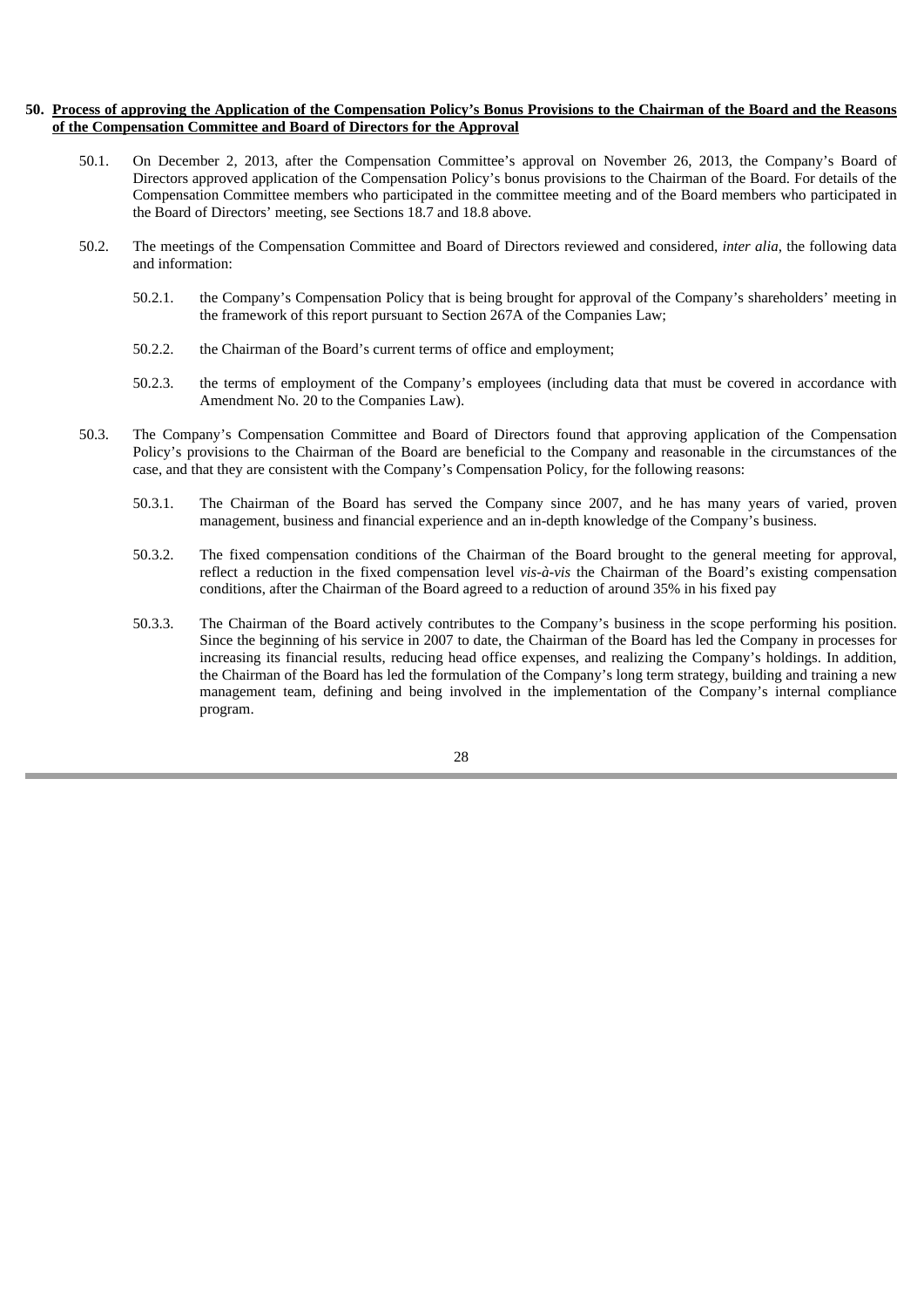- 50.3.4. In determining the amount of the compensation, the Compensation Committee and Board of Directors considered, *inter alia*, the following parameters: the Chairman of the Board's education, qualifications, expertise, professional experience and accomplishments; the Chairman of the Board's contribution to the Company's investments and to the investments' realization after they were made; the Chairman of the Board's contribution to the Company's business, profits, strength and stability; the Company's need to hold onto a Chairman of the Board with unique qualifications, know-how, experience and expertise; the extent of the Chairman of the Board's responsibility; the satisfaction with the Chairman of the Board's functioning; and the Chairman of the Board's contribution to a proper ethics and control environment and corporate governance.
- 50.3.5. The Company's Compensation Committee and Board of Directors believe that the Chairman of the Board will greatly contribute to the Company with respect to acts required to complete the assignments and challenges facing it.
- 50.3.6. The compensation is consistent with the Company's Compensation Policy that is being brought for the approval of the Company's shareholders' meeting in the framework of this report.
- 50.3.7. Because of the paucity of public companies engaging in activity similar to that of the Company, it is difficult to review and study comparative information in relation to the customary compensation in similar companies; however, the Compensation Committee and Board of Directors found that the proposed bonuses are relatively commensurate with those prevailing in companies with similar activity or a similar volume of business.
- 50.3.8. The maximum ratio between the fixed component and the variable component of the Chairman of the Board's terms of employment, as finding expression in the caps that were determined, is commensurate and balanced.
- 50.3.9. In light of this, the Compensation Committee and the Board of Directors believe that the Chairman of the Board's proposed compensation terms are reasonable and fair in the circumstances of the case.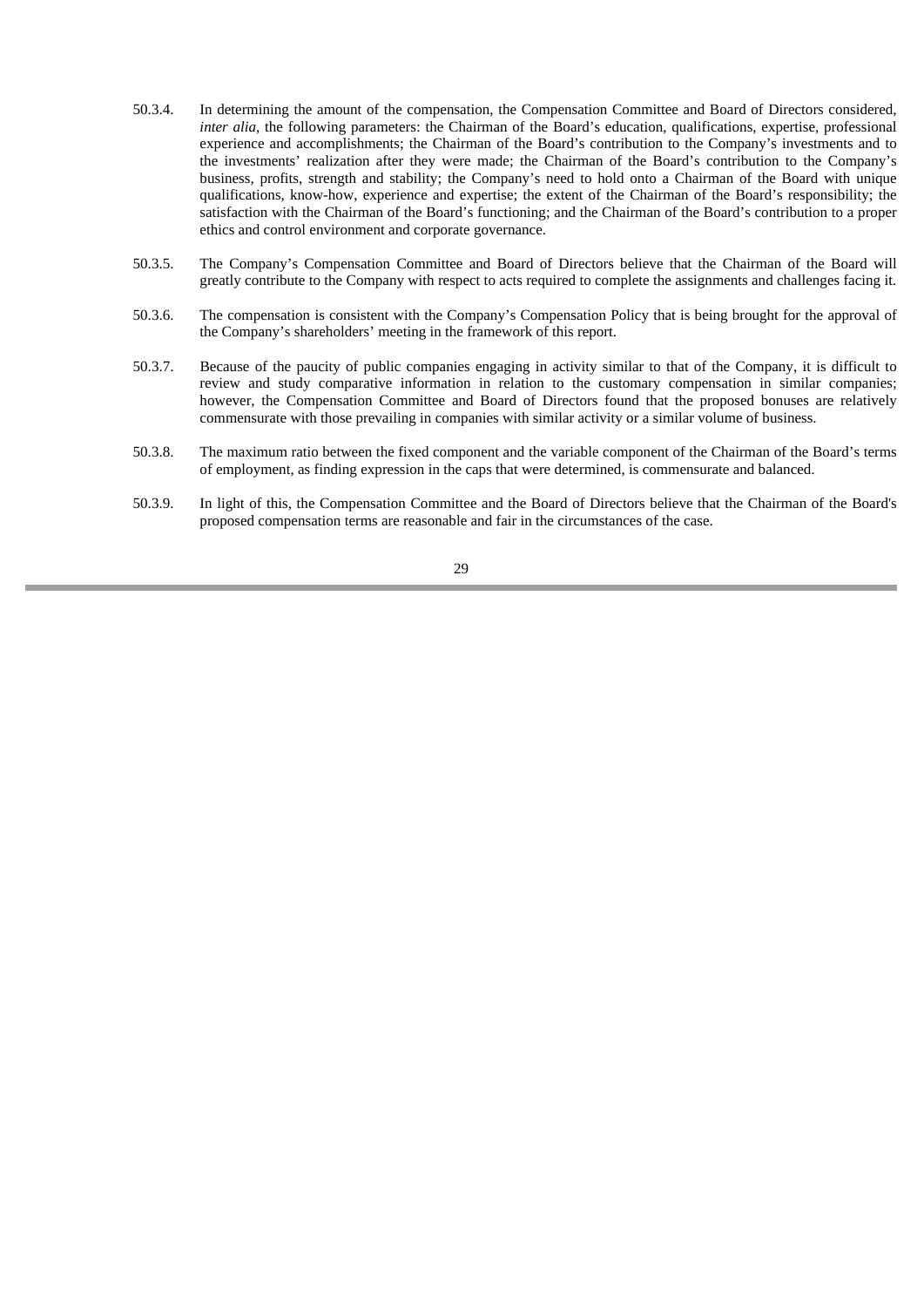This report is accompanied by the following Exhibits:

**Exhibit A** – The Company's Compensation Policy

**Exhibit B** – Voting Card

**Sincerely,**

**Elron Electronic Industries Ltd.**

**Details and titles of signatories for the Company:**

**Ari Bronshtein, CEO**

**Yaron Elad, CFO**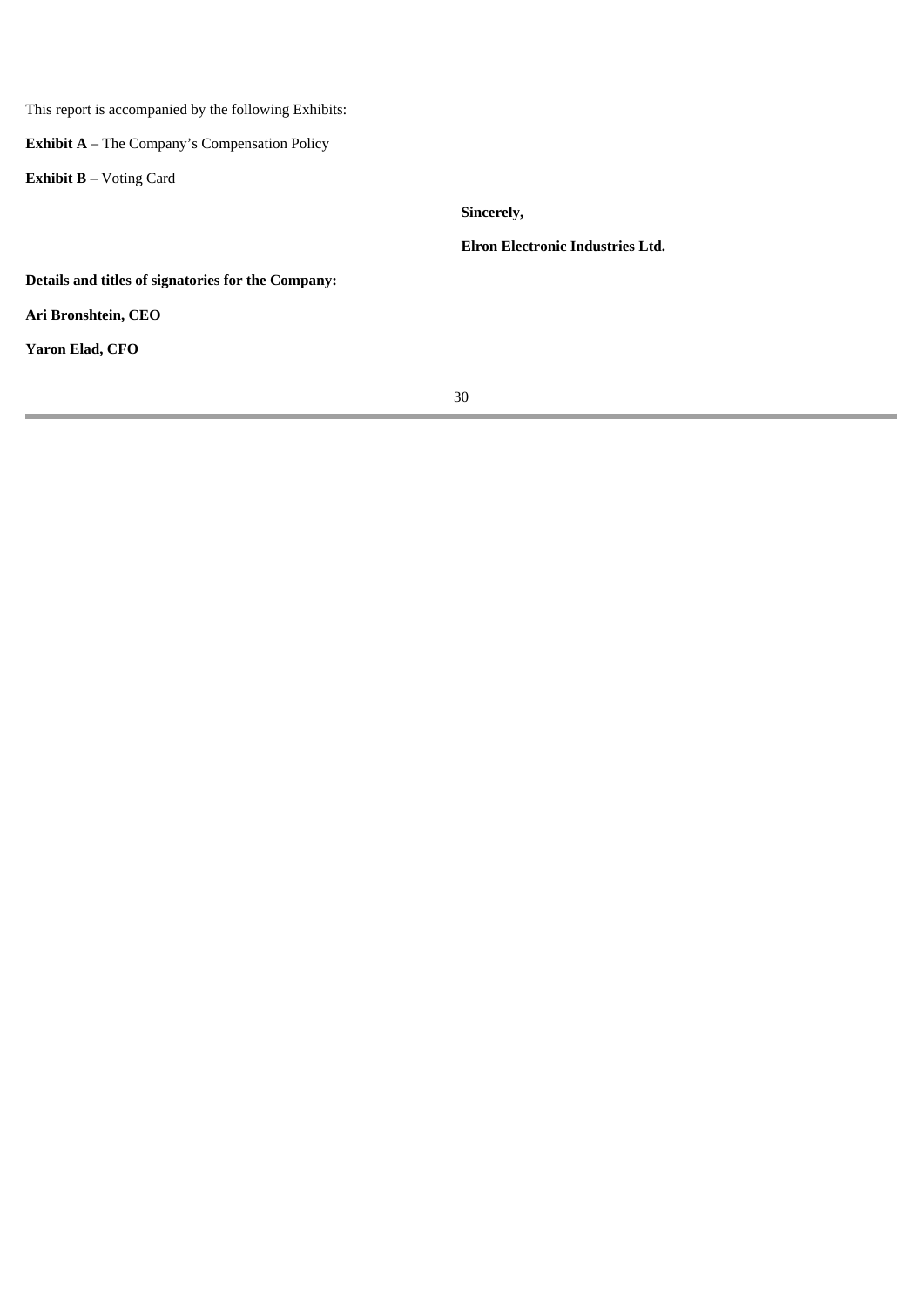#### **Voting Card pursuant to the Companies Regulations (Voting in Writing and Position Statements), 5766-2005 (the "Regulations")**

- 1. **Name of Company**: Elron Electronic Industries Ltd.
- 2. **Type of general meeting and place and time of convening thereof**: Special general meeting of the shareholders of the Company, to be convened on January 12, 2014 at 10:00 in the Company's offices at 3 Azrieli Center, Triangular Tower, 42nd floor, Tel Aviv.

#### 3. **Specification of the issues on the agenda which may be voted on through the voting card**:

Below is a summary of the issues on the agenda of the meeting in respect of which voting is possible by way of voting card. For additional details in respect of the issues on the agenda see the immediate report released by the Company on December 5, 2013 on the Israeli Securities Authority's distribution website at: https://www.magna.isa.gov.il and on the website of the Tel Aviv Stock Exchange Ltd. at http://maya.tase.co.il, and to which this voting card is attached (the "**Immediate Report**").

On the agenda of the meeting are the following issues:

- 3.1. To approve the Compensation Policy for officers of the Company, in accordance with Section 267a of the Companies Law.
- 3.2. Subject to the approval of the resolution stated in Section 1.1 above, to approve that the provisions of the Compensation Policy be applied to the presiding CEO, Mr. Ari Bronshtein, with regard to a bonus plan, in accordance with the conditions set forth in Sections 7-10 and 21 and to any other provision relevant to the variable compensation in the Compensation Policy.
- 3.3. Subject to the approval of the resolution stated in Section 1.1 above, to approve that the provisions of the Compensation Policy be applied to the presiding Chairman of the Board, Mr. Arie Mientkavich.

#### 4. **The place and times at which the full language of the proposed resolutions may be inspected**:

The full language of the proposed resolutions that are on the meeting's agenda may be inspected at the Company's offices at 3 Azrieli Center (Triangular Tower, 42nd floor), by coordination in advance telephonically with the Company's secretariat at 03-6075555 on Sundays – Thursdays (excluding holiday eves and holidays) between 9:00 a.m. and 4:00 p.m. until the date of convening of the meeting, and further on the Israeli Securities Authority's website at: https://www.magna.isa.gov.il and on the website of the Tel Aviv Stock Exchange Ltd. at http://maya.tase.co.il. In addition, the translatedEnglish version of this report will also appear on the distribution website of the SEC at: www.sec.gov.

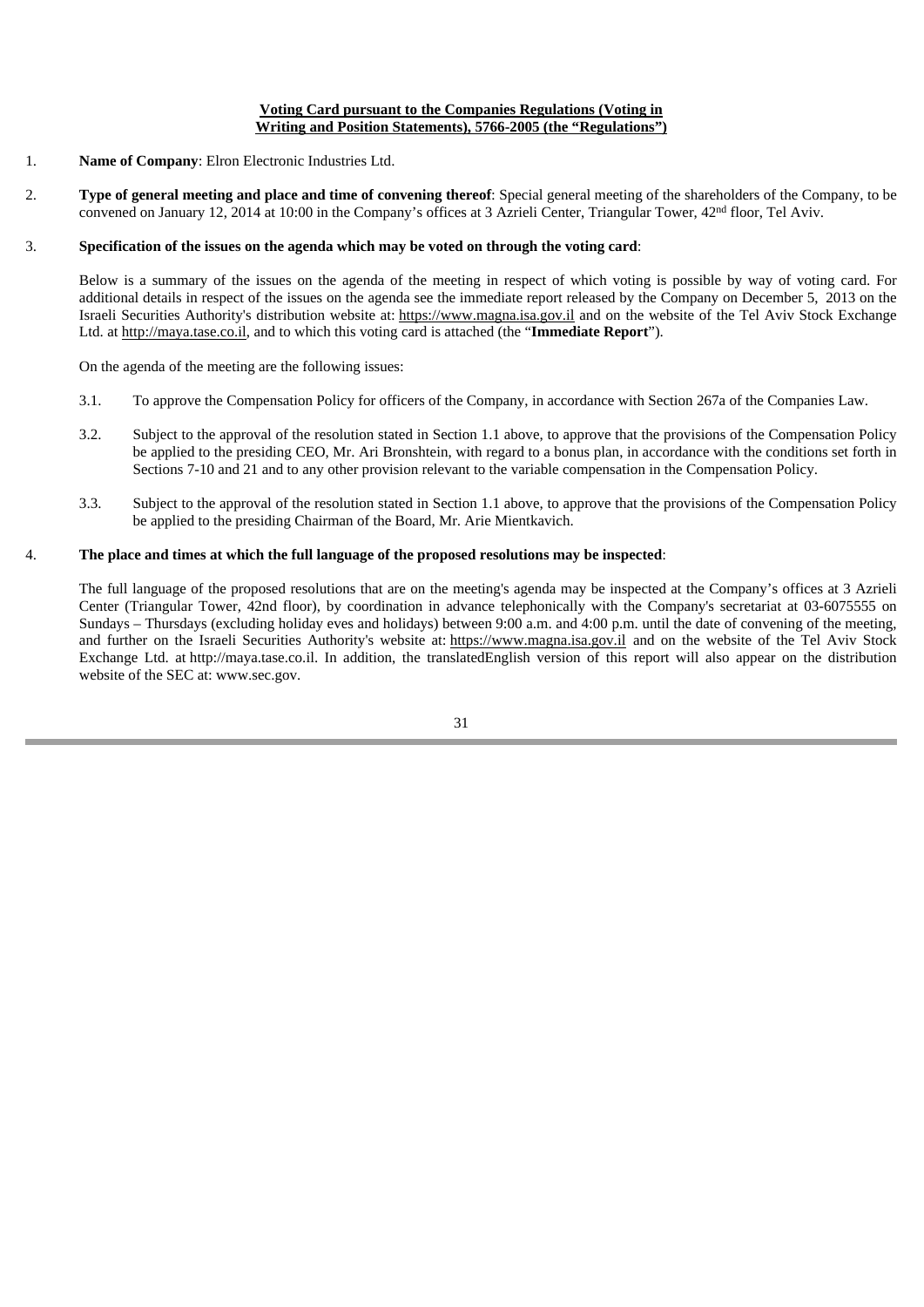#### 5. **The majority required for adoption of the resolutions on the agenda:**

- 5.1. The majority required for adoption of the proposed resolutions specified in Sections 3.1 and 3.2 of this report is a majority of the shareholders who are entitled to vote and who are participating in the vote, either in person or through an attorney (including by proxy or voting card), provided that one of the following is fulfilled:
	- (1) The count of the majority votes at the general meeting includes a majority of all of the votes of the shareholders who are not controlling shareholders of the Company or who do not have a personal interest in the approval of the Compensation Policy or the approval of the terms of office and employment of the CEO (as applicable), who are participating in the vote; The count of all of the votes of the said shareholders shall exclude abstaining votes;
	- (2) The total dissenting votes from among the shareholders stated in subsection (1) above shall not have exceeded the rate of two percent of all of the Company's voting rights.
- 5.2. The majority required for adoption of the proposed resolution specified in Section 3.3 above is a regular majority of the votes of the Company's shareholders entitled to vote and participating in the vote, either in person or through an attorney.
- 6. **Validity of the voting card**: The voting card shall only be valid if accompanied by the following documents, and delivered to the Company (including via registered mail) up to seventy two hours prior to the time of the meeting, namely by January 9, 2014 at 10:00:
	- 6.1. If the shareholder is not registered: It is accompanied by a confirmation of ownership of the unregistered shareholder.
	- 6.2. If the shareholder is registered on the Company's books: It is accompanied by a photocopy of an identity card, passport or certificate of incorporation.

A voting card not provided in accordance with the provisions of this Section shall be invalid. For this purpose, "time of delivery" shall be the time at which the voting card and the accompanying documents shall have reached the Company's offices.

- 7. **Internet**: The Company does not enable voting via the internet.
- 8. **Address for delivery of voting cards and position statements**: The Company's offices at 3 Azrieli Center, Triangular Tower, 42nd floor, Tel Aviv.
- 9. **Dates for delivery of position statements and voting cards**: The last date for delivery of position statements of shareholders to the Company is December 22, 2013. The last date for delivery of a position statement on behalf of the Company, which shall include the answer of the Company's Board of Directors to the position statements on behalf of the shareholders, is December 27, 2013.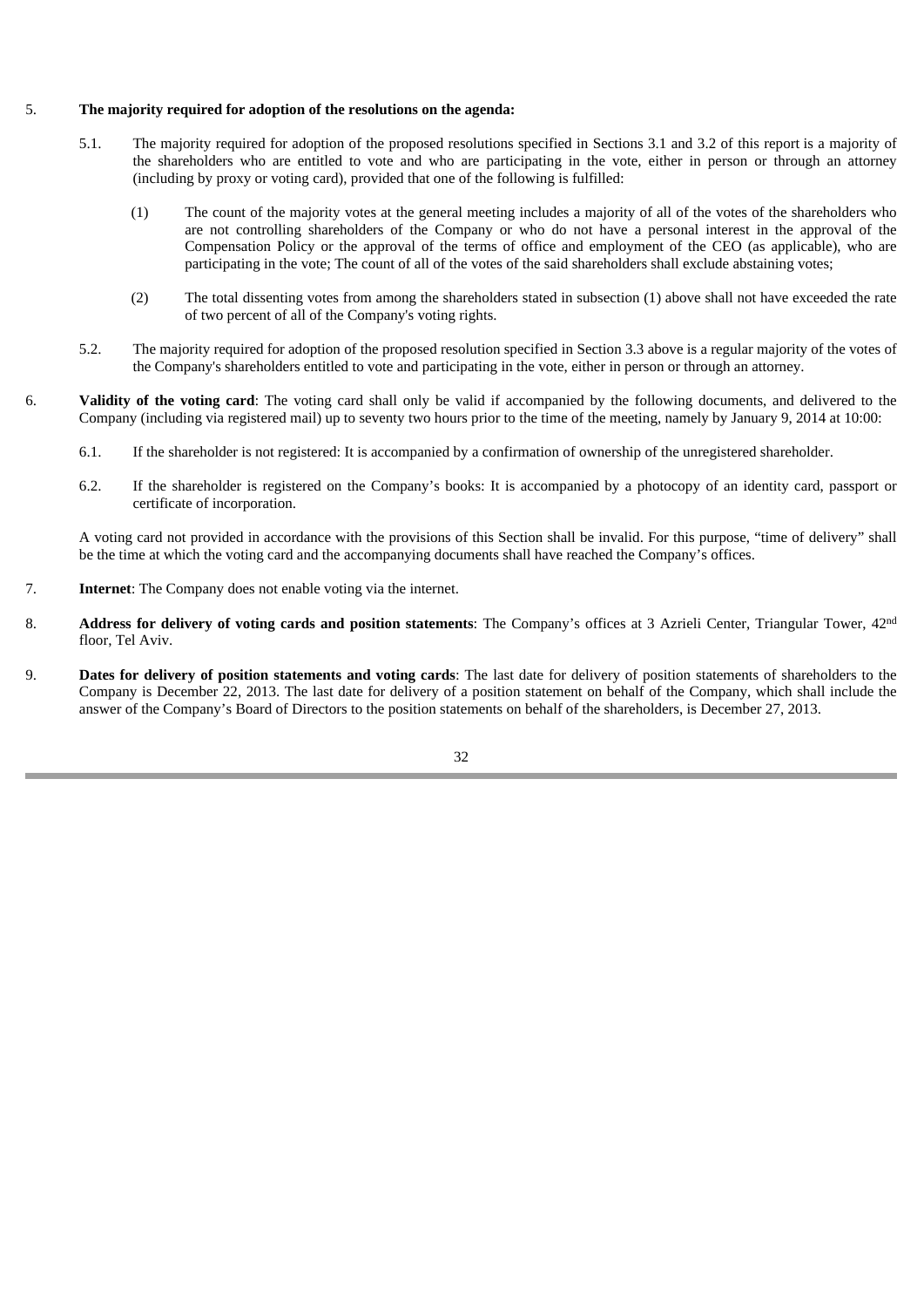- 10. **Distribution website address and TASE website** where the voting cards and position statements are posted: https://www.magna.isa.gov.il and http://maya.tase.co.il, respectively.
- 11. **Receipt of confirmation of ownership**: A shareholder is entitled to receive the confirmation of ownership at the TASE member's branch or by postal delivery (against payment of the postage fee only), if so requested by him. A request for this purpose shall be made in advance for a particular securities account.
- 12. **Receipt of voting cards and position statements**: An unregistered shareholder is entitled to receive by e-mail (to the address held by the TASE member), free of charge, a link to the language of the voting card and position statements on the distribution website, from the TASE member through which he holds his shares, unless he shall have notified the TASE member that he is not interested in receiving such a link or is interested in receiving voting cards by post for a fee. His notice in respect of the voting cards shall also be applicable to receipt of the position statements.
- 13. **Inspection of voting cards**: One or more shareholders, holding shares on the record date at a rate constituting five percent (5%) or more of the total voting rights in the Company, and anyone holding such a rate out of the total voting rights which are not held by a controlling shareholder of the Company, as defined in Section 268 of the Companies Law (a "**Controlling Shareholder**"), is entitled, either in person or through an agent on his behalf, after the convening of the general meeting, to inspect the voting cards at the Company's office (whose address is stated in Section 9 above), during normal working hours, as specified in Section 10(a) of the Regulations.
	- 13.1. The quantity of shares constituting 5% of the total voting rights in the Company is 1,487,189 ordinary shares of the Company.
	- 13.2. The quantity of shares constituting 5% of the total voting rights in the Company, which are not held by the Controlling Shareholder, is 649,893 ordinary shares of the Company.
- 14. **Statement of manner of vote**: A shareholder shall state his vote on the issues on the agenda in Part II of this voting card, which also provides room for indicating the existence or lack of a personal interest in the resolutions as follows:

A shareholder participating in a vote in reference to the proposed resolution specified in Sections 3.1 and 3.2 shall notify the Company before the vote, and if the vote is via the voting card – shall check the appropriate place in Part II of the voting card, whether or not he is deemed as a Controlling Shareholder of the Company and/or as having a personal interest in approval of the appointment.

A shareholder who does not indicate the existence or absence of personal interest and/or his being a Controlling Shareholder of the Company (or checks having a personal interest but does not specify the nature of such interest), his vote will not be counted.

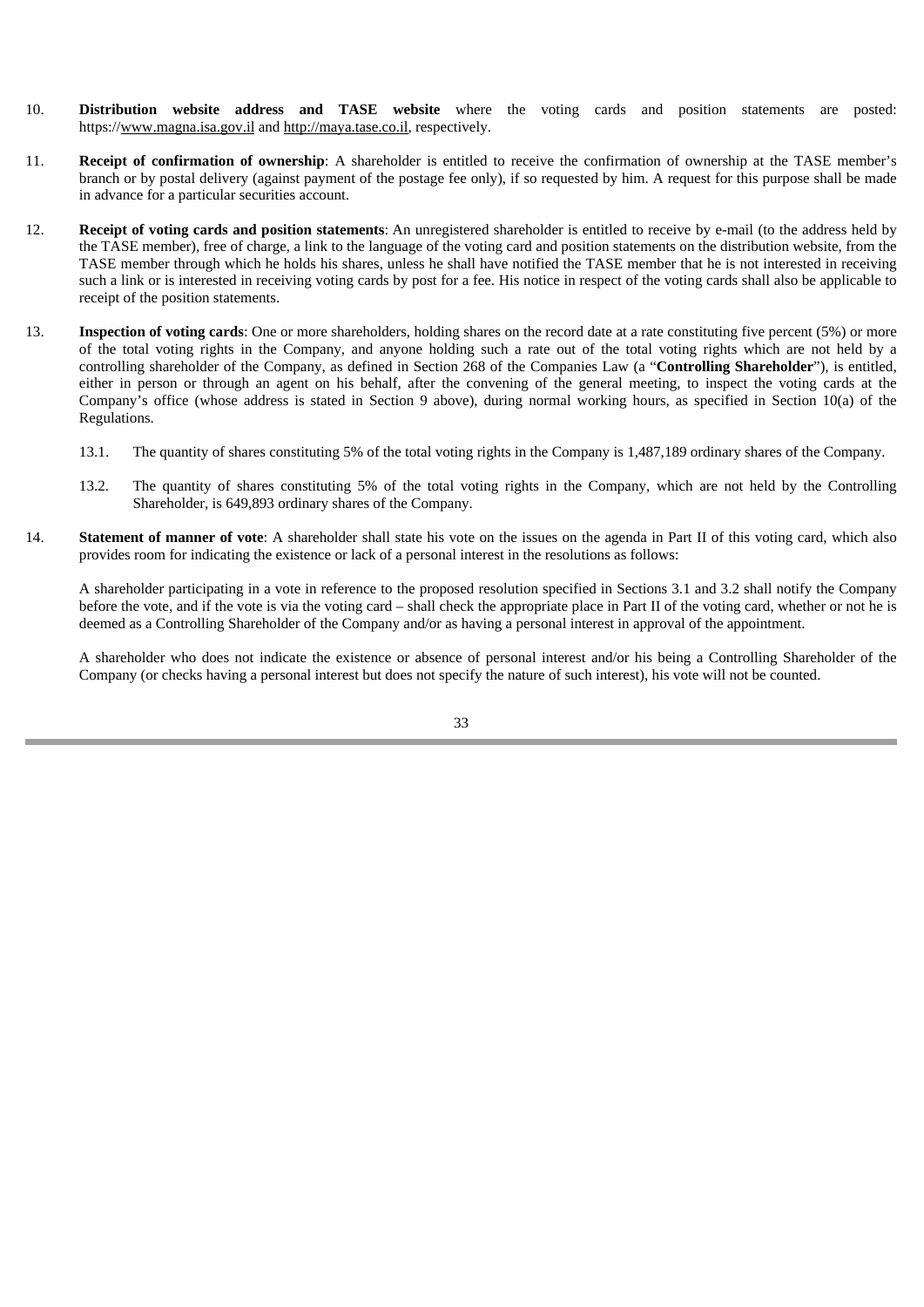#### **Voting card – Part II**

**Name of the Company**: Elron Electronic Industry Ltd., Public Company 520028036

**Address of the Company (for delivery and postage of voting cards)**: 3 Azrieli Center, Triangular Tower, 42nd floor, Tel Aviv.

**Date of the meeting**: January 12, 2014, at 10:00.

**Type of meeting**: Special general meeting.

#### **Record date for shareholding for purposes of the right to vote at the general meeting**: December 12, 2013

#### **Details of Shareholder**

Shareholder's name:

I.D. number:

If the shareholder has no Israeli I.D. card:

Passport number:

Country of issue:

Valid until:

If the shareholder is a corporation:

Corporation number:

Jurisdiction of incorporation:

Are you an interested party in the Company? Yes/No [please check]

For this purpose, "interested party" shall mean: (1) Anyone holding five percent or more of the company's issued share capital or voting power, anyone entitled to appoint one director or more of the company's directors or its general manager, anyone holding office as a director or the general manager of the company, or a corporation in which such person holds twenty five percent or more of its issued share capital or voting power, or is entitled to appoint twenty five percent or more of its directors; for this purpose –

(a) The manager of a joint investment trust fund shall be deemed as holding the securities included in the fund's assets;

(b) If a person holds securities through a trustee, the trustee too shall be deemed as holding the said securities; for this purpose, a "trustee" – excluding a transfer agent and excluding anyone holding securities merely in his capacity as trustee in an arrangement, within the meaning thereof according to Section 46(a)(2)(f) or as trustee, for the allotment of shares to employees, as defined in Section 102 of the Income Tax Ordinance;

(2) A subsidiary of the company, apart from a transfer agent;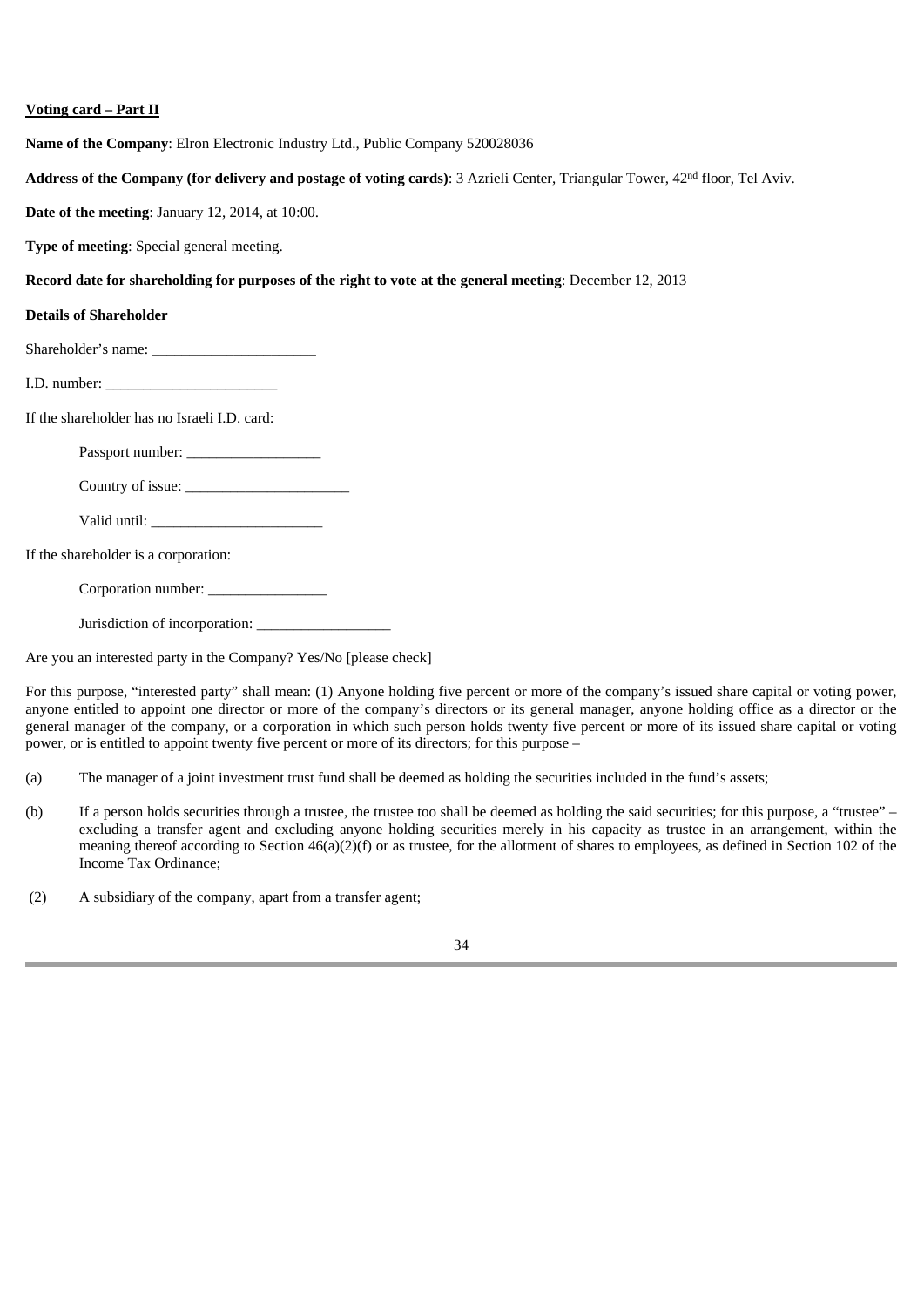Are you a senior officer? Yes/No [please check]

For this purpose, a "senior officer" means: An officer, as defined in the Companies Law, and the chairman of the board of directors, an alternate director, an individual appointed pursuant to Section 236 of the Companies Law on behalf of a corporation holding office as a director, comptroller, internal auditor, independent authorized signatory, and any person performing such functions even under a different title, and a senior officer in a corporation controlled by the corporation, who has a material effect on the corporation and any individual employed by the corporation in another position, who holds five percent or more of the par value of the issued share capital or voting power.

Are you an institutional investor? Yes/No [Please check]

For this purpose, an "institutional investor" means any one of the following:

- (1) A managing company for investments made for the provident fund managed thereby;
- (2) An insurer for investments made against yield-dependent liabilities.

And the manager of a joint investment trust fund, within the meaning thereof in the Joint Investments Trust Law, 5754-1994.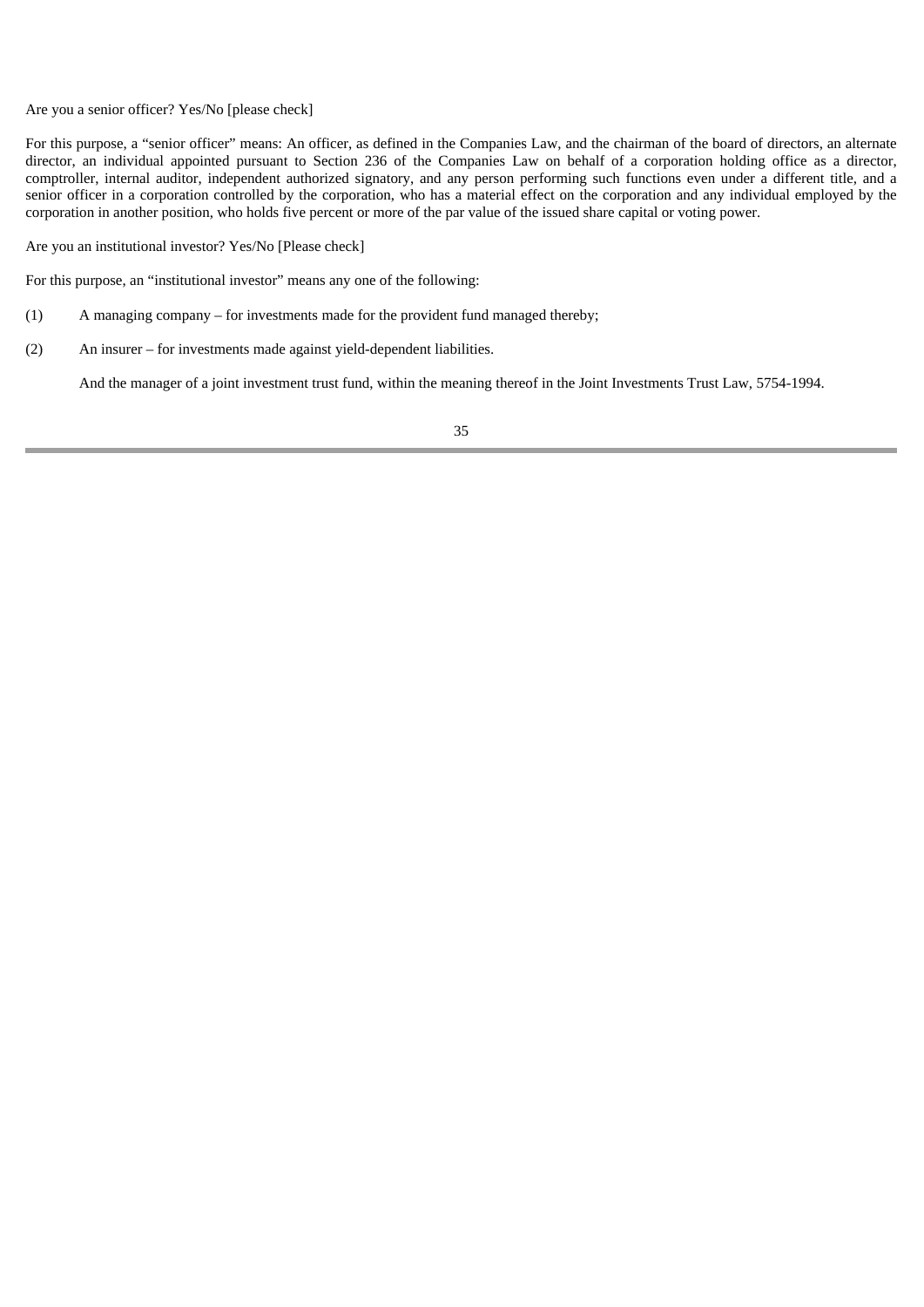#### **Manner of Vote:**

|    | The Issues on the agenda                                                                                                                                                                                                                                                                                                                                                                                                   |          | Vote <sup>1</sup> |                | Do you have personal<br>interest in approval of the<br>resolution <sup>2</sup> |    | Are you a controlling<br>shareholder of the<br>Company <sup>4</sup> |    |
|----|----------------------------------------------------------------------------------------------------------------------------------------------------------------------------------------------------------------------------------------------------------------------------------------------------------------------------------------------------------------------------------------------------------------------------|----------|-------------------|----------------|--------------------------------------------------------------------------------|----|---------------------------------------------------------------------|----|
|    |                                                                                                                                                                                                                                                                                                                                                                                                                            | In favor | <b>Abstaining</b> | <b>Against</b> | Yes*                                                                           | No | Yes*                                                                | No |
| 1. | To approve the Compensation Policy<br>for officers of the Company, in<br>accordance with Section 267a of the<br>Companies Law.                                                                                                                                                                                                                                                                                             |          |                   |                |                                                                                |    |                                                                     |    |
|    |                                                                                                                                                                                                                                                                                                                                                                                                                            |          |                   |                |                                                                                |    |                                                                     |    |
| 2. | Subject to the approval of the<br>resolution stated in Section 1.1 above,<br>to approve that the provisions of the<br>Compensation Policy be applied to the<br>presiding CEO, Mr. Ari Bronshtein,<br>with regard to a bonus plan, in<br>accordance with the conditions set<br>forth in Sections 7-10 and 21 and to<br>any other provision relevant to the<br>compensation<br>variable<br>in<br>the<br>Compensation Policy. |          |                   |                |                                                                                |    |                                                                     |    |
| 3. | Subject to the approval of the<br>resolution stated in Section 1.1 above,<br>to approve that the provisions of the<br>Compensation Policy be applied to the<br>presiding Chairman of the Board, Mr.<br>Arie Mientkavich.                                                                                                                                                                                                   |          |                   |                |                                                                                |    |                                                                     |    |

**\* If the answer is affirmative – please specify:**

**\_\_\_\_\_\_\_\_\_\_\_\_\_\_\_\_\_\_\_\_\_\_\_\_\_\_\_\_\_\_\_\_\_\_\_\_\_\_\_\_\_\_\_\_\_\_\_\_\_\_\_\_\_\_\_\_\_\_\_\_\_\_\_\_\_\_\_\_**

**\_\_\_\_\_\_\_\_\_\_\_\_\_\_\_\_\_\_\_\_\_\_\_\_\_\_\_\_\_\_\_\_\_\_\_\_\_\_\_\_\_\_\_\_\_\_\_\_\_\_\_\_\_\_\_\_\_\_\_\_\_\_\_\_\_\_\_\_**

**\_\_\_\_\_\_\_\_\_\_\_\_\_\_\_\_\_\_\_\_\_\_\_\_\_\_\_\_\_\_\_\_\_\_\_\_\_\_\_\_\_\_\_\_\_\_\_\_\_\_\_\_\_\_\_\_\_\_\_\_\_\_\_\_\_\_\_\_**

**1 Indicate an X or V or another clear marking in the appropriate column in accordance with the vote decision. Non-indication shall be deemed as abstaining from voting on such issue.**

**2 Indicate an X or V or another clear marking in the appropriate column, with respect to personal interest in approval of the resolution. A shareholder who shall not fill out this column, or who shall check "yes" and not specify, his vote shall not be counted.**

Date

**\_\_\_\_\_\_\_\_\_\_\_\_\_\_\_\_\_\_\_\_\_\_**

Signature

**\_\_\_\_\_\_\_\_\_\_\_\_\_\_\_\_\_\_\_\_\_\_**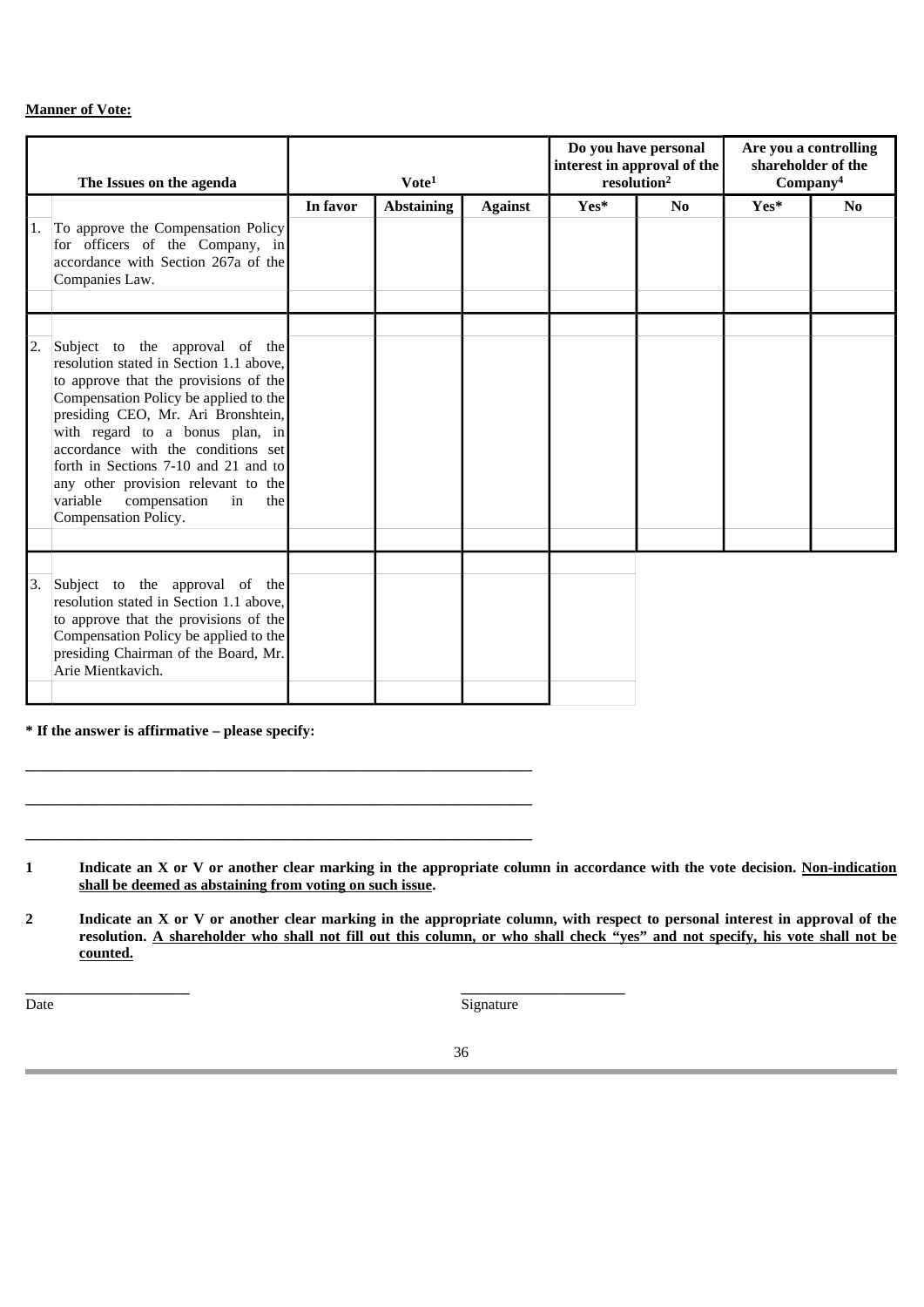For shareholders holding shares via a TASE member (according to Section 177(1) of the Companies Law, 5759-1999) – this voting card is valid only together with a confirmation of ownership.

For shareholders who are registered in the Company's shareholders' registry – the voting card is valid when accompanied by a photocopy of the identity card/passport/certificate of incorporation.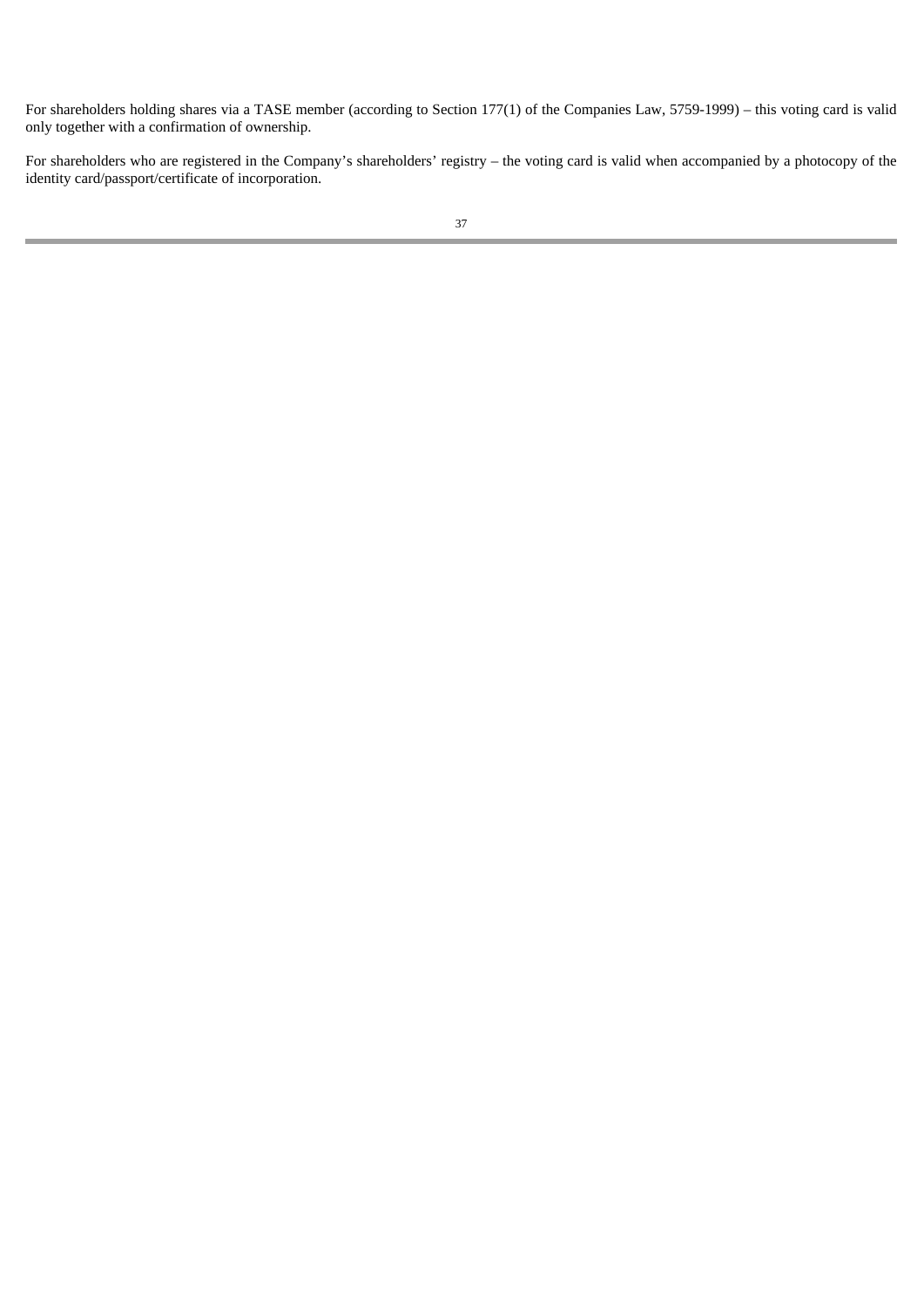#### **Elron Electronic Industries Ltd. (the "Company")**

#### **Compensation Policy**

#### 1. **Definitions**

The definitions and terms in this Compensation Policy shall have the meaning afforded to them in the Companies Law, unless defined otherwise in the context of the Compensation Policy.

The following terms in the Compensation Policy shall have the following meaning, unless explicitly stated otherwise:

| "Company"                                     |                          | Elron Electronic Industries Ltd.;                                                                                                                                                                                                                                                                                                                                                                                                              |
|-----------------------------------------------|--------------------------|------------------------------------------------------------------------------------------------------------------------------------------------------------------------------------------------------------------------------------------------------------------------------------------------------------------------------------------------------------------------------------------------------------------------------------------------|
| "Board of Directors" or<br>"Board"            | $\sim$                   | the Company's board of directors;                                                                                                                                                                                                                                                                                                                                                                                                              |
| "Committee" or<br>"Compensation<br>Committee" |                          | the Company's compensation committee;                                                                                                                                                                                                                                                                                                                                                                                                          |
| "Companies Law"                               |                          | the Companies Law, 5759-1999;                                                                                                                                                                                                                                                                                                                                                                                                                  |
| "Compensation Policy"                         | $\overline{\phantom{a}}$ | a policy regarding Terms of Office and Employment of Officers;                                                                                                                                                                                                                                                                                                                                                                                 |
| "Officer"                                     |                          | a director, CEO, Deputy CEO, Vice CEO, and any and all other officers as defined in the Companies Law,<br>insofar as will be appointed in the Company, and/or a manager who will be appointed and defined as an<br>Officer with regard to the Compensation Policy by the Company's Board of Directors however, in respect<br>of specific sections of this policy, reference is made to only part of the Officers, as specified in the section; |
| "Monthly Salary" or<br>"Monthly Pay"          |                          | the monthly salary is the monthly salary for the purpose of social benefits (excluding social benefits on the<br>part of the Company, bonuses, equity compensation and additional benefits), subject to Section 18 below.                                                                                                                                                                                                                      |
| "Monthly Cost of Salary" -                    |                          | the cost to the Company of the employment of an Officer per month which includes the monthly salary,<br>social benefits, fixed benefits and payments according to law, other than bonuses and other variable<br>compensation, and subject to the provisions of Section 18 below <sup>1</sup> .                                                                                                                                                 |
| "Bonus Year"                                  | $\overline{\phantom{a}}$ | the calendar year in respect of which the bonus is paid;                                                                                                                                                                                                                                                                                                                                                                                       |
| "Amendment 20"                                |                          | the Companies Law (Amendment No. 20), 5773-2012;                                                                                                                                                                                                                                                                                                                                                                                               |
| "Terms of Office and<br>Employment"           | $\overline{\phantom{a}}$ | as per their definition in the Companies Law.                                                                                                                                                                                                                                                                                                                                                                                                  |

<sup>&</sup>lt;sup>1</sup> Calculated according to the cost of the employment as aforesaid for the last month before payment of the bonus.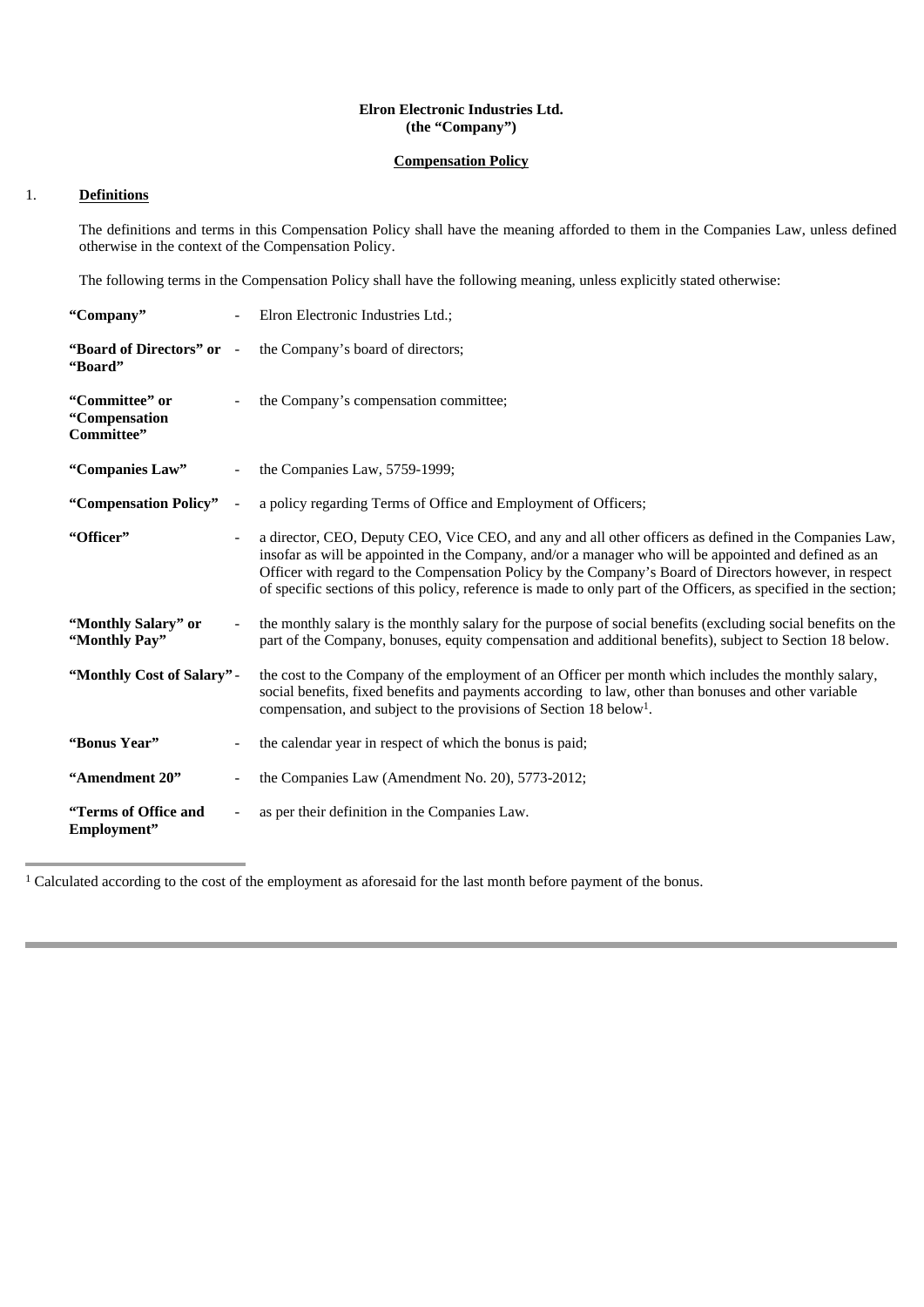#### 2. **General**

- 2.1 On December 12, 2012, Amendment No. 20 to the Companies Law, 5759-1999 came into effect dealing with the regulation of the format of the compensation for officers in public companies and in debenture companies, and also determining a special procedure for the approval thereof. Pursuant to the amendment, the Compensation Committee and the Board of Directors of the Company have adopted this Compensation Policy.
- 2.2 The principles of the Compensation Policy were formulated after deliberations that were conducted by the Compensation Committee and the Board of Directors of the Company. The Compensation Committee and the Board of Directors of the Company were assisted by external consultants. In the context of the meetings as aforesaid, a review and examination were performed of, *inter alia*, data and information in respect of the Terms of Office and Employment of the Officers in the Company, existing agreements with the Officers, and data that is required with regard to the terms of the employment of employees in the Company pursuant to Amendment 20, and Terms of Office and Employment in other relevant companies. Due to the small number of the public companies which are similar in the nature of their operations to that of the Company, it is difficult to examine and learn from comparative information with regard to the compensation accepted in similar companies.
- 2.3 The principles of the policy were intended to determine rational, proper and fair compensation for the Company's Officers, which would ensure that the Officers' compensation is consistent with the best interests of the Company and its organizationwide strategy, and simultaneously leads to the enhancement of the Officers' sense of identification with the Company and its activity, enhances their satisfaction and motivation and leads to the preservation of the high-quality Officers in the Company over time.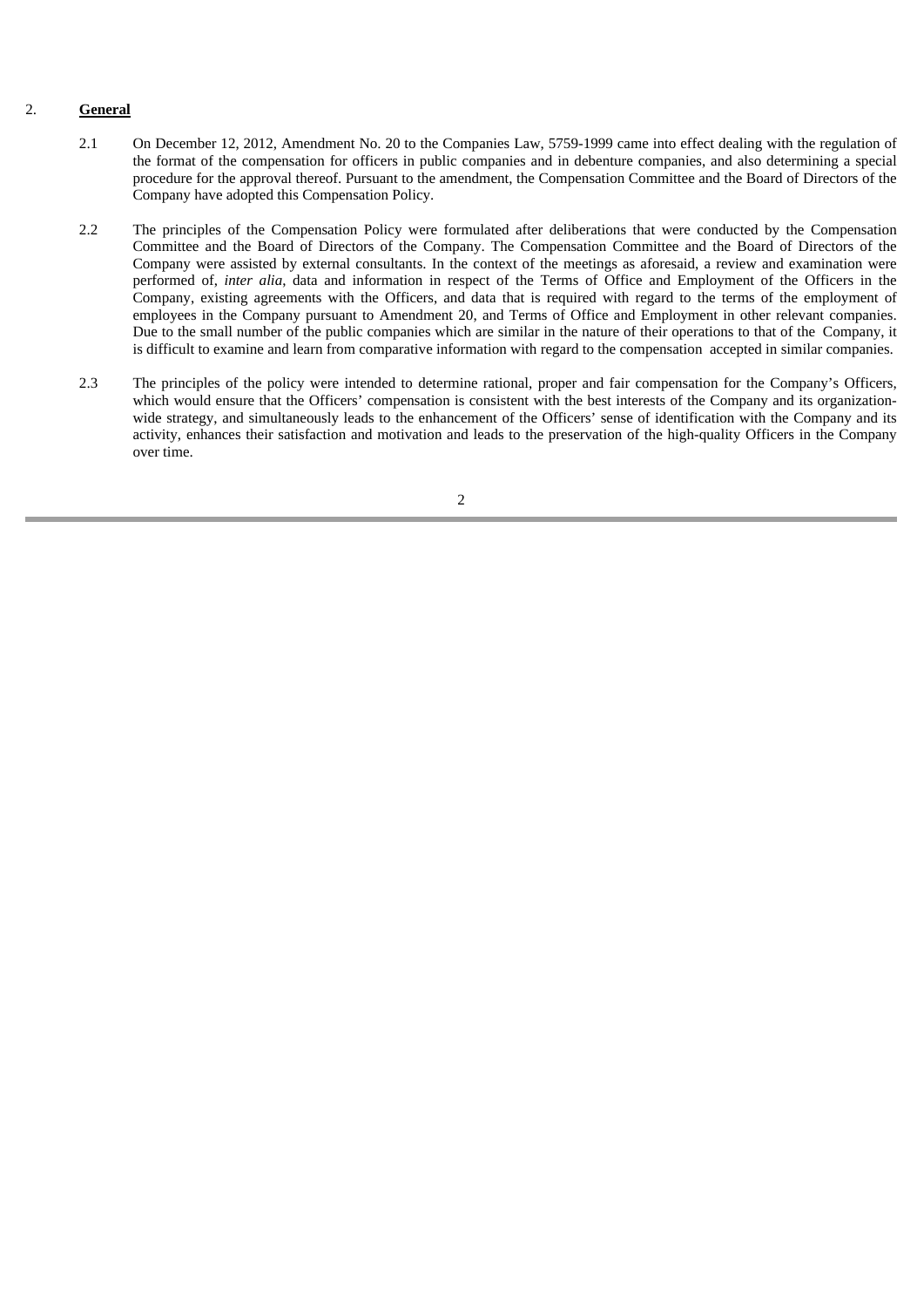- 2.4 The considerations guiding the Compensation Committee and the Board of Directors of the Company upon the adoption of the policy were the promotion of the Company's objectives, its work plan and policy; the creation of proper incentives for the Officers of the Company, considering *inter alia* the Company's risk management policy; the Company's size (considering, *inter alia*, its equity, scope of assets and volume of average annual investments in companies); the nature of the Company as a holding company as specified at length in Section 3 below; the reinforcement of the identity of the interests of the Company's Officers and its shareholders; and with regard to Terms of Office and Employment which include variable components – the Officer's contribution to the meeting of the Company's objectives and maximization of its profits over time, and all according to the Officer's position.
- 2.5 Where the Compensation Committee and Board of Directors saw fit in the context of this policy document, specific reasons and explanations were also provided. The considerations stated in this section were weighed with regard to the entire Compensation Policy also when not mentioned explicitly in a specific section.
- 2.6 The Compensation Policy shall be brought for the approval of the shareholders' meeting pursuant to Section 267A of the Companies Law.
- 2.7 The provisions of this Compensation Policy apply solely to the Officers (as they are defined in the Companies Law) in the Company.
- 2.8 The Compensation Policy is worded in the masculine gender for the sake of convenience only, but its provisions shall apply in respect of women and men alike, without distinction or difference.

#### 3. **Background on the structure of the Company**

- 3.1 The Company is an operational holding company, which focuses on the building of technology companies that are in various stages of development. Consequently, the Company's financial results may significantly vary from one year to the next and are significantly dependent on its investments in the held companies and on the disposition of its holdings. In view of the fact that the Company's investments are in companies which are generally in the research and development stage and consequently record current losses due to R&D expenses, Elron recognizes its share of the losses of the held companies, in many cases irrespective of the success in the development stages and the clinical and business progress of the held companies, and will therefore usually record losses in the years in which no significant disposition transactions are performed.
- 3.2 As of the date of approval of this plan, other than the members of the Board of Directors and the internal auditor (who is employed through outsourcing) only two Officers hold office in the Company: the CEO of the Company and the CFO.

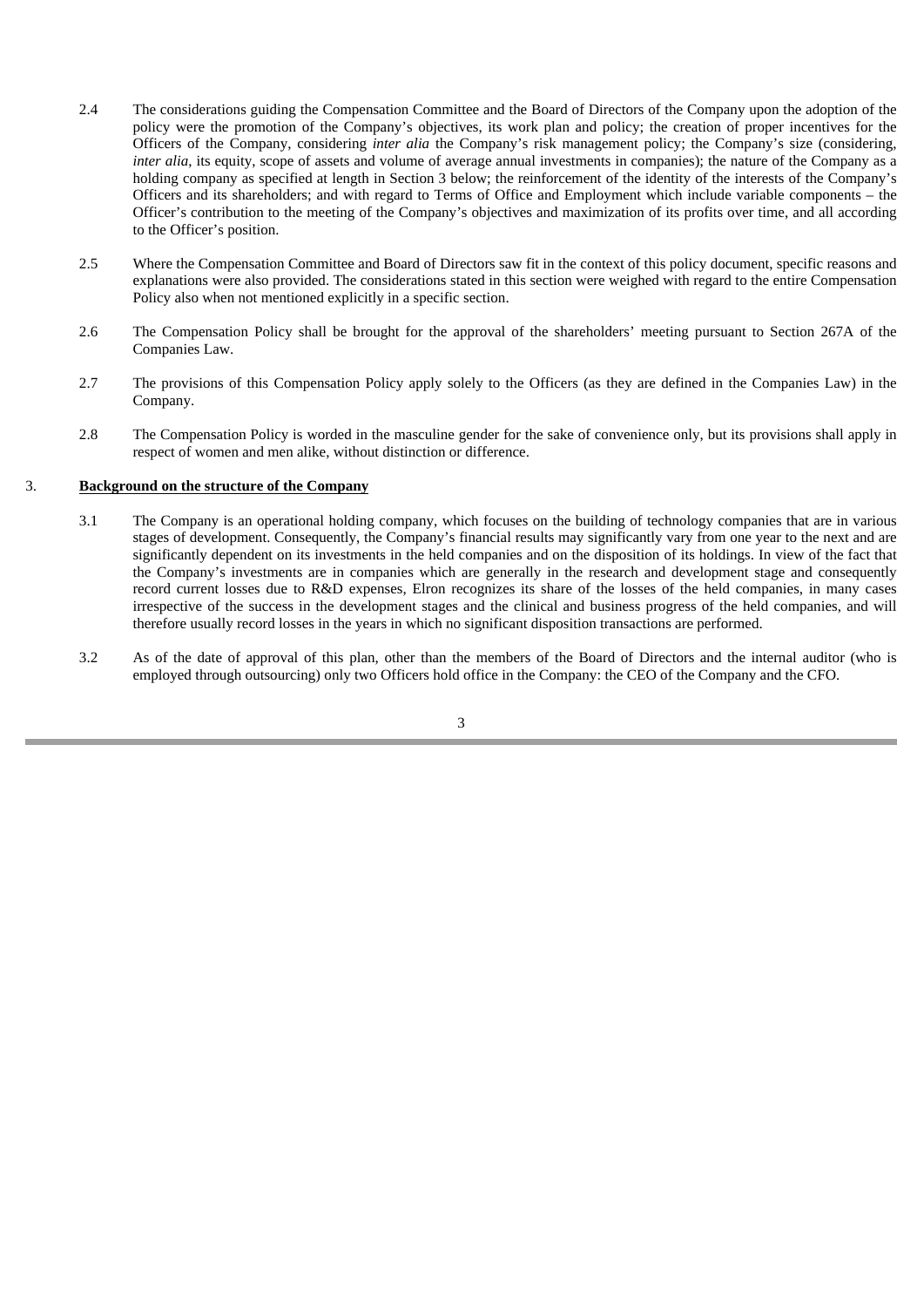- 3.3 Commencing from May 2009, the Company engaged in a service agreement with the controlling shareholder of the Company, Discount Investment Corporation Ltd. (below respectively, "**Services Agreement**" "**DIC**"), pursuant to which the Company receives management and administration services through a team that is employed by DIC. The Services Agreement as approved by the audit committee, the Board of Directors and the shareholders' meeting, is in effect until May 2015.
- 3.4 Pursuant to the Services Agreement, the services are provided by functionaries who are appointed by DIC, subject to the receipt of the Company's approval (the CEO of the Company and the CFO are nominated and appointed by the Company, subject to the receipt of the approval of DIC and the Company's Board of Directors) and are either employed or retained by DIC, at its expense.
- 3.5 Consequently, as of the date of approval of the Compensation Policy, the Company itself does not employ employees, other than the Chairman of the Board of Directors. Accordingly, the salary of the Officers and the rest of the team operating for the Company, other that the salary of the Chairman of the Board, is not paid by the Company but by DIC. So, the Chairman of the Board of Directors has an existing employment agreement with the Company while each of the CEO of the Company and the CFO has existing employment agreements with DIC. Other than the fixed price pursuant to the Service Agreement which is paid to DIC, the Company does not bear the salary of the Officers and the rest of the team and the decision on their fixed pay and the social benefits which accompany it are in the hands of DIC. Pursuant to the Service Agreement, the Company is entitled to grant bonuses which are paid by it to its Officers and other team members who work therefor, who are employed by DIC.
- 3.6 Although as of the date of determination of this Compensation Policy, only the Chairman of the Board is employed by the Company and the salary of the other Officers of the Company is not paid by the Company (other than bonuses), the Compensation Committee and the Board of Directors of the Company deemed fit to determine a Compensation Policy which refers to all of the components of the Terms of Office and Employment that are accepted for Officers also if as of now, some of them are not necessarily relevant.

#### 4. **Appointment of Officers in the Company**

4.1 The Officers who currently hold office in the Company are the ones whose education, skills, professional experience and achievements are in keeping and compatible with the desired policy at the Company.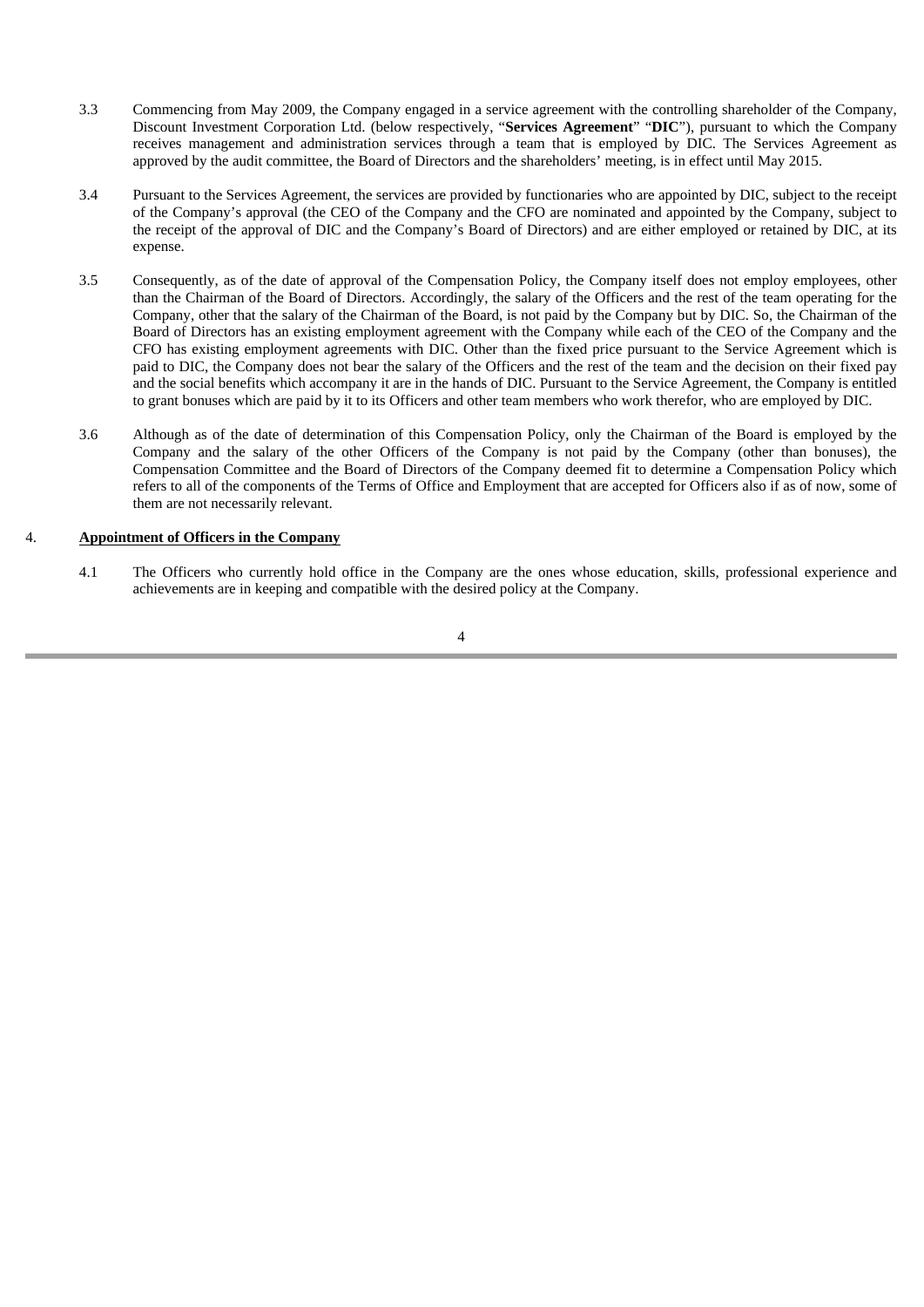4.2 Criteria such as managerial experience, expertise, academic education that is relevant to the position, including education and experience which instill financial expertise, shall serve as a threshold condition to the appointment for office as an Officer of the Company. Alongside the aforesaid, as specified below, in determining specific terms of office or employment, the Compensation Committee and the Board of Directors shall also consider the skills, professional experience and achievements of the candidates for the position or the ones holding office therein.

#### 5. **Principles of terms of employment of Officers in the Company**

- 5.1 As aforesaid, as of the date of approval of the Compensation Policy, only the Chairman of the Board of the Company is employed directly by the Company. Two additional Officers are employed by DIC pursuant to the Services Agreement. In the future also, the Company shall be entitled to employ Officers, either through their employment as salaried employees or through their employment as service providers or through employment by virtue of the Services Agreement.
- 5.2 The determination of compensation or the overall consideration for a specific Officer shall take into account, *inter alia*, the nature of the position which he is due to fill as an Officer, the powers and responsibilities that are entailed by the position, his skills, experience, education, expertise, achievements and extent of suitability of the candidate to the position he is due to fill as an Officer, previous agreements that were executed with the Officer (if any), the terms of employment of the former Officer in the position, the terms of employment that prevail in the Company for other Officers considering their rank and fields of responsibility, and the promotion of the Company's objectives, its work plan and policy with long-term vision, creation of proper incentives for the Officer considering, *inter alia*, the Company's risk management policy, size and nature of operations, the Officer's contribution to the meeting of its objectives and the maximization of its profits, all with long-term vision and in accordance with the Officer's position.

#### 6. **The fixed component**

This component is intended to compensate the Officer for the time that is invested in filling the position in the Company and for the performance of the current tasks of the position on a daily basis. In addition, this component is intended to give proper compensation to the Officers and to preserve high-quality Officers who are suitable for the Company's objectives.

In this Section: "Officer" – an Officer, including the Chairman of the Board, and except for other directors and an internal auditor.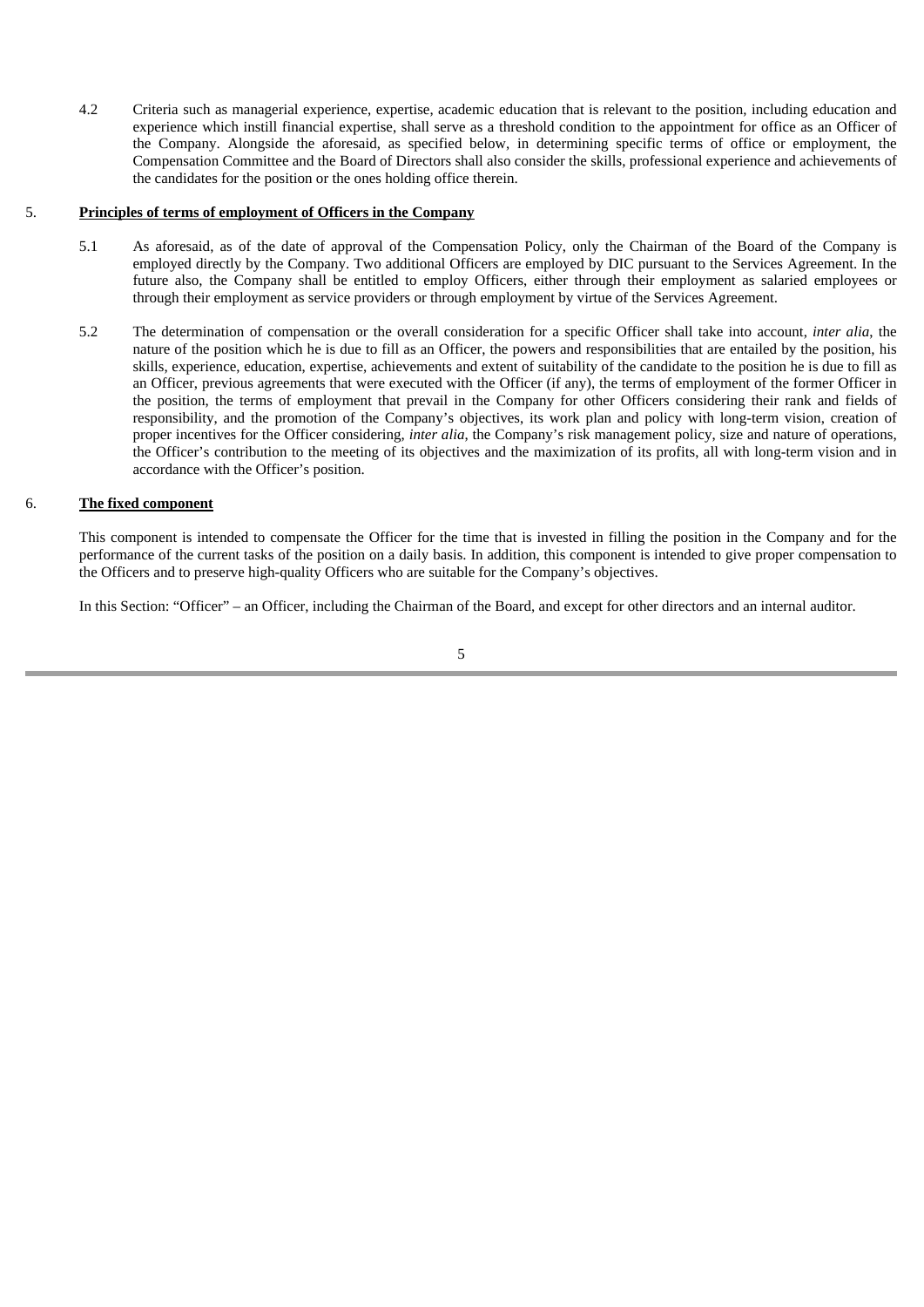#### 6.1 **Annual pay (gross)**

#### 6.1.1 Chairman of the Board

6.1.1.1 The monthly pay for the Chairman of the Board of the Company shall not exceed NIS 85 thousand for a position percentage that shall be no less than 50%2.

#### 6.1.2 CEO of the Company

- 6.1.2.1 The monthly pay for the CEO of the Company shall not exceed NIS 120 thousand for a full-time position3.
- 6.1.3 Other Officer (who is not a director or CEO)
	- 6.1.3.1 The monthly pay for another Officer who is not a director or CEO shall not exceed NIS 90 thousand for a full-time position3.

(Below in this section for each of the Officers the "**Pay Cap**")

- 6.1.4 Linkage of the fixed component the Company shall be entitled to link the Officer's fixed component to the Consumer Price Index (including a linkage of the cap amounts that are provided in this Section 6 above). The Company may determine that the fixed component shall not be reduced due to a decrease in the index however a decrease in the index shall be deducted from any and all future increases.
- 6.1.5 Update of the Monthly Pay component the Officers' pay may be updated from time to time, subject to the considerations that were described in relation to the determination of the Terms of Office and Employment for Officers and subject to the Pay Cap. With regard to the Chairman of the Board of Directors and the CEO of the Company, such update shall be deemed as immaterial and within the power of the Compensation Committee, insofar as it does not exceed 5% per year (over and above the linkage to the index), since the last pay update as aforesaid.

#### 6.2 **Reimbursement of expenses**

The Officers shall be entitled to a reimbursement of out-of-pocket expenses that will be incurred by them in the context of their position, including expenses for participation in meetings, travel expenses in Israel and overseas, per diem expenses, newspapers, hospitality expenses, fees for membership in a professional organization, professional literature, against the presentation of receipts and all pursuant to the Company's procedures.

<sup>&</sup>lt;sup>2</sup> To clarify, the Chairman of the Board has expressed his consent to the reduction of his monthly pay which is currently NIS 131 thousand for a 50% position, to the pay of NIS 85 thousand for the same position percentage, upon the approval of the Compensation Policy and so long as the same is in effect.

<sup>&</sup>lt;sup>3</sup> To clarify, this is only a Pay Cap which does not reflect the pay that exists among the Officers.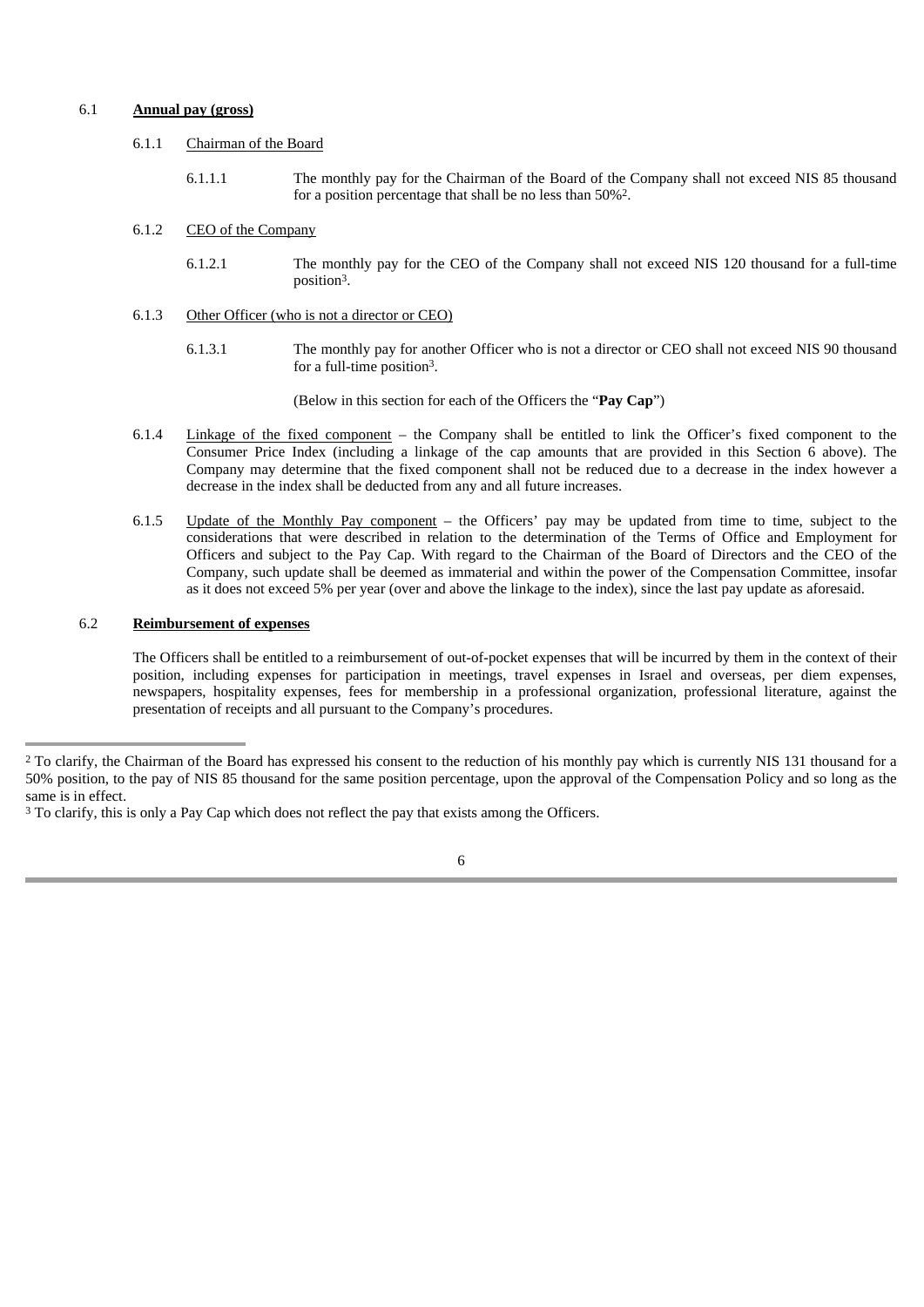- 6.3 **Social and related benefits:** the Company shall be entitled to give the Officers social and related benefits as determined by law and as accepted, and in this context:
	- 6.3.1 Provisions for provident payments and severance pay; loss of working capacity; study fund, leave; sick leave; convalescence pay;
	- 6.3.2 Benefits that are ancillary to the salary as accepted for officers in similar positions (such as: car, landline telephone and mobile telephone, internet connection, subscription to a daily newspaper, reimbursement of accommodation expenses including a gross-up of the value of recording of the benefit for tax purposes) in accordance with the Company's procedures.

#### 7. **Variable compensation – annual bonus**

In this Section: "Officer" – an Officer including the Chairman of the Board of Directors, and except for other directors.

- 7.1 The Company shall be entitled to grant variable compensation to the Officer, in accordance with the principles that are specified below.
- 7.2 The variable component shall reflect the Officer's contribution to the achievement of the Company's objectives and the maximization of its profits, with a long-term view, according to measurable criteria. The variable component shall be determined in keeping with the Company's results and the personal performance of the Officer vis-à-vis the goals that have been defined for him in the context of filling his position according to his fields of responsibility. The Company's Compensation Policy is that significant weight is attributed to the meeting of goals which reflect the Company's objectives and/or strategy and to the yield for the shareholders of the Company. The Company's objectives express the success of the Company as a whole to fulfill its plans, the Officers' contribution to the Company's success, the Company's desire to maximize value for the shareholders and the Company's wish to compensate officers for meeting such goals. Among the goals shall be included measurable goals which reflect the Company's objectives and strategy in the short and long term in order to create an identity of the interests of the Company, its shareholders and the Officers, in the promotion of the Company's objectives and strategy as aforesaid. Considering the contribution of the Officer which is not measurable with identified quantitative criteria, the bonus part which is based on quantifiable criteria shall be derived and calculated based on the quantifiable objectives but shall not exceed the bonus caps. The Company's Board of Directors, with the recommendation of the Compensation Committee, shall be able to reduce up to 10% of the bonus amount, while noting the examination of the reasonableness of the bonus which was received as a result of meeting the objectives, the contribution] of the Officer to the achievement thereof and the Company's financial and business condition. In addition, the Company's Board of Directors shall have the power to cancel the payment of all or part of the bonus to a specific Officer in cases of the Officer's involvement in embezzlement, fraud and/or improper procedure.

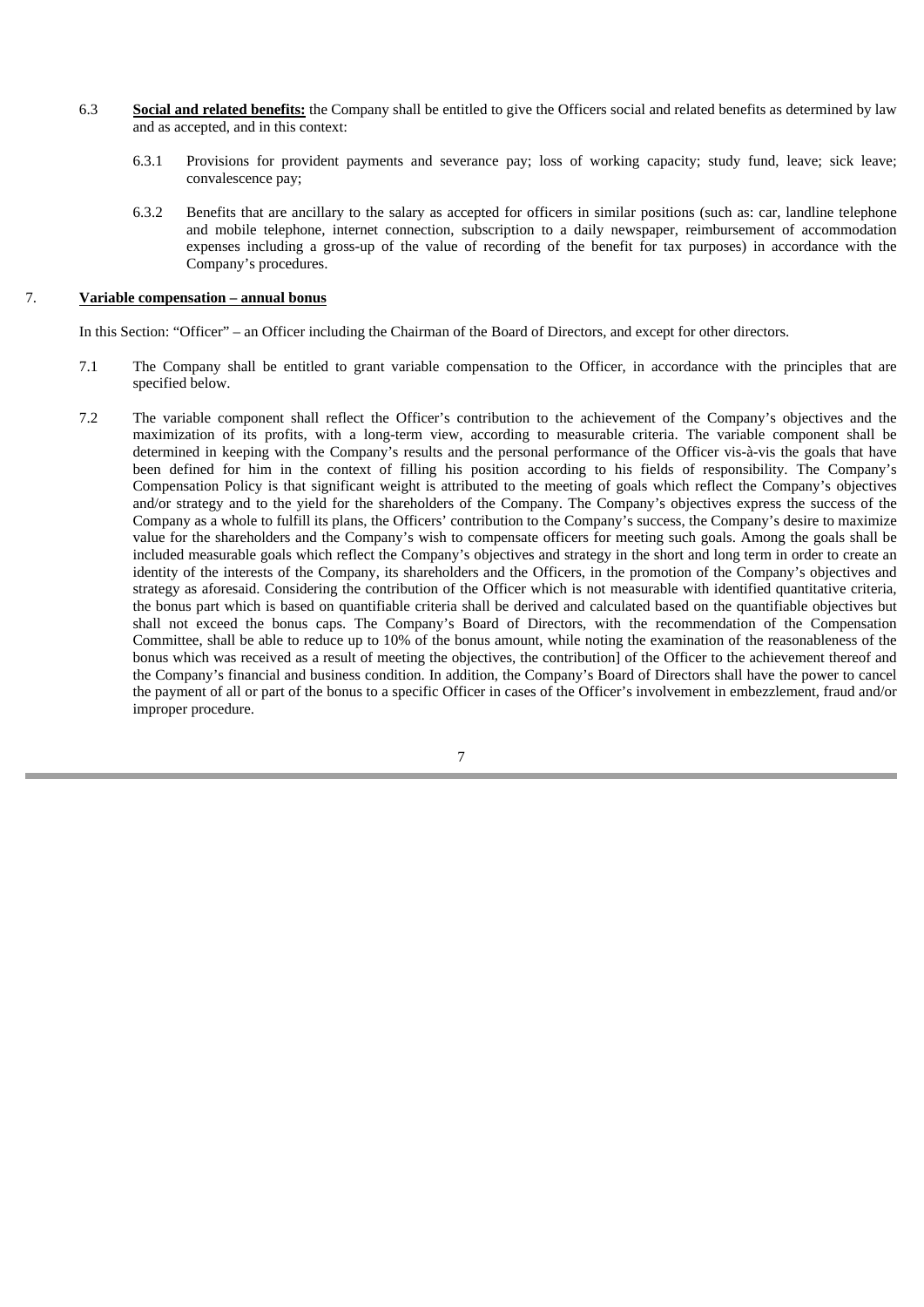- 7.3 Threshold conditions the Company shall be entitled to grant an annual bonus to Officers for a specific bonus year, and subject to the following threshold conditions:
	- 7.3.1 The Company has met its financial liabilities in the bonus year.
	- 7.3.2 The Company's financial statements do not include a "going concern" note for the Company.
	- 7.3.3 With regard to the component of the criteria of the return on the Company's share as specified in Section 7.5.2 below the Company shall be entitled to grant this component of the annual bonus to the Officers for a specific Bonus Year, provided that the return on the Company's share is at least 5% in the Bonus Year.
- 7.4 Bonus cap the annual bonus amount shall not exceed:
	- 7.4.1 For the Chairman of the Board and the CEO of the Company the amount equal to 12 times the Monthly Cost of Salary, for each one.
	- 7.4.2 For the other Officers of the Company the amount equal to 10 times the Monthly Cost of Salary, for each one.

(below, for each of the Officers, the "**Annual Bonus Cap**")

- 7.5 Components of the annual bonus the annual bonus shall be made up of the following components:
	- 7.5.1 Measurable objectives that are related to the results of the Company and the held companies
		- 7.5.1.1 This component of the annual bonus for each Officer shall be calculated according to the Company's, the held companies' or the Officer's meeting at least two measurable objectives such as: meeting the budget, sales turnover, gross profit, operating profit, EBITDA or net profit, performance of investments in new companies, performance of transactions of disposition of the Company's investments, meeting development milestones, obtaining regulatory approvals, submitting or receiving an FDA approval by one of the companies, recruiting a given number of patients for a trial etc.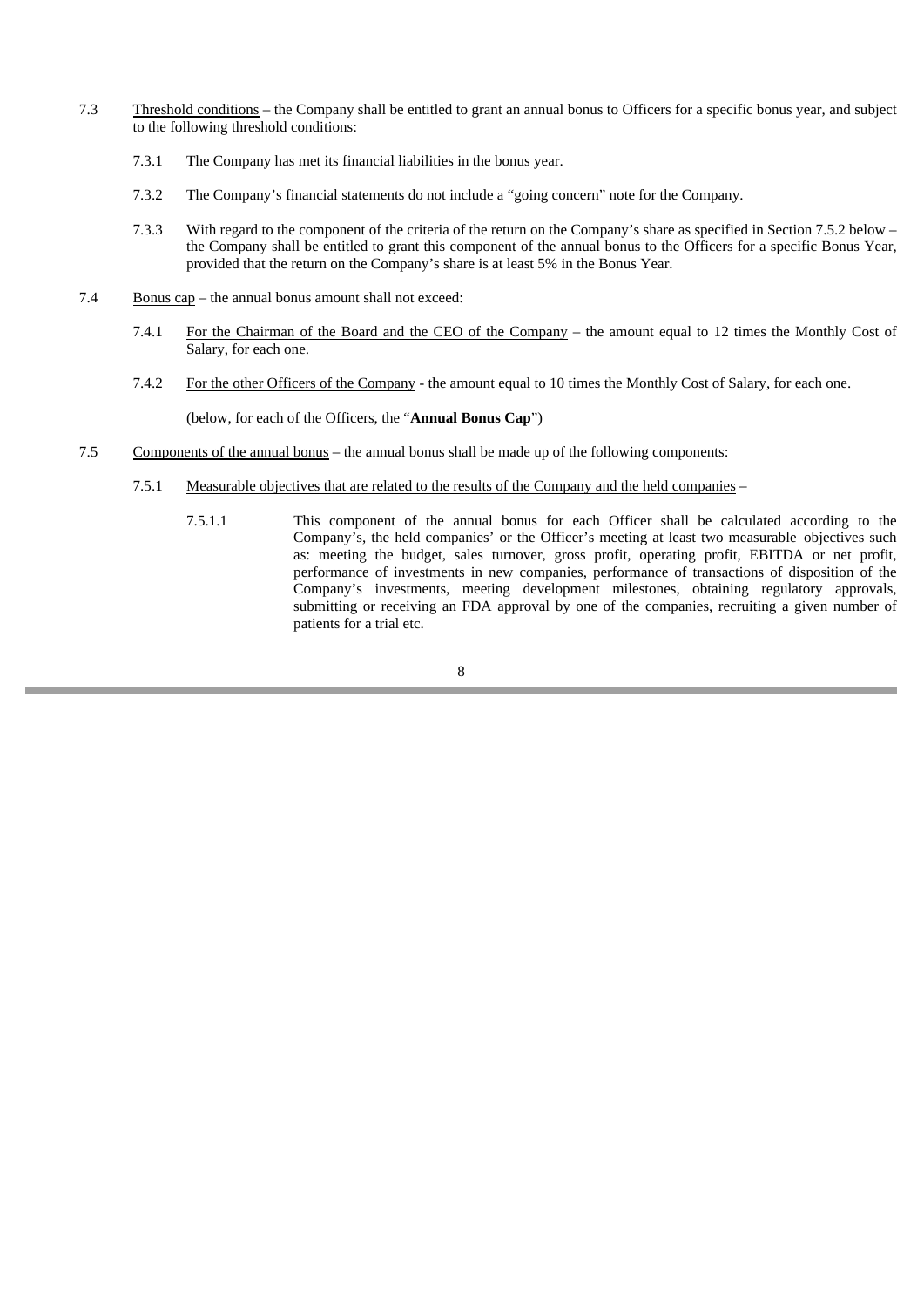- 7.5.1.2 The goals for each Officer or for all of the Officers as a whole (other than with regard to the Chairman of the Board and the CEO) shall be recommended by the CEO and determined by the Board of Directors in the context of the Company's work plan for the Bonus Year or shall be approved by the Compensation Committee and the Board of Directors close to the beginning of the Bonus Year. The Compensation Committee and the Board of Directors shall be entitled to also determine minimum and maximum goals. The goals with regard to the Chairman of the Board and the CEO shall be recommended by the Compensation Committee and determined by the Board in the context of the Company's work plan for the Bonus Year or shall be approved by the Compensation Committee and the Board of Directors close to the beginning of the Bonus Year, and may be similar to the ones which were determined for the other Officers.
- 7.5.1.3 Subject to the aforesaid, the Company's Board of Directors shall determine in respect of each goal separately, its weight out of all of the goals, and the required date for the meeting of the various goals. Insofar as no weight shall have been determined separately for each goal, the weight of each goal shall be equal. The Company's Board of Directors shall be entitled to determine that the meeting of part of a specific goal shall entitle to part of the bonus for such goal, which shall be calculated in a linear manner. Goals amounting up to 100% may be set while meeting 100% of the goals entitles to 100% of the bonus cap for such component. For meeting part of the goals, the Officer shall be entitled to a proportionate annual bonus.

#### 7.5.2 The return on the Company's share criterion

7.5.2.1 The rationale in using the test of return on the Company's share is that the Company's management has a major effect on the Company's results and performance and consequently on the capital market's faith in the Company. Hence, the increase in the Company's market value indicates that the capital market is expressing faith in the Company's management and its ability to lead and promote the Company's objectives. Hence, the bonus formula expresses the interpretation of the shareholders (the capital market) of the performance of the Company's management.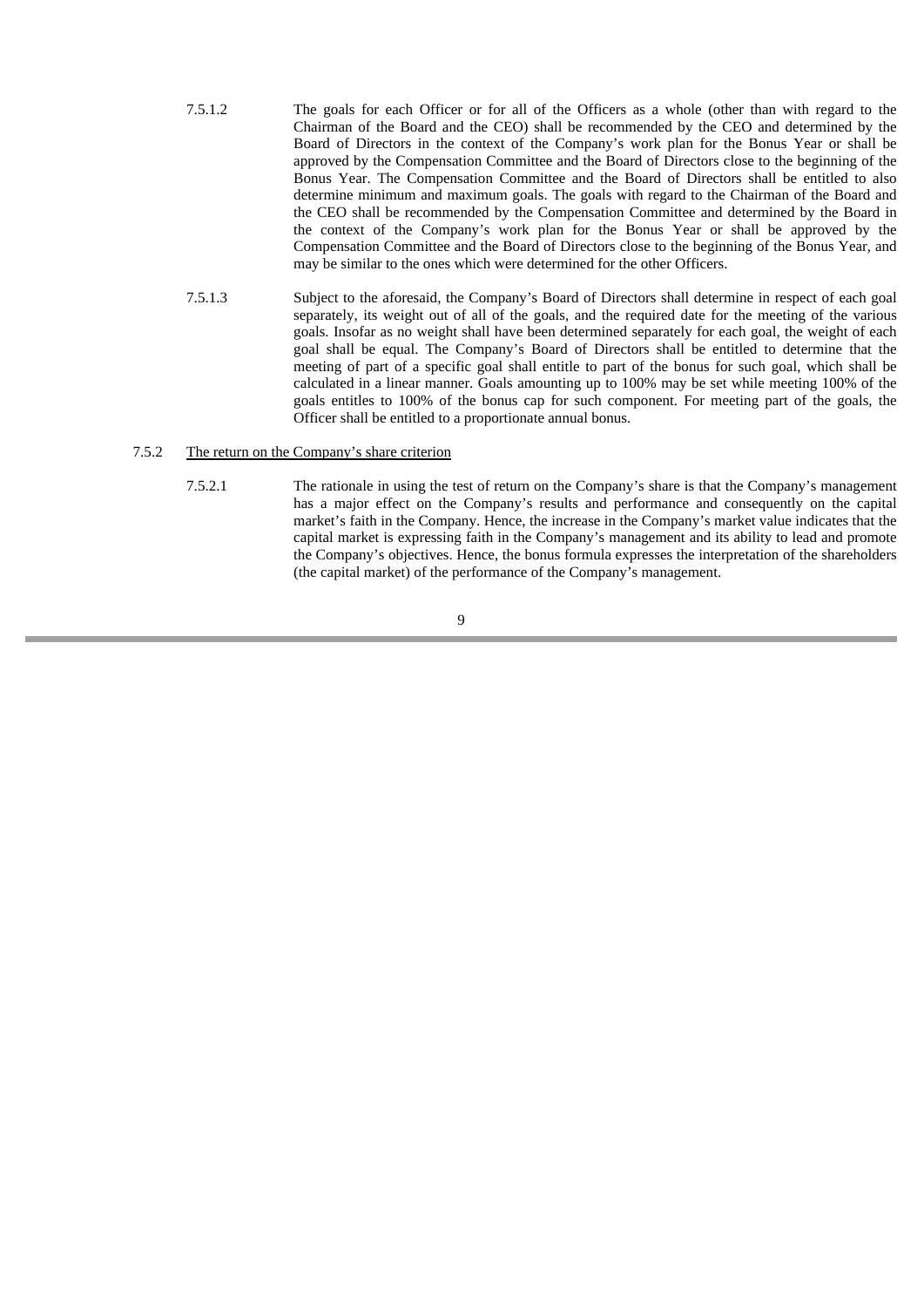- 7.5.2.2 Such component of the annual bonus for each Officer shall be calculated based on the NIS return on the Company's share during the Bonus Year, while the minimum return for which a bonus will be granted for such component is 10% ("**Minimum Threshold**") and for a 20% return, the Officer shall be granted 100% of such component of the bonus (the "**Maximum Threshold**"). The bonus for such component for performance levels between the Minimum Threshold and the Maximum Threshold shall be calculated in a linear manner.
- 7.5.2.3 The return on the share shall be calculated as follows: in the beginning of each Bonus Year, the average price of the Company's share shall be calculated during the 30 trading days before January 1 of such year, and at the end of each Bonus Year, the average price of the Company's share shall be calculated during the 30 trading days before December 31 of such year. The calculation of the return shall include adjustments such as the return to the shareholders due to dividend distributions and adjustments to capital restructuring such as consolidation of shares, splitting of shares, granting of stock dividends etc.
- 7.5.2.4 Meeting of more than 100% of the Maximum Threshold may entitle to more than 100% of this bonus component, such that upon excess return of 5% and more above the Maximum Threshold, an increment in the amount of the Officer's Monthly Cost of Salary shall be given, in addition to the bonus to which the Officer is entitled for such component. As aforesaid, in any event the annual bonus as a whole shall not exceed the bonus cap.

#### 7.5.3 Component of performance evaluation with discretion

This component of the annual bonus shall be based on an evaluation in respect of the filling of the Officer's position and his performance in the Bonus Year, and shall be granted to an Officer of the Company based on the recommendation of the CEO and with the approval of the Compensation Committee and the Board of Directors of the Company, and in respect of the Chairman of the Board and the CEO – with the approval of the Compensation Committee and the Board of Directors of the Company.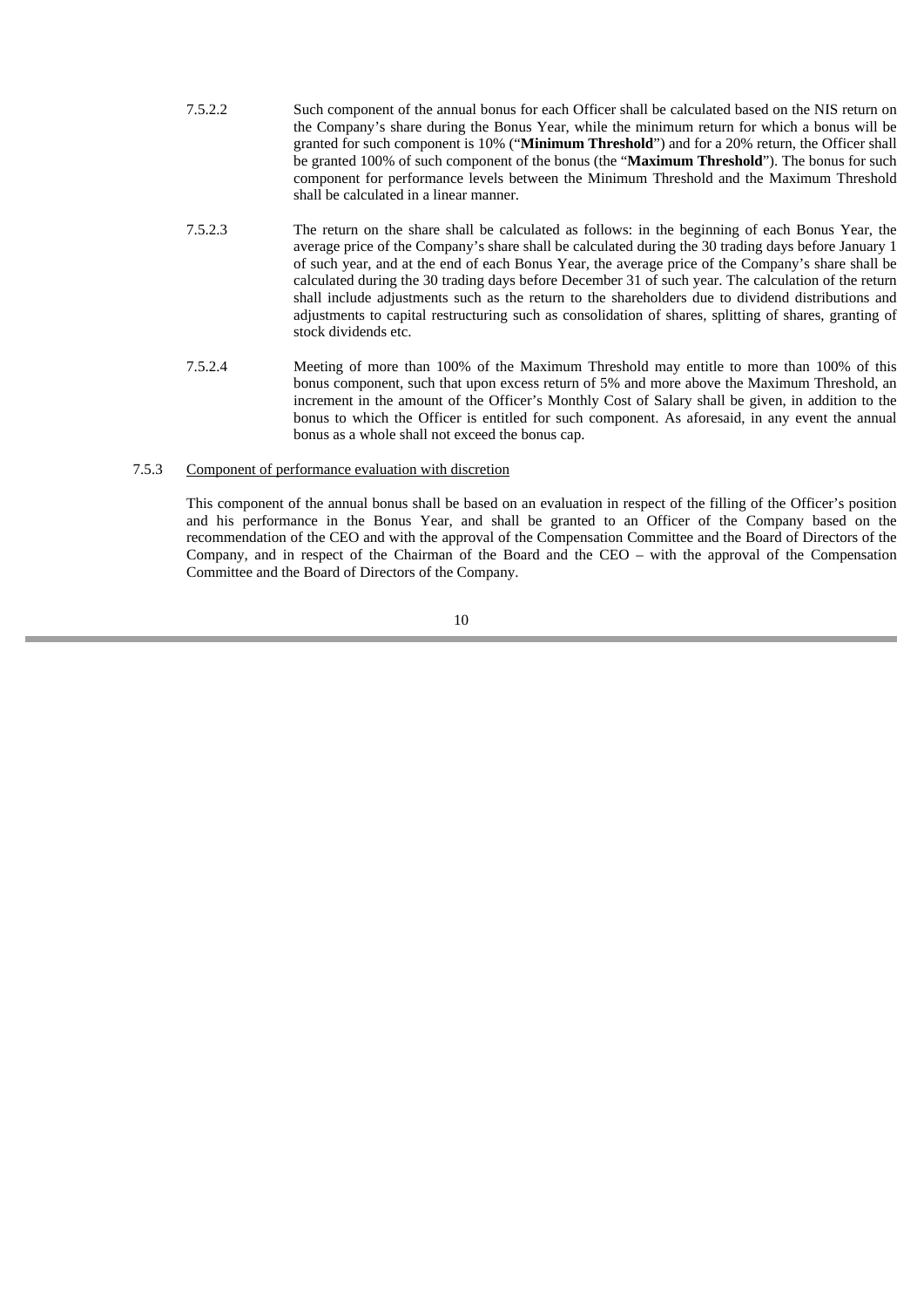#### 7.6 Division between the bonus components

Below is the allocation between the bonus components that are described in Section 7.5 above with regard to the Officers:

| Component                                       | Weight out of the bonus cap |  |  |  |
|-------------------------------------------------|-----------------------------|--|--|--|
|                                                 |                             |  |  |  |
| Company's and held companies' performance goals | 35%                         |  |  |  |
| Return on share                                 | 50%                         |  |  |  |
| Discretionary Performance evaluation            | 15%                         |  |  |  |

- 7.7 Timing of payment of the annual bonus the annual bonus shall be paid to the Officers in the following manner:
	- 7.7.1 The part of the annual bonus for the component of the measurable goals that are related to the results of the Company and the held companies, and due to the component of performance evaluation with discretion shall be paid to the Officer on a date soon after the date of approval of the Company's financial statements for the Bonus Year.
	- 7.7.2 The part of the annual bonus due to the criterion of the return on the Company's share shall be paid to the Officer in the following manner:
		- 7.7.2.1 The total bonus for the meeting of 100% of the Maximum Threshold shall be paid to the Officer on a date soon after the date of approval of the Company's financial statements for the Bonus Year.

The balance of the bonus due to such component, if any, shall be paid on a date soon after the date of approval of the Company's financial statements for the first calendar year after the Bonus Year in respect of which the bonus was paid (the "**Deferred Payment**" and "**Deferred Payment Period**"). The Deferred Payment shall be linked to the index. A threshold condition to the receipt of the Deferred Payment as aforesaid shall be the meeting of the threshold conditions as provided in Section 7.3 in that year.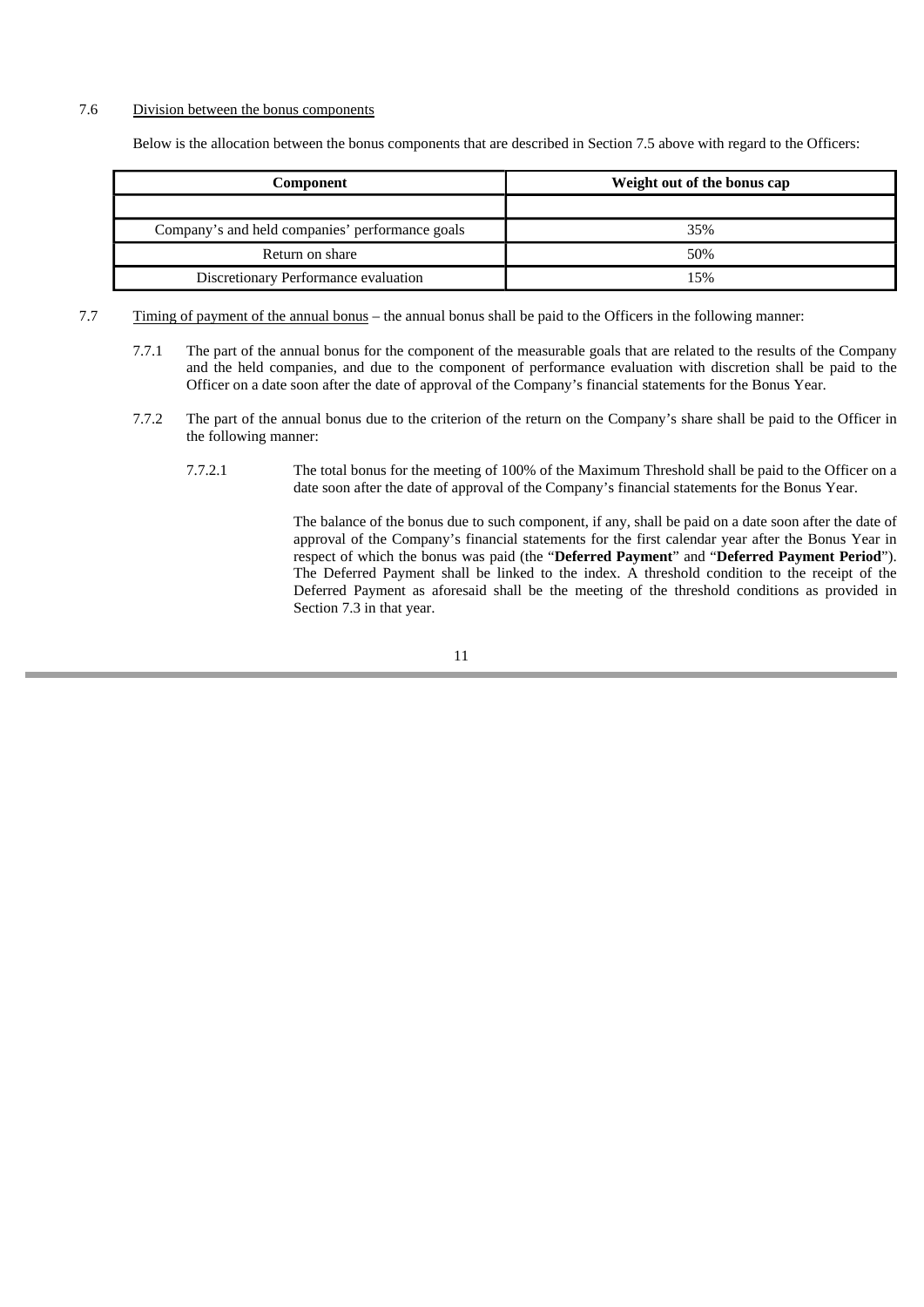If in a specific Bonus Year the threshold conditions provided in this section are not fulfilled, then the deferred part that was due to be paid after such year shall be postponed to the following year, and if in the following year the threshold conditions are again not met, such deferred part shall be cancelled and not paid.

- 7.8 Denial of bonuses If the office of any of the Officers expires under circumstances in which his right to severance pay can be denied in the event of termination, his entitlement to an annual bonus and any and all parts of the annual bonus yet unpaid to him shall be denied.
- 7.9 Publication in the annual report each year (if and insofar as in that year an annual bonus was granted to the Chairman of the Board and/or the CEO of the Company) the Company shall publish in the annual report the measurable goals that were set by the Board of Directors for the Chairman of the Board of Directors and/or the CEO for the Bonus Year that has lapsed, as the case may be, simultaneously with the publication of the amount of the annual bonus to be granted to the Chairman of the Board of Directors and the CEO.

#### 8. **Annual bonus under special circumstances**

Notwithstanding the provisions of Section 7 above, in a Bonus Year in which the Officers are not entitled to the receipt of an annual bonus, or are entitled to an annual bonus which is lower than twice the Officer's Monthly Cost of Salary, the Compensation Committee and the Board of Directors shall be entitled to grant each Officer<sup>4</sup> a special bonus, which shall not exceed the amount of twice the Officer's Monthly Cost of Salary or supplementation to the aforesaid amount, as the case may be, such that the total annual bonus amount to which the Officer is entitled together with the aforesaid special bonus shall not exceed twice the Officer's Monthly Cost of Salary and all if they shall have deemed that there are reasons justifying the aforesaid.

<sup>4</sup> Including the Chairman of the Board, and except for other directors.

<sup>12</sup>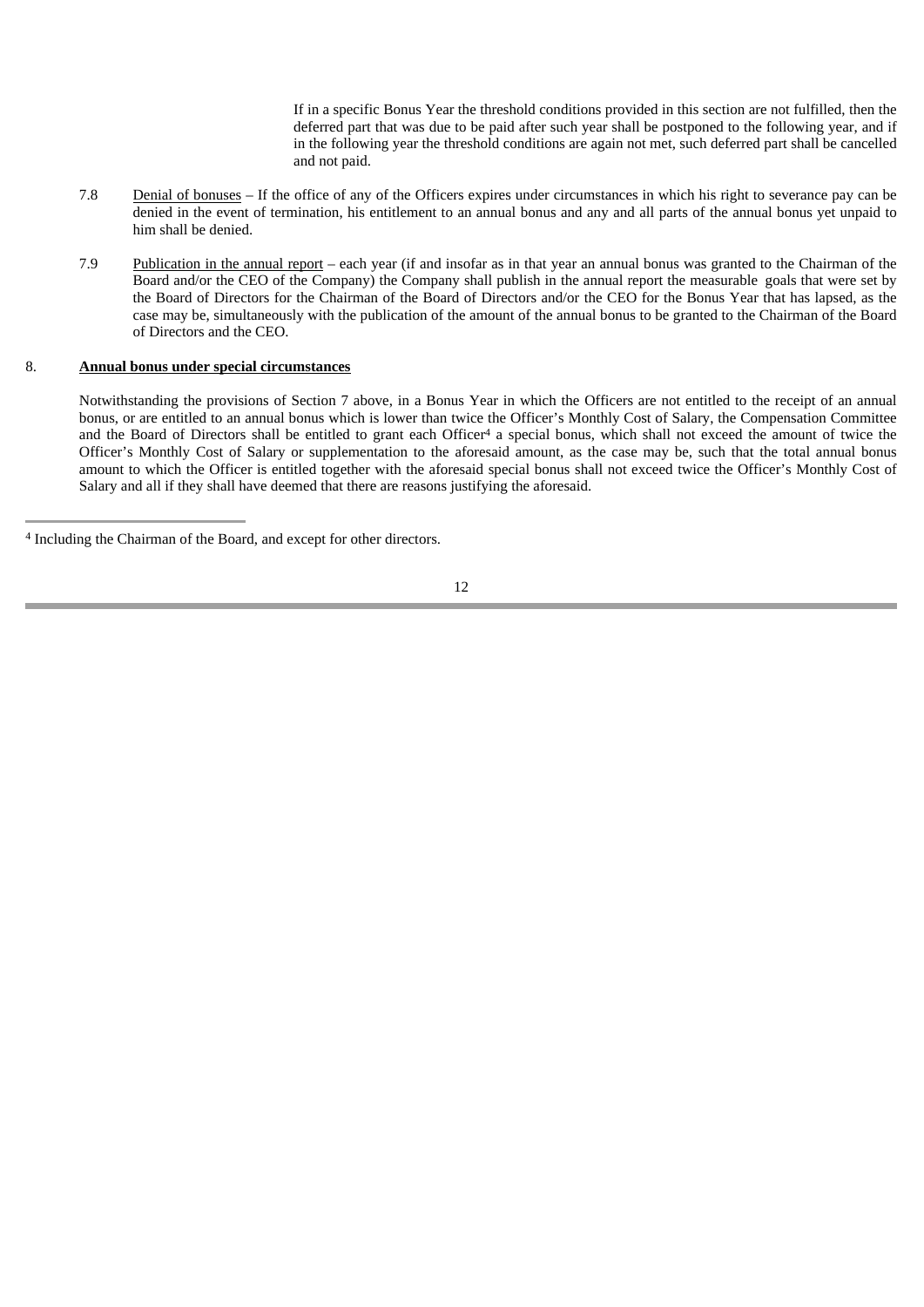- 9. Calculation of bonuses in the event of partial employment in the course of the Bonus Year in the event that the employment relationship between the Officer and the Company expires in the course of the Bonus Year after March 31, or in the event that an Officer has commenced his employment in the course of the Bonus Year and has completed at least three months of employment, the annual bonus amount shall be calculated pursuant to this Compensation Policy, at the end of the calendar year, while the goals that were set shall be amended and calculated proportionately in accordance with the Officer's period of employment in the part of such year, and the Officer shall be entitled to the share of the annual bonus proportionately to the period of his employment in the year.
- 10. Taxes and mandatory payments which apply to the Officer by law shall be deducted from any and all bonuses that are due to the Officers. Bonuses shall not be considered as part of the salary with regard to provisions and related payments, subject to any and all laws.

#### 11. **Variable equity component**

- 11.1 The Company's Compensation Policy document does not include the possibility of granting equity compensation. The Company shall be entitled to adopt an equity compensation plan in the future which will be brought for the required approval in the Company's organs and shareholders' meeting.
- 11.2 The Company's Officers occasionally serve as officers and directors in held companies of the Company in which equity compensation plans exist. In the event that an Officer of the Company either serves or will serve as an officer or director in a public held company, the Officer shall be compensated according to the compensation policy of the public held company (in respect of the equity compensation), independently of the other compensation components in the Company, and all in accordance with the compensation policy and compensation plans of the public held company, and shall not be considered as compensation which is granted by the Company.

### 12. **Ratio between a fixed component and a variable component**

The cap of the maximum variable component which is paid by the Company pursuant to this Compensation Policy to each Officer shall not exceed 50% of the comprehensive annual cost of the Terms of Office and Employment of the Officer.

#### 13. **Compensation for directors**

- 13.1 The terms of employment of the Chairman of the Board shall be determined according to the principles specified above.
- 13.2 Other than the Chairman, the compensation for directors of the Company shall be annual compensation and compensation per meeting (including in the event of a written resolution or a telephone conversation) and reimbursement of expenses, to be determined in accordance with the provisions set forth in the Companies Regulations (Rules on Compensation and Expenses of an Outside Director), 5760-2000 (the "**Compensation Regulations**"), up to the maximum compensation which is permitted under the Compensation Regulations, according to the rating that is appropriate for the Company which is determined according to its equity level (as being from time to time), including with regard to companies, the securities of which have been offered to the public or are traded overseas. Lawful VAT shall be added to the annual compensation and the compensation per meeting, insofar as necessary.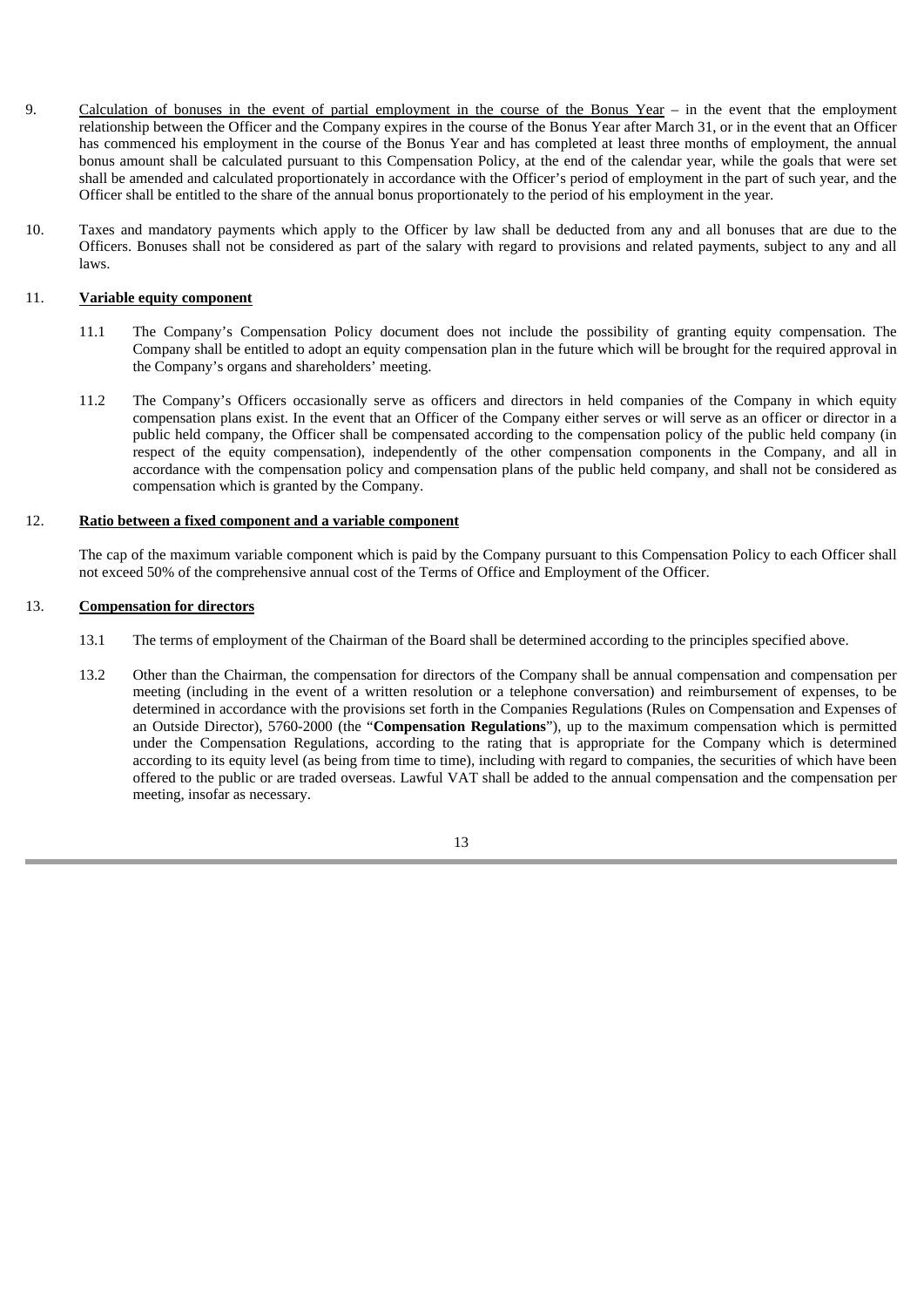13.3 While noting the Company's nature and size, as being from time to time, the functions and duties of a director of the Company, the Company is entitled to determine that the payments to the directors shall also be pursuant to the provisions that apply to proportionate compensation according to the Compensation Regulations.

#### 14. **Term of office of the Officer and arrangements for termination of employment**

In this Section: "Officer" – an Officer, including Chairman of the Board of Directors and except for other directors.

- 14.1 Terms of retirement or specific severance pay shall be determined, for all of the Officers and employees of the Company, which shall take into consideration the Officer's terms of employment upon his retirement, the length of time the Officer has been with the Company, his contribution thereto, and the circumstances of his retirement. With regard to new employees and Officers, the terms shall be determined according to the common practice at the Company and under similar terms.
- 14.2 The term of the agreements the employment agreements of Officers shall generally be for an indefinite period of time, with each party being entitled to terminate the employment agreement at any time, subject to a prior notice period set in the agreement. The aforesaid notwithstanding, in the future the Company shall be entitled to engage with Officers for a limited period that shall not exceed three years, in the course of which each party shall be entitled to terminate the agreement at all times, subject to a prior notice period set in the agreement.
- 14.3 Severance pay in each case of termination of an employment relationship (other than under circumstances of termination of the Officer under circumstances which, in the opinion of the Compensation Committee and the Board of Directors, confer on the Company (or its affiliate) the right to terminate him without payment of severance pay pursuant to the law), the Officer shall be entitled to full severance pay by law or pursuant to Section 14 of the Severance Pay Law, in accordance with the agreement with the employee.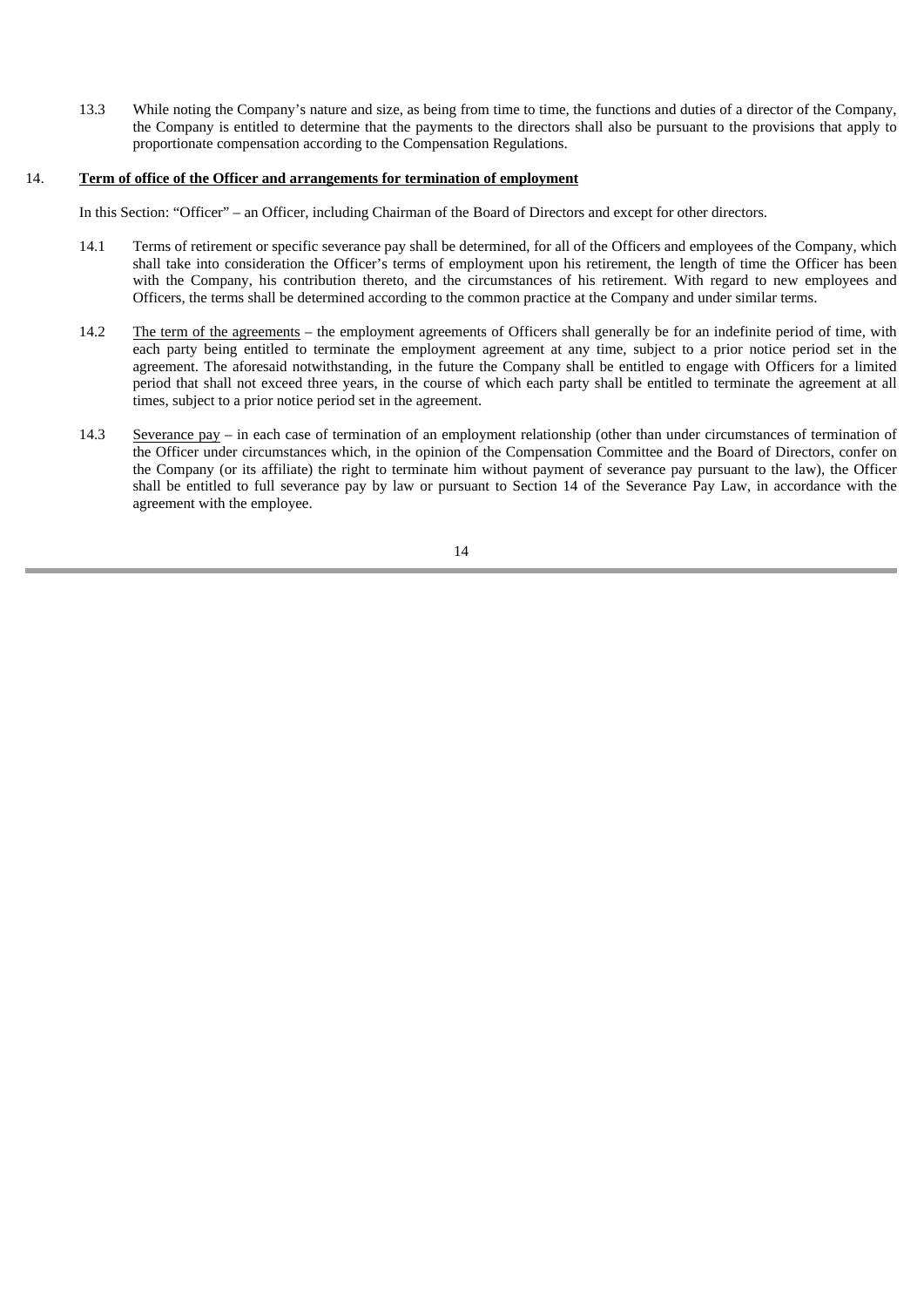14.4 Payment in lieu of prior notice – the Company shall be entitled to give the Officer prior notice for a period that shall not exceed 3 months, in the course of which the Officer shall undertake to provide services to the Company in practice, during which the employee shall be entitled to all of the conditions and benefits and to bonuses, for the period in which he was employed in practice. The Company shall be entitled to waive the employment of the Officer in the Company during the prior notice period and pay the consideration which is due to him in lieu of the prior notice together with the related benefits or the value thereof, also in the event of immediate termination of employment. The prior notice period shall be determined at the time of the engagement with the Officer or close thereto. The considerations for the giving of a prior notice period may include, *inter alia*, the Officer's period of employment, position and terms of employment in such period.

#### 14.5 Adjustment grant –

- 14.5.1 Due to the discontinuation of the employment of an Officer at the Company, and subject to his holding office for at least 36 months, the Compensation Committee shall be able to approve an adjustment grant for the Officer (over and above the Officer's rights to severance pay as specified in Section 14.3 above) which shall not exceed the amount of up to 6 times the Monthly Cost of Salary for each Officer. The Company is entitled to condition the payment of the grant on a non-competition undertaking by the Officer during the adjustment period.
- 14.5.2 The considerations for giving an adjustment grant may include, *inter alia*, the Officer's employment period, his terms of employment in such period, the Company's results in such period, the Officer's contribution to meeting the Company's objectives and maximization of its profits, a special non-competition undertaking, and the circumstances of the retirement.

#### 15. **Insurance and indemnification**

- 15.1 D&O liability insurance –The Company shall be entitled to purchase a D&O liability insurance policy which will apply to directors and the Officers of the Company and/or its subsidiaries, as being from time to time, which will insure their liability subject to limitations and approvals set forth in the law (including run-off insurance or insurance in relation to relevant events or activities). The scope of the insurance coverage shall be determined from time to time according to the scope of the Company's operations and the risks entailed thereby, the Company's equity and it being a public company.
- 15.2 Advance indemnification The Company shall be entitled to give an undertaking to advance indemnification to each Officer of the Company in his capacity as an Officer of the Company or by virtue of his position in other companies in which he was appointed on behalf or at the request of the Company, subject to limitations and approvals set forth in the law. The indemnification amount which the Company will pay to all of the Officers, cumulatively, including Officers who either do or will hold office, at the request of the Company, as officers of other companies, under all of the letters of indemnification that will be issued to them by the Company pursuant to the indemnification resolution, for monetary liability, shall not exceed 25% (twenty five percent) of the Company's equity (in USD), according to the Company's last (annual or quarterly) financial statements that are known before the payment of the actual indemnification plus amounts received, if any, from the insurance company in the context of an insurance in which the Company engaged. Nothing in the aforesaid derogates from an indemnification undertaking if and insofar as approved and/or given in the past by the Company to Officers, and which is valid.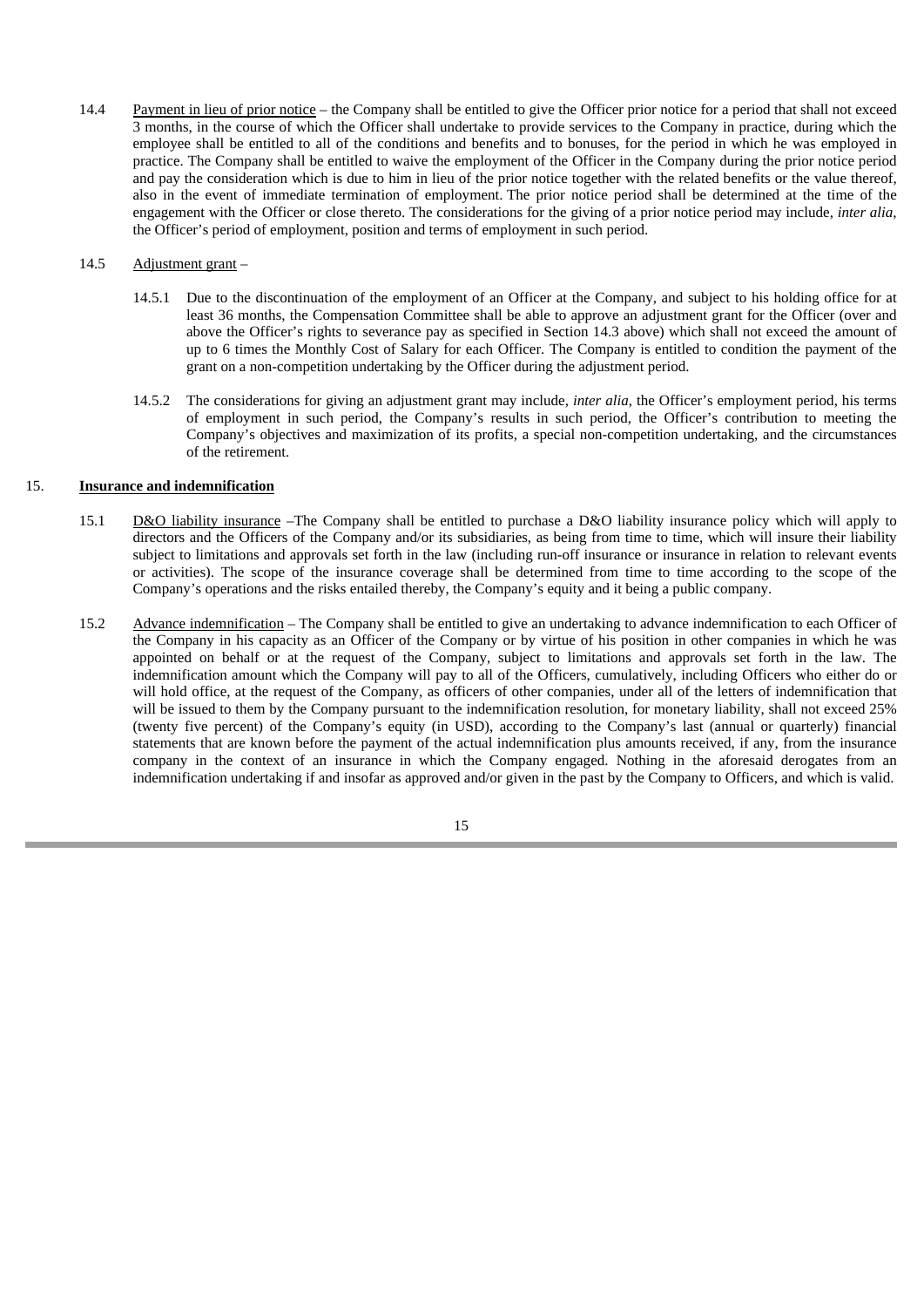- 15.3 Retroactive indemnification the Company shall be entitled to indemnify any and all Officers retroactively in the widest manner that is possible pursuant to the Companies Law.
- 15.4 Nothing in this Compensation Policy derogates from the resolutions of the Company which were previously adopted with regard to the giving of advance indemnification and/or advance exemption from liability to Officers, as permitted under the Companies Law.

#### 16. **The ratio between the Terms of Office and Employment of the Officers and the salary of the Company's employees**

- 16.1 The Compensation Committee and the Board of Directors have deliberated the ratios between the maximum possible annual cost of the Terms of Office and Employment of the Officers and the annual and median cost of the terms of employment of all of the employees to the Companywho are, as aforesaid, DIC employees.
- 16.2 The Company does not employ contract workers on a regular basis but very occasionally and for limited and fixed periods of time. Accordingly, the Compensation Committee and the Board of Directors deemed that the examination of the ratio between the Terms of Office and Employment of the Officers of the Company and the terms of the employment of the contract workers is irrelevant.
- 16.3 For 2012, the cost of the Terms of Office and Employment of the CEO of the Company is approximately2.1 times the average cost and approximately. 4.3 times the median cost of the terms of employment of the other Company employees. The ratios below are based on the employment cost, but do not take bonus payments into account.
- 16.4 For 2012, the cost of the Terms of Office and Employment of the Chairman of the Board (in terms of a full-time position, prior to the reduction in his fixed pay pursuant to this document) is approximately 7 times the average cost and approx. 10.6 times the median cost of the terms of employment of the Company's other employees. The ratios below are based on the employment cost but do not take bonus payments into account.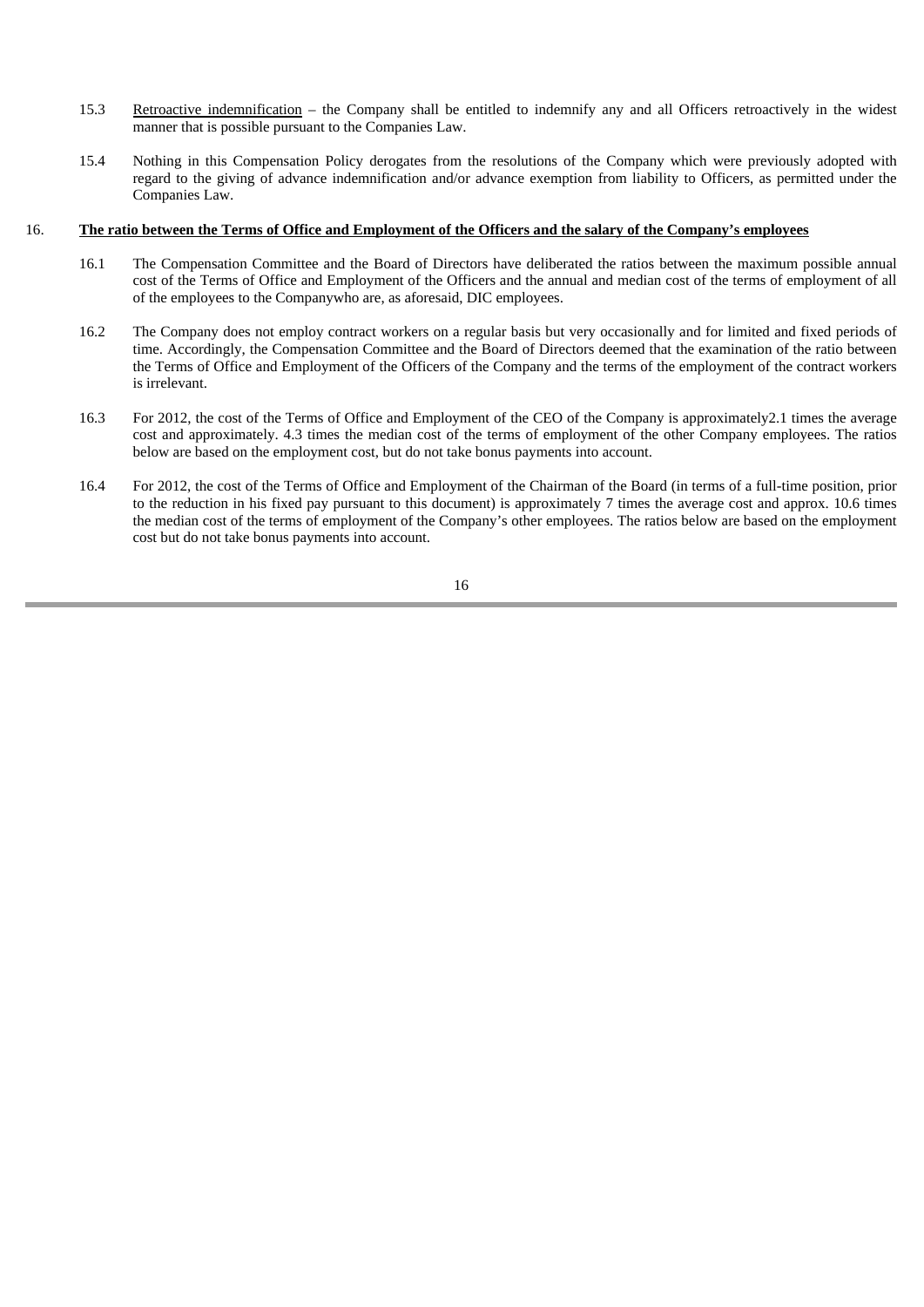- 16.5 For 2012, the cost of the average Terms of Office and Employment of all of the Officers of the Company is approx. 4.3 times the average cost of the terms of employment of all of the Company's employees and approx. 6.2 times the median cost of the terms of employment of all of the Company's employees.
- 16.6 After having examined the Terms of Office and Employment of the Officers as aforesaid and the salary which is paid to the Company's employees, the Compensation Committee and the Board of Directors believe that the gaps between the Terms of Office and Employment that are paid to the Officers and the Terms of Office and Employment that are paid to the Company's employees at present do not have an adverse effect on the labor relations at the Company.
- 16.7 Upon determining the Terms of Office and Employment of the Officers at the Company, the Compensation Committee and the Board of Directors intend to address, *inter alia*, the ratio between the Terms of Office and Employment of the Officers and the terms of the Company's employees and the possible effect of the ratio on the labor relations at the Company.

#### 17. **The returning of amounts that were granted to Officers, to the Company**

17.1 In the event that within 3 years from the date of approval of the Company's consolidated and audited financial statements for the Bonus Year, its financial statements are amended such that, had the bonus amount that was due to the Officer for such year been calculated according to the amended figures, the Officer would have received a bonus that is lower than such which he received in practice, the Officer shall return the difference between the amount of the bonus which he received and that to which he would have been entitled pursuant to such amendment, to the Company. The aforesaid amounts shall be returned without linkage .The manner of returning the amounts to the Company, including the installment payment arrangement, shall be determined by the Compensation Committee and the Board of Directors of the Company, provided that they are performed within a reasonable time, considering the circumstances of the case. In the event that the Company's consolidated and audited financial statements for any year are amended such that, had the bonus amount which was due to the Officer for such year been calculated according to the amended figures, the Officer would have received a higher bonus, the Company shall pay the Officer the difference between the bonus amount to which he would have been entitled and such which he received pursuant to the aforesaid amendment. The aforesaid amounts shall be paid without linkage. The amounts to be returned (whether to the Company or the Officer) shall be calculated considering the mandatory payments under law that were performed by the Officer due to the amount that was initially paid to him, and any and all reimbursements of such mandatory payments that the Officer will receive for the amount that he returns.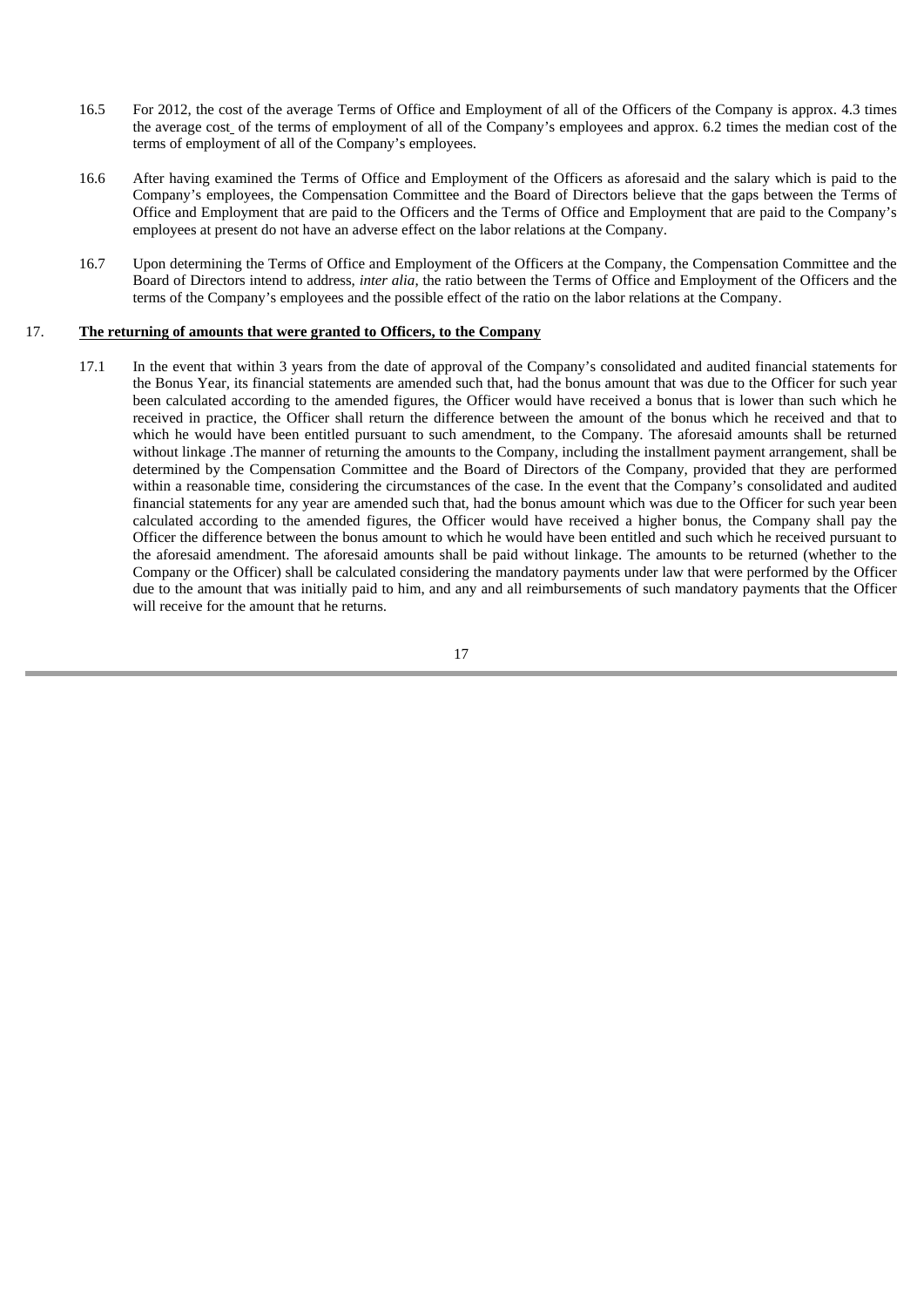17.2 The provisions of this section shall not apply in the event that the amendment of the Company's financial statements is performed due to changes in the accounting standards or in legislation, the application of which shall commence after the date on which the Company's Board of Directors will approve, for the first time, the Company's financial statements for such year.

#### 18. **Employment as a contractor or through a management company**

The Company may retain the Officer as a self-employed worker rather than as a salaried employee. In such a case, the maximum payment made to him shall be calculated according to the cap of the cost of pay to a salaried employee for the Company in his position (with the required adjustments) and the principles of the Compensation Policy shall apply with regard to him, *mutatis mutandis*.

#### 19. **An immaterial change in the terms of the employment**

- 19.1 Pursuant to the provisions of the law, the Compensation Committee shall be entitled to approve an immaterial change in the terms of the employment that were approved pursuant o this policy as provided in Section 272(d) of the Companies Law.
- 19.2 In this context the Compensation Committee shall be entitled to approve, from time to time, in the course of the period of the Compensation Policy, changes in an Officer's compensation, the cumulative result of such changes for each Officer not exceeding 5% per year of the annual cost for the Company of the Officer's compensation as being prior to the changes pursuant to Section 272(d) of the Companies Law, as changes which are immaterial relative to the amount of the overall annual compensation cost that is borne by the Company due to the Officer's office.
- 19.3 To clarify, a change which is not considered an immaterial change shall be approved pursuant to the law.

#### 20. **Period of the Compensation Policy**

The Compensation Policy shall be valid for a three year period which shall commence from the date of receipt of the general meeting's approval of the Compensation Policy.

#### 21. **Payment of annual bonuses to Officers for 2013**

21.1 While noting the date of approval of the Compensation Policy, the Compensation Committee and the Board of Directors have determined that with regard to the payment of the annual bonus for 2013, the principles of this Compensation Policy including the bonus caps and the manner of calculation thereof shall apply, while the objectives that are measurable that are related to the results of the Company and the held companies were set during 2013.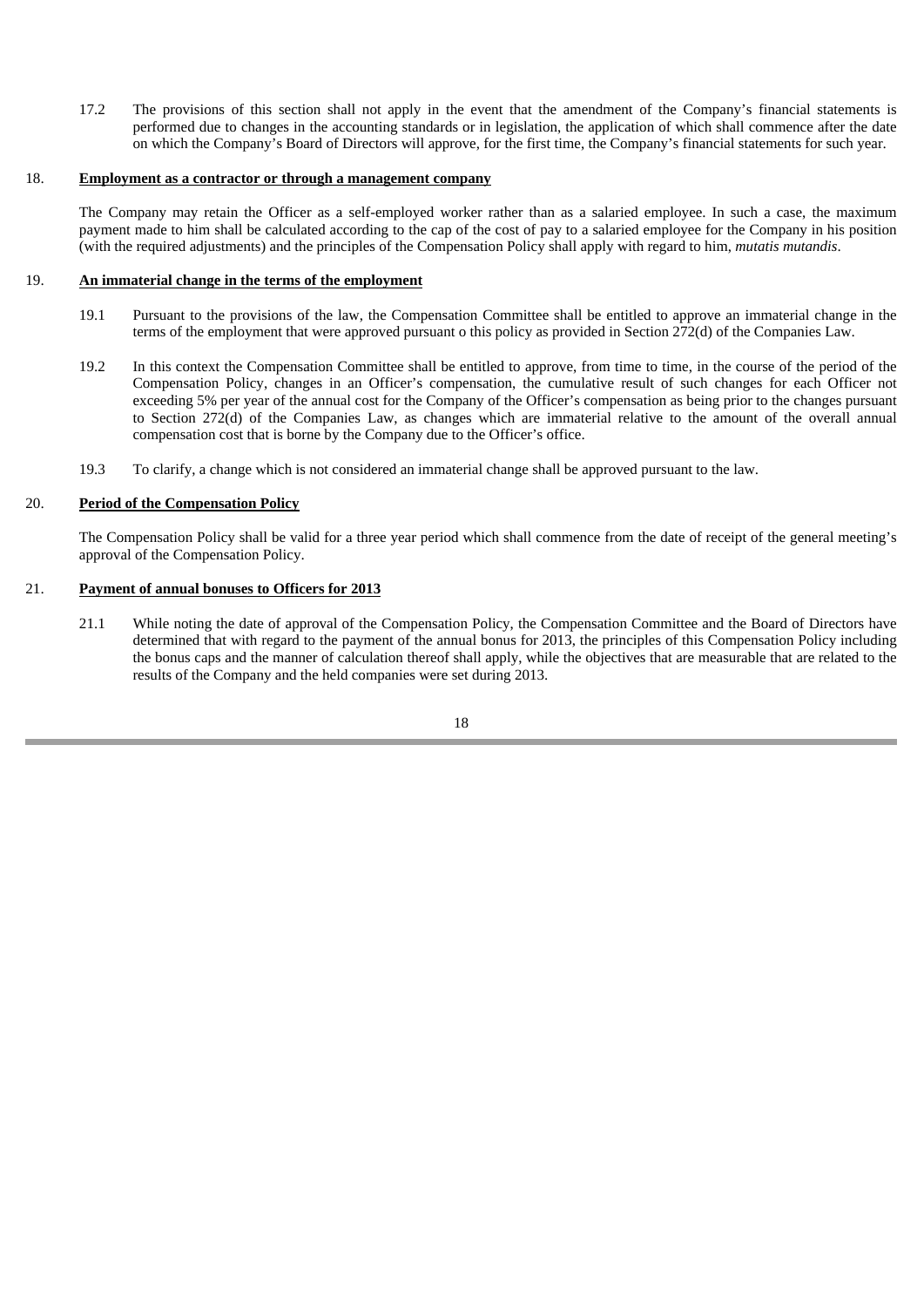21.2 At the same time, in view of the Chairman of the Board's consent to reduce his fixed pay from the date of approval of the Compensation Policy, the cap of his annual bonus for 2013 shall be reduced by the amount that is equal to the difference between the cost of his fixed annual pay in 2013 and the cap of the cost of the annual pay that was determined for him in this policy document, and in any event his annual bonus for 2013 shall not exceed NIS 750 thousand.

#### 22. **Miscellaneous**

- 22.1 Nothing in this document establishes any right (including a right to receive compensation of any kind and type whatsoever) of Officers to whom this Compensation Policy applies, and/or of any other third party.
- 22.2 Changes may occur in the identity of the Officers from year to year and persons who have held office as Officers in a specific year and whose Terms of Office and Employment were subject to this Compensation Policy will not necessarily continue their office as Officers in the following years, and their Terms of Office and Employment shall not be subject to this policy, and vice versa. In addition, the Company shall be entitled to change the Terms of Office and Employment of any Officer at all times and shall not be obligated to apply to the Officer the same Terms of Office and Employment which applied to him in previous years.
- 22.3 From time to time, the Compensation Committee and the Board of Directors shall examine the Compensation Policy and the need to adjust the same and particularly if a material change shall have occurred in the circumstances which existed upon the determination hereof or for other reasons, and shall examine the need to determine a compensation plan for Officers of the Company while noting the Compensation Policy.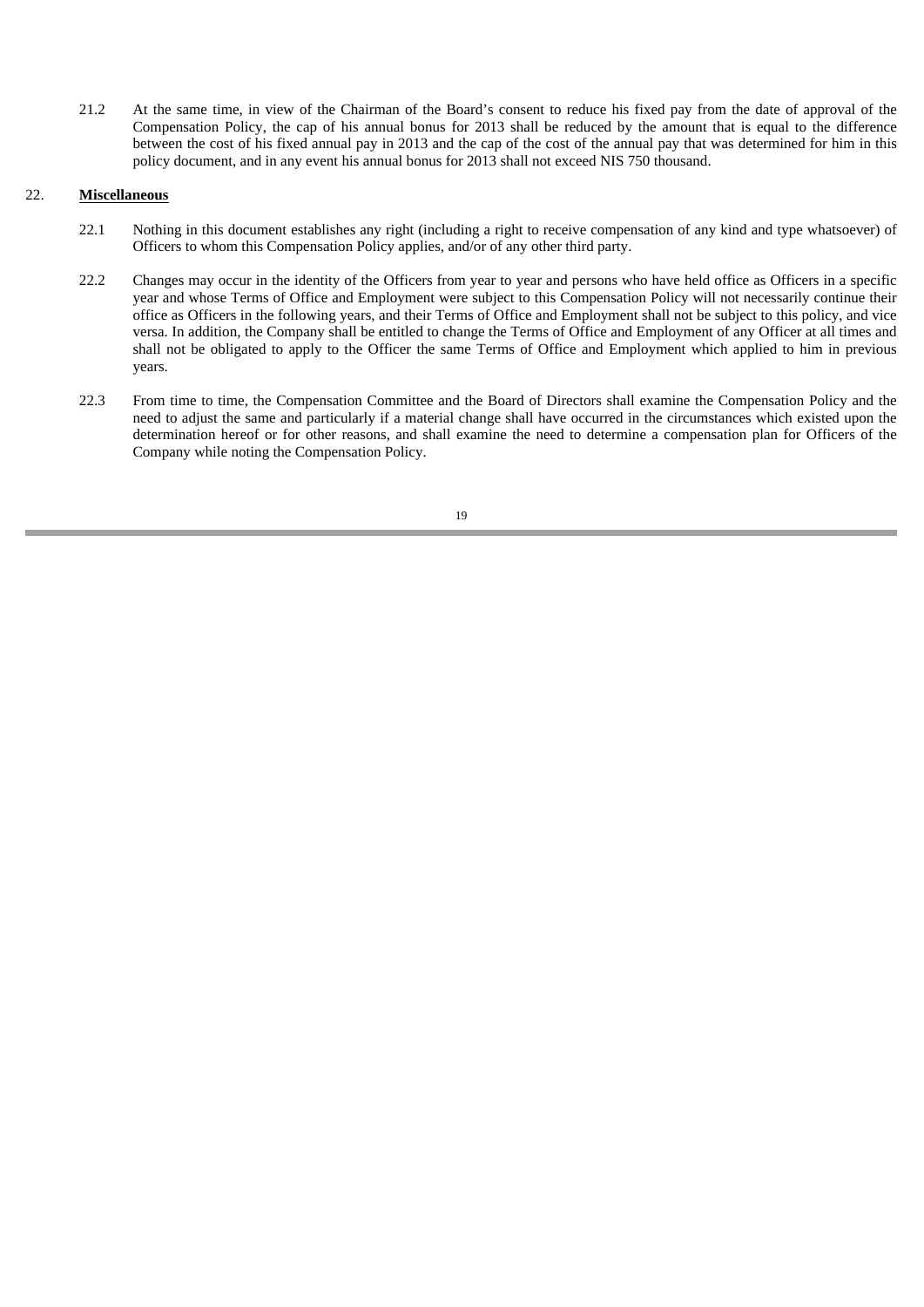#### **ELRON ELECTRONIC INDUSTRIES LTD. THIS PROXY SOLICITED BY THE BOARD OF DIRECTORS FOR THE SPECIAL GENERAL MEETING OF SHAREHOLDERS TO BE HELD ON JANUARY 12, 2014**

The undersigned hereby constitutes and appoints ROY CARMONA, ADV the true and lawful attorney, agent and proxy of the undersigned, with full power of substitution, to vote with respect to all of the Ordinary Shares of ELRON ELECTRONIC INDUSTRIES LTD. (the "Company"), standing in the name of the undersigned at the close of business on December 12, 2013 at the Special General Meeting of Shareholders of the Company to be held at the offices of the Company at 3 Azrieli Center, The Triangle Tower, 42nd Floor, Tel-Aviv, Israel, on January 12 , 2014, at 10:00 am (Israel time), and at any and all adjournments thereof, with all power that the undersigned would possess if personally present and especially (but without limiting the general authorization and power hereby given) to vote as follows:

#### **Please mark your vote in blue or black ink as shown here** *i***<sup></sup> \* \* .**

**1. Proposal No. 1** - To approve the Compensation Policy for officers of the Company, in the form attached to the Company's proxy statement, in accordance with Section 267a of the Companies Law, 1999.

# **E** FOR **AGAINST E** AGAINST **E** ABSTAIN

**PLEASE STATE WHETHER OR NOT YOU HAVE A PERSONAL INTEREST IN THE RESOLUTION DESCRIBED IN THE ABOVE PROPOSAL.**

**EXES EXES** 

**If your response to the above question is YES, please provide details:**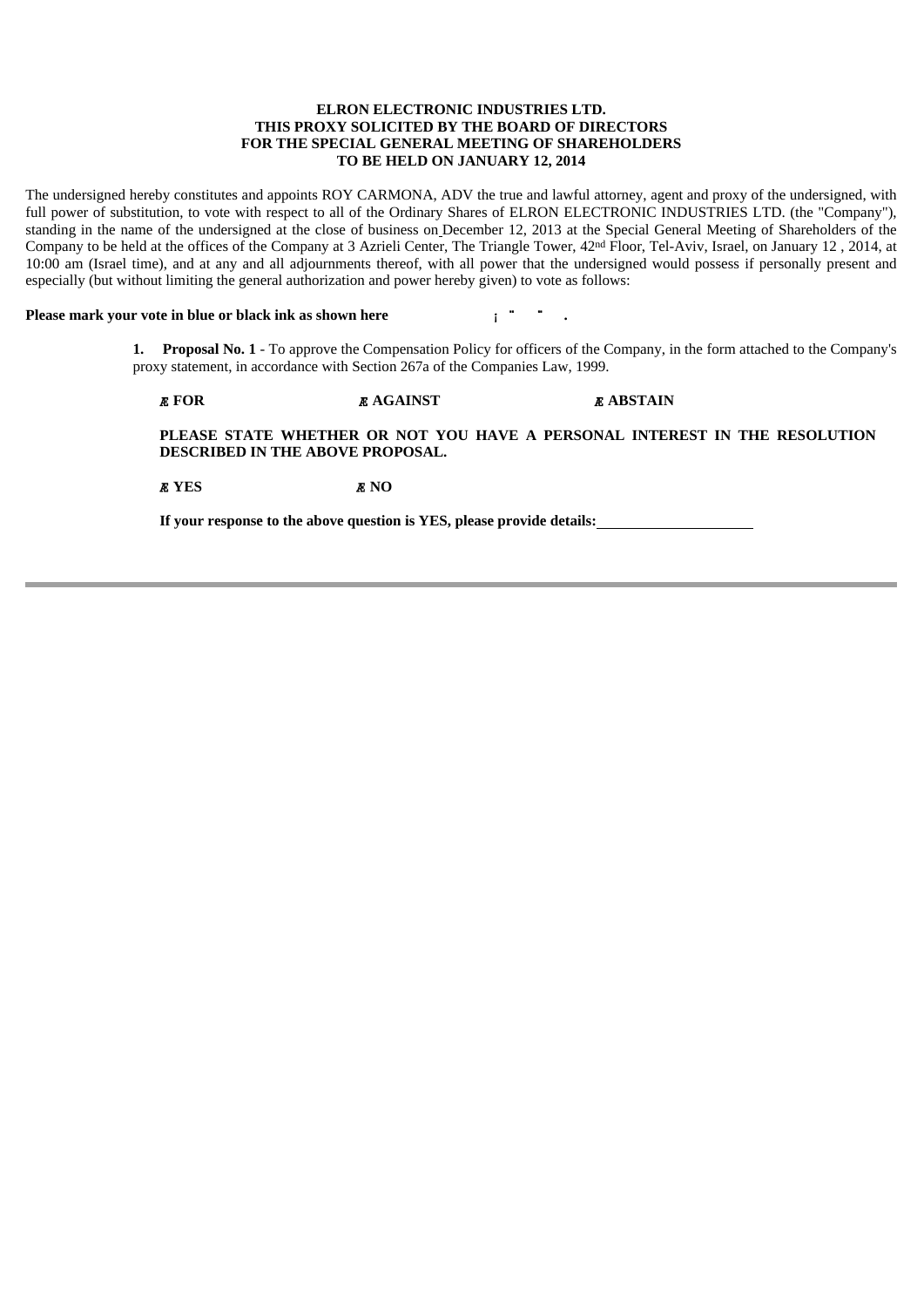**2. Proposal No. 2 -** Subject to the approval of the resolution stated in Section 1 above, to approve that the provisions of the Compensation Policy be applied to the presiding CEO, Mr. Ari Bronshtein with regard to a bonus plan, in accordance with the conditions set forth in Sections 7-10 and 21 of the Company's Compensation Policy, and to any other provision relevant to the variable compensation in the Compensation Policy.

**E AGAINST AGAINST ABSTAIN** 

#### **PLEASE STATE WHETHER OR NOT YOU HAVE A PERSONAL INTEREST IN THE RESOLUTION DESCRIBED IN THE ABOVE PROPOSAL.**

#### *X* YES *X* NO

**If your response to the above question is YES, please provide details:** 

3. **Proposal No. 3** Subject to the approval of the resolution stated in Section 1 above, to approve that the provisions of the Compensation Policy be applied to the presiding Chairman of the Board, Mr. Arie Mientkavich.

#### **E** FOR **AGAINST E** AGAINST **E** ABSTAIN

#### **PLEASE STATE WHETHER OR NOT YOU ARE A "CONTROLLING PERSON".**

#### **E** YES **E** NO

**NOTE**: Under the Companies law, 1999 you are required to indicate whether or not you are a "controlling person" and whether or not you have a personal interest in resolution nos.1 and 2 described above and if so, to provide the necessary details in connection therewith.

 The term "personal interest" includes the personal interest of any of your relatives or any entity in which you or any o your relatives (i) holds 5% or more of the issued and outstanding share capital or voting rights, or (ii) has the power to appoint one or more directors or a general manager (which in Israel is the equivalent of a president in the United States) or (iii) is a director or a general manager. The term "personal interest" also includes a personal interest of an individua voting via a power of attorney given by a third party (even if the empowering shareholder has no personal interest), and the vote of an attorney-in-fact shall be considered a personal interest vote if the empowering shareholder has a persona interest.